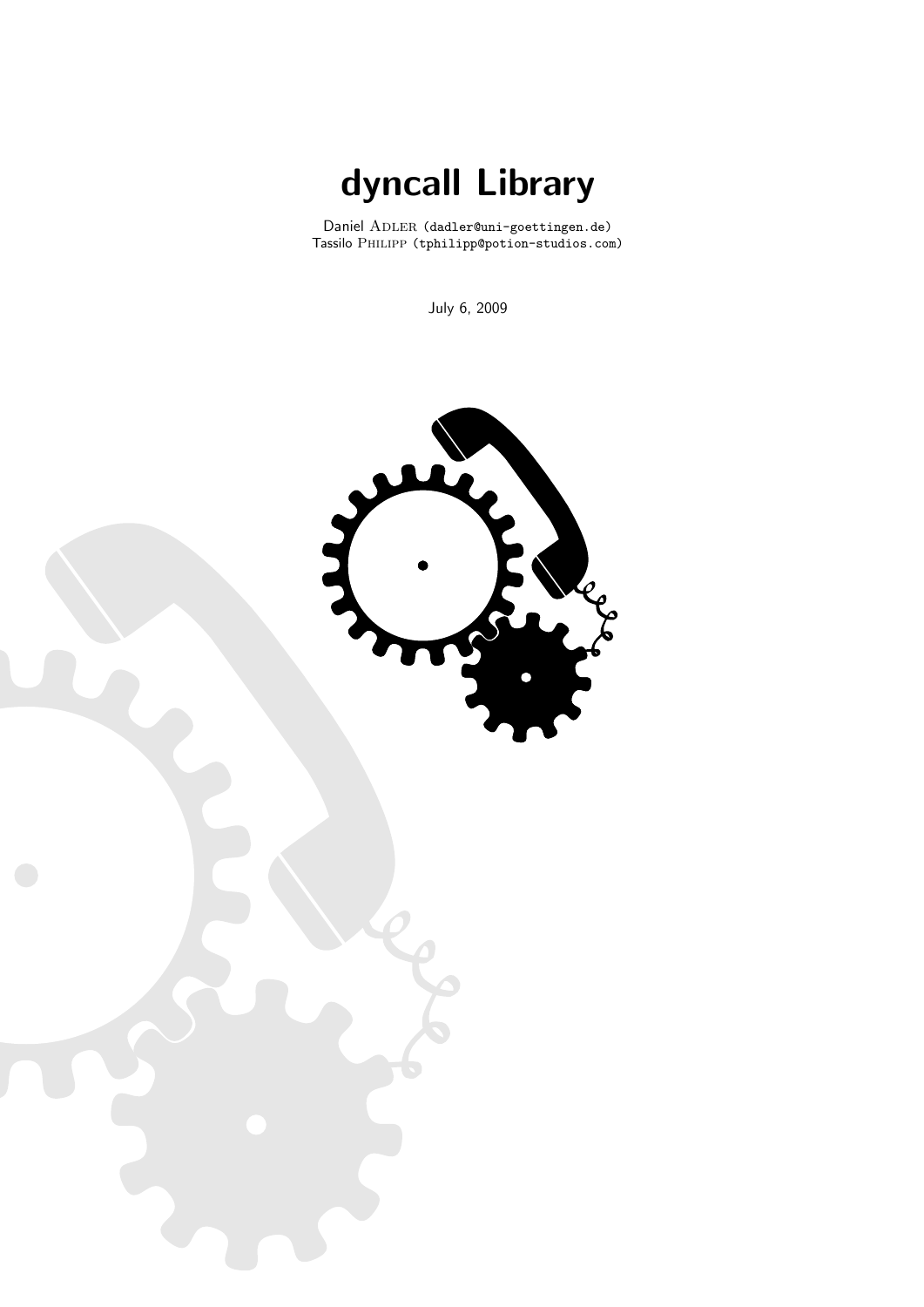# **Contents**

| $\mathbf{1}$   | 5<br><b>Motivation</b><br>5<br>11<br>5<br>1.2                                                                                                                                                                                                                                                              |
|----------------|------------------------------------------------------------------------------------------------------------------------------------------------------------------------------------------------------------------------------------------------------------------------------------------------------------|
| $\overline{2}$ | <b>Overview</b><br>$\overline{7}$<br>$\overline{7}$<br>2.1<br>8<br>2.2<br>$\mathsf{Q}$<br>2.3                                                                                                                                                                                                              |
| 3              | 10<br><b>Building the library</b><br>10<br>3.1<br>3.2<br>10<br>Build instructions the contract of the contract of the contract of the contract of the contract of the contract of the contract of the contract of the contract of the contract of the contract of the contract of the contrac<br>12<br>3.3 |
| 4              | 13<br><b>Bindings to programming languages</b><br>13<br>4.1<br>13<br>4.1.1<br>4.1.2<br>13<br>14<br>4.1.3<br>15<br>4.2<br>15<br>4.3<br>16<br>4.4                                                                                                                                                            |
| 5              | <b>Library Design</b><br>17<br>17<br>5.1                                                                                                                                                                                                                                                                   |
| 6              | <b>Developers</b><br>18<br>18<br>6.1<br>6.2<br>18                                                                                                                                                                                                                                                          |
| 7 <sup>7</sup> | 19<br><b>Epilog</b><br>19<br>7.1<br>7.2<br>19<br>7.3<br>19<br>Supported types Albert Library Construction Construction Construction Construction Construction Construction C<br>19<br>7.4<br>7.5<br>19<br>7.6<br>19                                                                                        |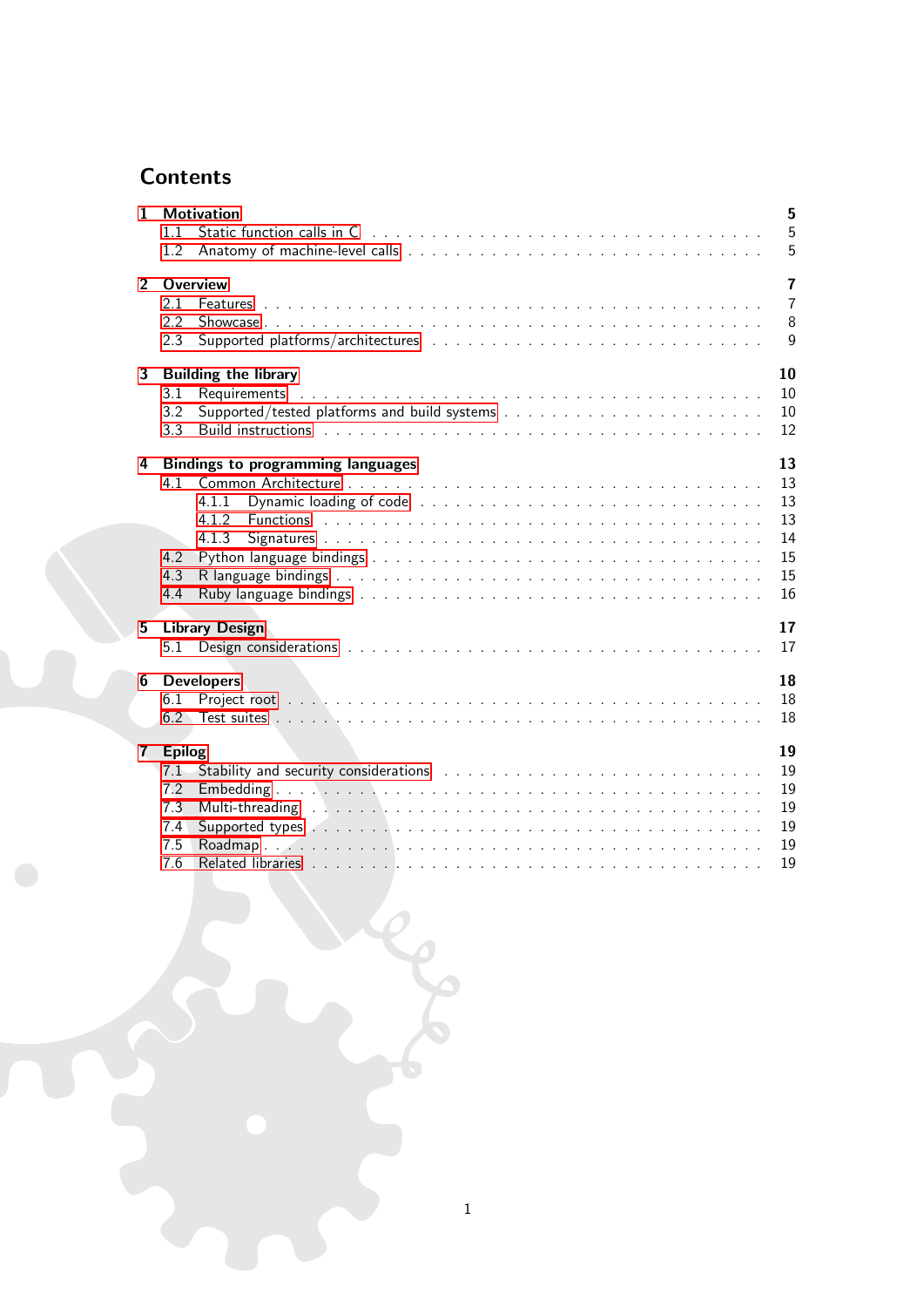|     |                                        | 20                                                                                                                                                                                                                                                                                                                                                                                                                                                                                                                                                                                                                                       |
|-----|----------------------------------------|------------------------------------------------------------------------------------------------------------------------------------------------------------------------------------------------------------------------------------------------------------------------------------------------------------------------------------------------------------------------------------------------------------------------------------------------------------------------------------------------------------------------------------------------------------------------------------------------------------------------------------------|
| A.1 |                                        | 20                                                                                                                                                                                                                                                                                                                                                                                                                                                                                                                                                                                                                                       |
| A.2 |                                        | 21                                                                                                                                                                                                                                                                                                                                                                                                                                                                                                                                                                                                                                       |
|     |                                        | 21                                                                                                                                                                                                                                                                                                                                                                                                                                                                                                                                                                                                                                       |
| A.4 |                                        | 21                                                                                                                                                                                                                                                                                                                                                                                                                                                                                                                                                                                                                                       |
|     |                                        | 21                                                                                                                                                                                                                                                                                                                                                                                                                                                                                                                                                                                                                                       |
|     |                                        | 22                                                                                                                                                                                                                                                                                                                                                                                                                                                                                                                                                                                                                                       |
|     |                                        | 22                                                                                                                                                                                                                                                                                                                                                                                                                                                                                                                                                                                                                                       |
|     |                                        | 24                                                                                                                                                                                                                                                                                                                                                                                                                                                                                                                                                                                                                                       |
|     |                                        | 25                                                                                                                                                                                                                                                                                                                                                                                                                                                                                                                                                                                                                                       |
|     |                                        | 25                                                                                                                                                                                                                                                                                                                                                                                                                                                                                                                                                                                                                                       |
|     |                                        | 25                                                                                                                                                                                                                                                                                                                                                                                                                                                                                                                                                                                                                                       |
|     |                                        |                                                                                                                                                                                                                                                                                                                                                                                                                                                                                                                                                                                                                                          |
|     |                                        | 26                                                                                                                                                                                                                                                                                                                                                                                                                                                                                                                                                                                                                                       |
|     |                                        | 26                                                                                                                                                                                                                                                                                                                                                                                                                                                                                                                                                                                                                                       |
|     | C.1.1                                  | 26                                                                                                                                                                                                                                                                                                                                                                                                                                                                                                                                                                                                                                       |
|     | C.1.2<br>MS fastcall                   | 27                                                                                                                                                                                                                                                                                                                                                                                                                                                                                                                                                                                                                                       |
|     | C.1.3                                  | 29                                                                                                                                                                                                                                                                                                                                                                                                                                                                                                                                                                                                                                       |
|     | C.1.4                                  | 30                                                                                                                                                                                                                                                                                                                                                                                                                                                                                                                                                                                                                                       |
|     |                                        | 31                                                                                                                                                                                                                                                                                                                                                                                                                                                                                                                                                                                                                                       |
|     |                                        | 32                                                                                                                                                                                                                                                                                                                                                                                                                                                                                                                                                                                                                                       |
|     |                                        | 33                                                                                                                                                                                                                                                                                                                                                                                                                                                                                                                                                                                                                                       |
|     |                                        | 35                                                                                                                                                                                                                                                                                                                                                                                                                                                                                                                                                                                                                                       |
|     |                                        | 36                                                                                                                                                                                                                                                                                                                                                                                                                                                                                                                                                                                                                                       |
|     |                                        | 37                                                                                                                                                                                                                                                                                                                                                                                                                                                                                                                                                                                                                                       |
|     |                                        | 37                                                                                                                                                                                                                                                                                                                                                                                                                                                                                                                                                                                                                                       |
|     |                                        | 39                                                                                                                                                                                                                                                                                                                                                                                                                                                                                                                                                                                                                                       |
|     |                                        | 41                                                                                                                                                                                                                                                                                                                                                                                                                                                                                                                                                                                                                                       |
|     |                                        | 41<br>43                                                                                                                                                                                                                                                                                                                                                                                                                                                                                                                                                                                                                                 |
|     |                                        | 46                                                                                                                                                                                                                                                                                                                                                                                                                                                                                                                                                                                                                                       |
|     |                                        | 46                                                                                                                                                                                                                                                                                                                                                                                                                                                                                                                                                                                                                                       |
|     |                                        | 48                                                                                                                                                                                                                                                                                                                                                                                                                                                                                                                                                                                                                                       |
|     |                                        | 50                                                                                                                                                                                                                                                                                                                                                                                                                                                                                                                                                                                                                                       |
|     |                                        | 50                                                                                                                                                                                                                                                                                                                                                                                                                                                                                                                                                                                                                                       |
|     |                                        |                                                                                                                                                                                                                                                                                                                                                                                                                                                                                                                                                                                                                                          |
|     |                                        | 52                                                                                                                                                                                                                                                                                                                                                                                                                                                                                                                                                                                                                                       |
|     | A.3<br>A.5<br>A.6<br>A.7<br>A.8<br>C.5 | A Dyncall C library API<br>Configuration<br><b>B</b> Dynload C library API<br>B.1 Loading code entering the state of the state of the state of the state of the state of the state of the state of the state of the state of the state of the state of the state of the state of the state of the state of t<br>B.2<br><b>C</b> Calling Conventions<br>C.1.5<br>C.1.6<br>C.1.7<br>MS thiscall<br>C.1.8<br>C.1.9<br>pascal<br>C.2.1<br>MS Windows<br>System V (Linux / *BSD / MacOS X) $\ldots \ldots \ldots \ldots \ldots \ldots$<br>C.2.2<br>C.3.1<br>C.3.2<br>C.4.1<br>ARM mode<br>C.4.2<br>THUMB mode<br>C.5.1<br><b>D</b> Literature |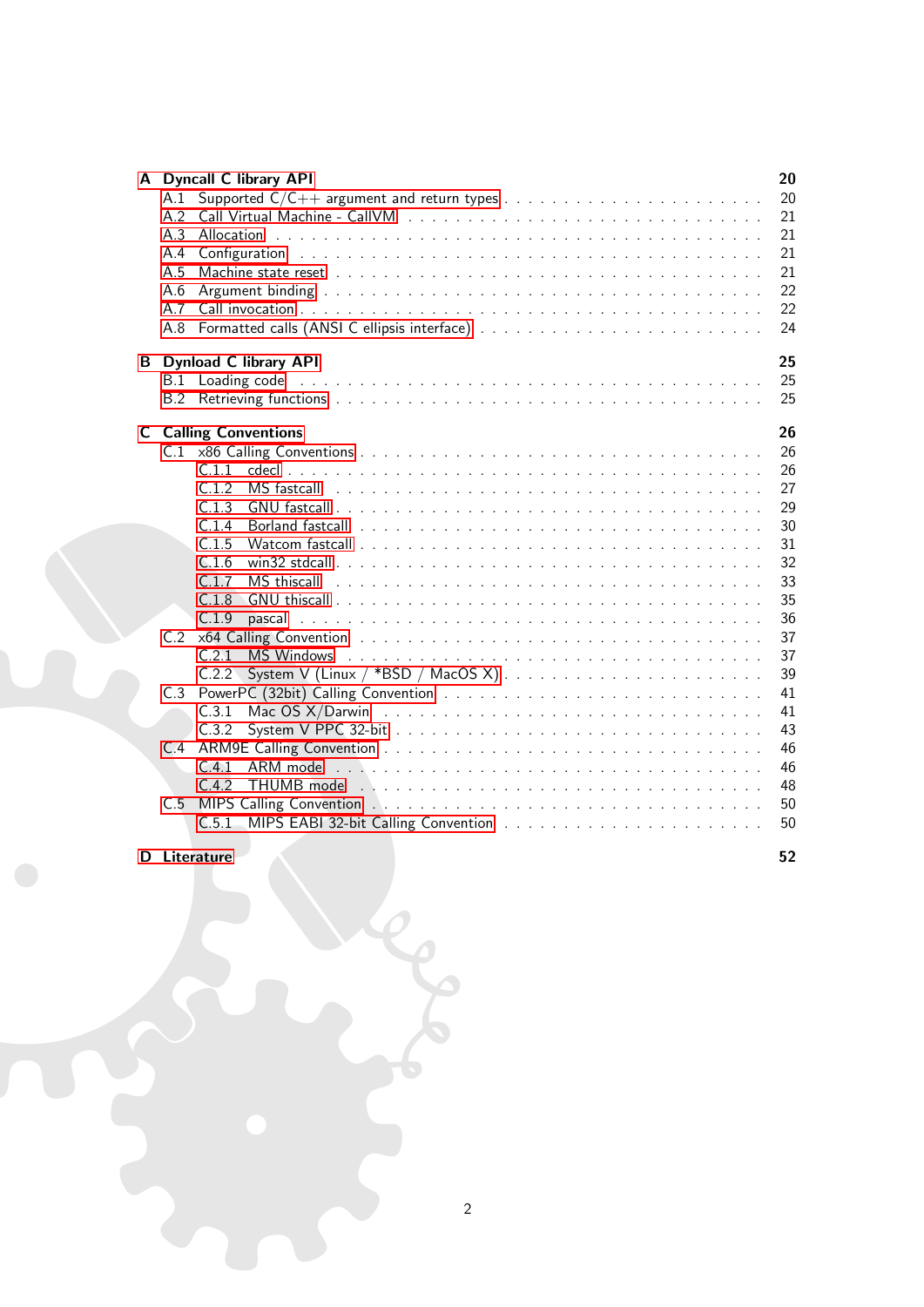# List of Tables

| 1  |                                                                                                             | 9  |
|----|-------------------------------------------------------------------------------------------------------------|----|
| 2  |                                                                                                             | 14 |
| 3  |                                                                                                             | 15 |
| 4  | Type signature encoding for Python bindings                                                                 | 15 |
| 5  |                                                                                                             | 16 |
| 6  |                                                                                                             | 16 |
|    |                                                                                                             | 20 |
| 8  |                                                                                                             | 20 |
| 9  |                                                                                                             | 22 |
| 10 |                                                                                                             | 26 |
| 11 | Register usage on $x86$ fastcall (MS) calling convention $\ldots \ldots \ldots \ldots \ldots \ldots$        | 27 |
| 12 | Register usage on $x86$ fastcall (GNU) calling convention $\ldots \ldots \ldots \ldots \ldots$              | 29 |
| 13 | Register usage on x86 fastcall (Borland) calling convention                                                 | 30 |
| 14 | Register usage on x86 fastcall (Watcom) calling convention                                                  | 31 |
| 15 |                                                                                                             | 32 |
| 16 | Register usage on $x86$ thiscall (MS) calling convention $\ldots \ldots \ldots \ldots \ldots \ldots$        | 34 |
| 17 |                                                                                                             | 35 |
| 18 |                                                                                                             | 36 |
| 19 |                                                                                                             | 38 |
| 20 |                                                                                                             | 39 |
| 21 |                                                                                                             | 41 |
| 22 |                                                                                                             | 44 |
| 23 |                                                                                                             | 46 |
| 24 | Register usage on arm 9e thumb mode $\ldots \ldots \ldots \ldots \ldots \ldots \ldots \ldots \ldots \ldots$ | 48 |
| 25 |                                                                                                             | 50 |

# List of Figures

|               |                                                                                                                 | 27 |
|---------------|-----------------------------------------------------------------------------------------------------------------|----|
| $\mathcal{P}$ |                                                                                                                 | 28 |
| 3             |                                                                                                                 | 30 |
| 4             | Stack layout on x86 fastcall (Borland) calling convention                                                       | 31 |
| 5             | Stack layout on x86 fastcall (Watcom) calling convention                                                        | 32 |
| 6             |                                                                                                                 | 33 |
|               |                                                                                                                 | 34 |
| 8             |                                                                                                                 | 35 |
| g             |                                                                                                                 | 37 |
| 10            |                                                                                                                 | 39 |
| 11            |                                                                                                                 | 40 |
| 12            | Stack layout on ppc32 Darwin (Additional Additional Additional Additional Additional Additional Additional Add  | 43 |
| 13            | Stack layout on System V ABI for PowerPC 32-bit calling convention                                              | 45 |
| 14            |                                                                                                                 | 47 |
| 15            |                                                                                                                 | 49 |
| 16            | Stack layout on mips32 eabi calling convention results and successive successive or service or set of the Stack | 51 |

# Listings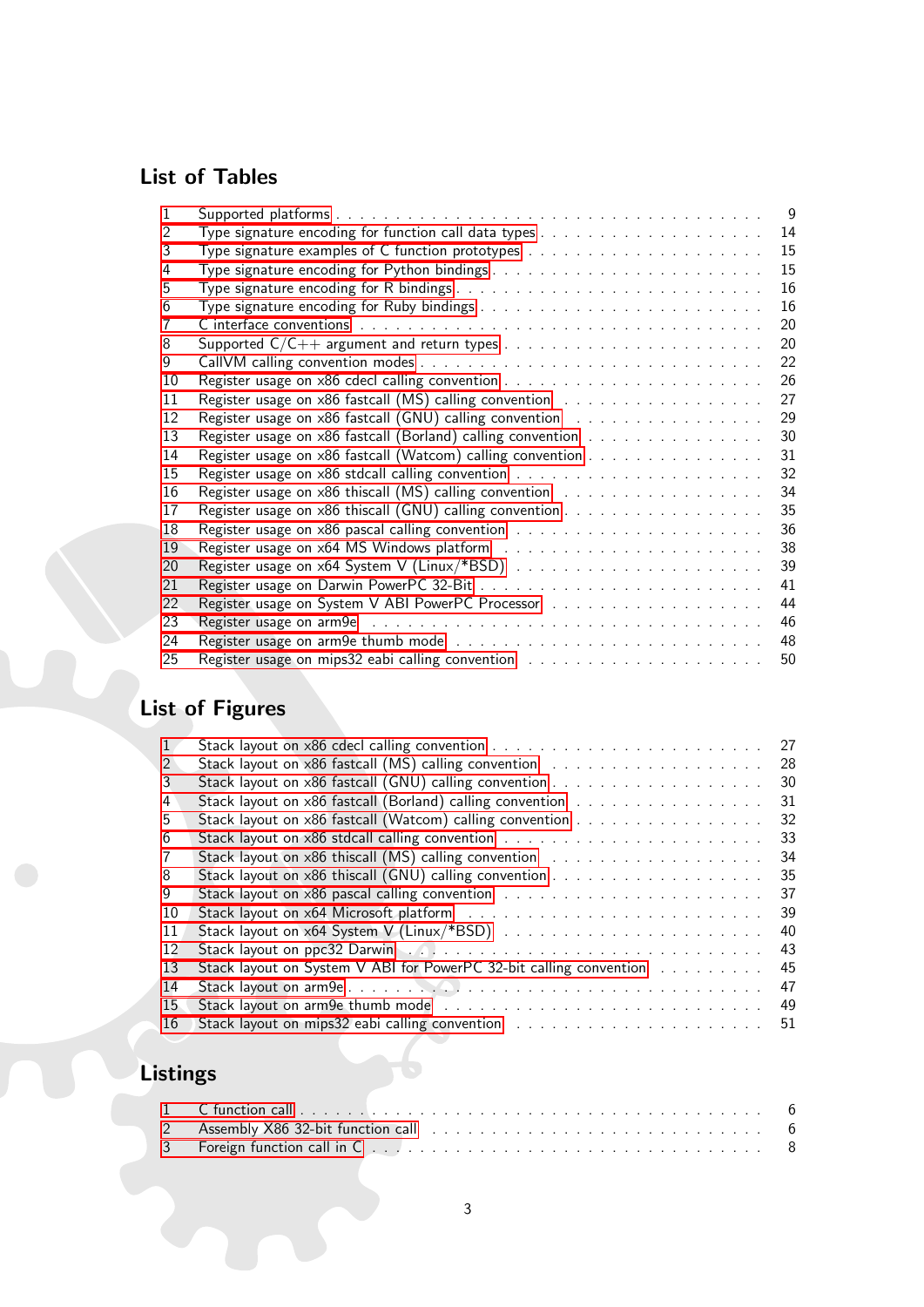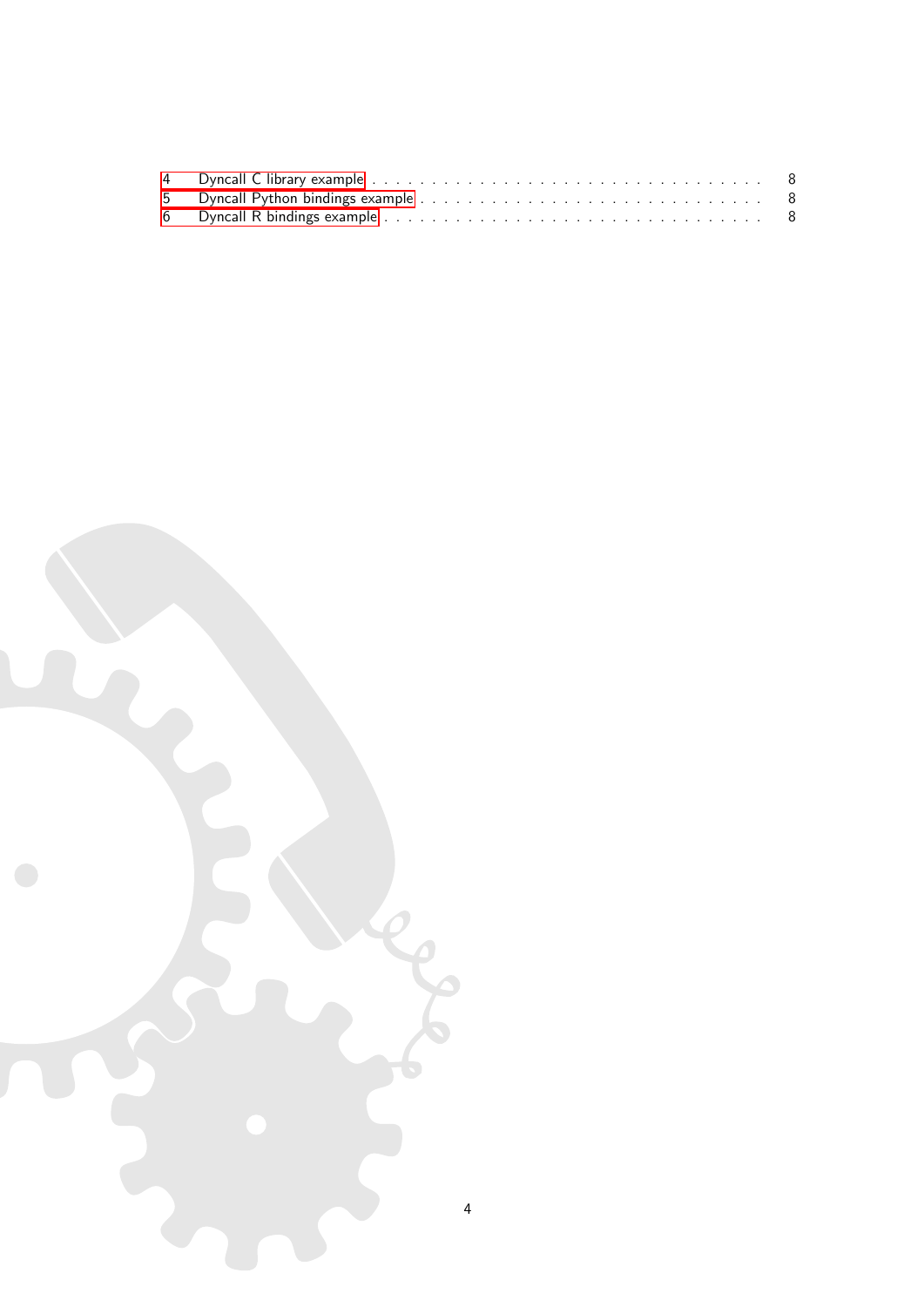# <span id="page-5-0"></span>1 Motivation

Interoperability between programming languages is a desirable feature in complex software systems. While functions in scripting languages and virtual machine languages can be called in a dynamic manner, statically compiled programming languages such as C, C++ and Objective-C lack this ability. The majority of systems use C function interfaces as their system-level interface. Calling these (foreign) functions from within a dynamic environment often involves the development of so called "glue code" on both sides, the use of external tools generating communication code, or integration of other middleware fulfilling that purpose. However, even inside a completely static environment, without having to bridge multiple languages, it can be very useful to call functions dynamically. Consider, for example, message systems, dynamic function call dispatch mechanisms, without even knowing about the target.

The *dyncall* library project provides a clean and portable C interface to dynamically issue calls to foreign code using small call kernels written in assembly. Instead of providing code for every bridged function call, which unnecessarily results in code bloat, only a modest number of instructions are used to invoke all the calls.

## <span id="page-5-1"></span>1.1 Static function calls in C

The C programming language and its direct derivatives are limited in the way function calls are handled. A C compiler regards a function call as a fully qualified atomic operation. In such a statically typed environment, this includes the function call's argument arity and type, as well as the return type.

## <span id="page-5-2"></span>1.2 Anatomy of machine-level calls

The process of calling a function on the machine level yields a common pattern:

- 1. The target function's calling convention dictates how the stack is prepared, arguments are passed, results are returned and how to clean up afterwards.
- 2. Function call arguments are loaded in registers and on the stack according to the calling convention that take alignment constraints into account.
- 3. Control flow transfer from caller to callee.
- 4. Process return value, if any. Some calling conventions specify that the caller is responsible for cleaning up the argument stack.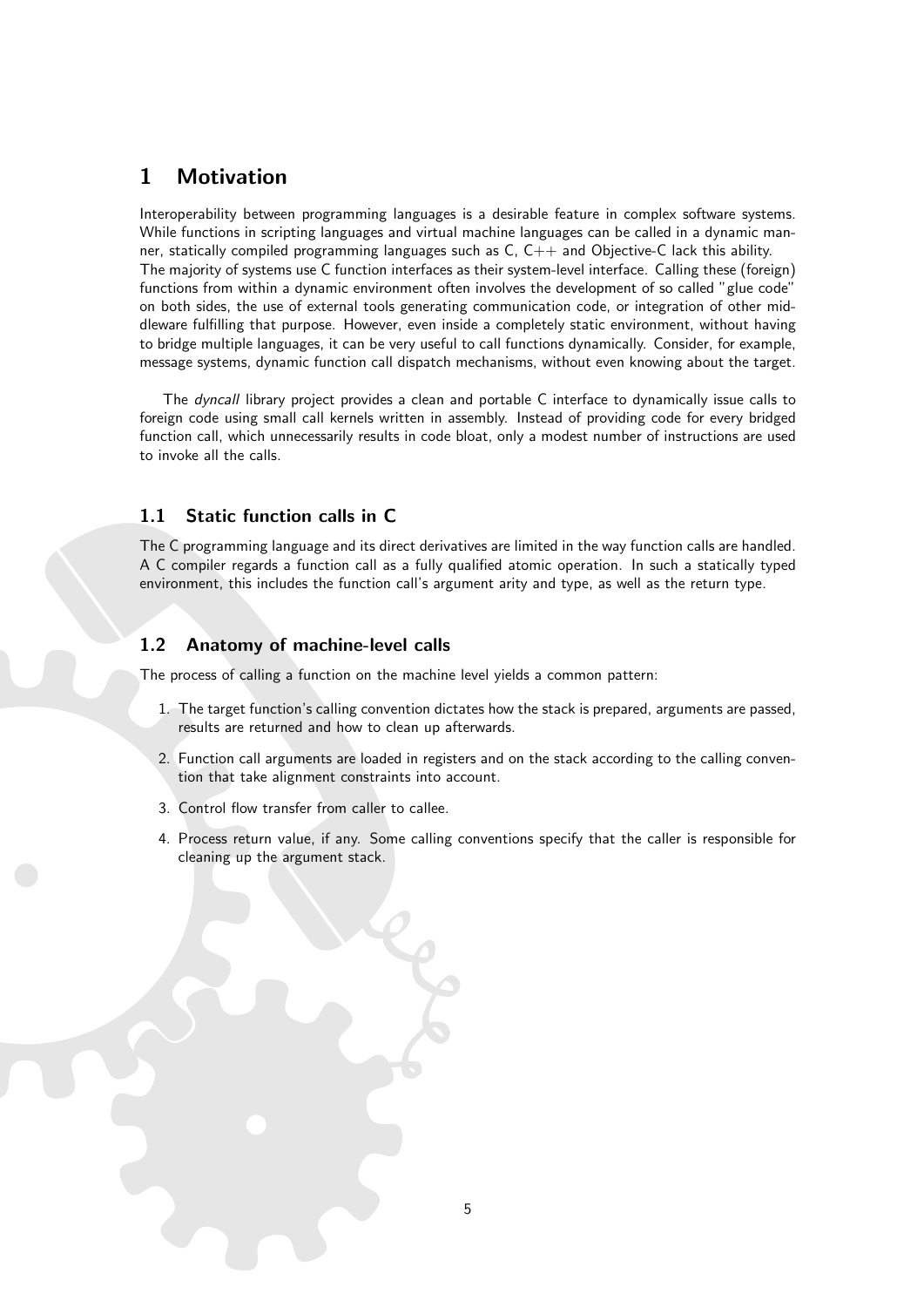The following example depicts a C source and the corresponding assembly for the X86 32-bit processor architecture.

```
\overline{a} \overline{b} \overline{a} \overline{b} \overline{c} \overline{d} \overline{d} \overline{d} \overline{d} \overline{d} \overline{d} \overline{d} \overline{d} \overline{d} \overline{d} \overline{d} \overline{d} \overline{d} \overline{d} \overline{d} \overline{d} \overline{d} \overline{d} \overline{d} \overline{extern void f (int x, double y, float z);
 void caller ()
 {
      f(1, 2.0, 3.0f);
 }
```


<span id="page-6-1"></span>

| .global f |                         |                               | ; external symbol 'f'               |
|-----------|-------------------------|-------------------------------|-------------------------------------|
| caller:   |                         |                               |                                     |
|           |                         |                               | push 40400000H; 3.0f (32 bit float) |
|           |                         |                               | ; $2.0$ (64 bit float)              |
|           | push 40000000H;         |                               | low DWORD                           |
| push OH   |                         | $\mathbf{y}$ and $\mathbf{y}$ | high DWORD                          |
| push 1H   |                         |                               | $\,$ ; 1 (32 bit integer)           |
| call      | f                       | ; call $'f'$                  |                                     |
| add       | esp, 16 ; cleanup stack |                               |                                     |

Listing 2: Assembly X86 32-bit function call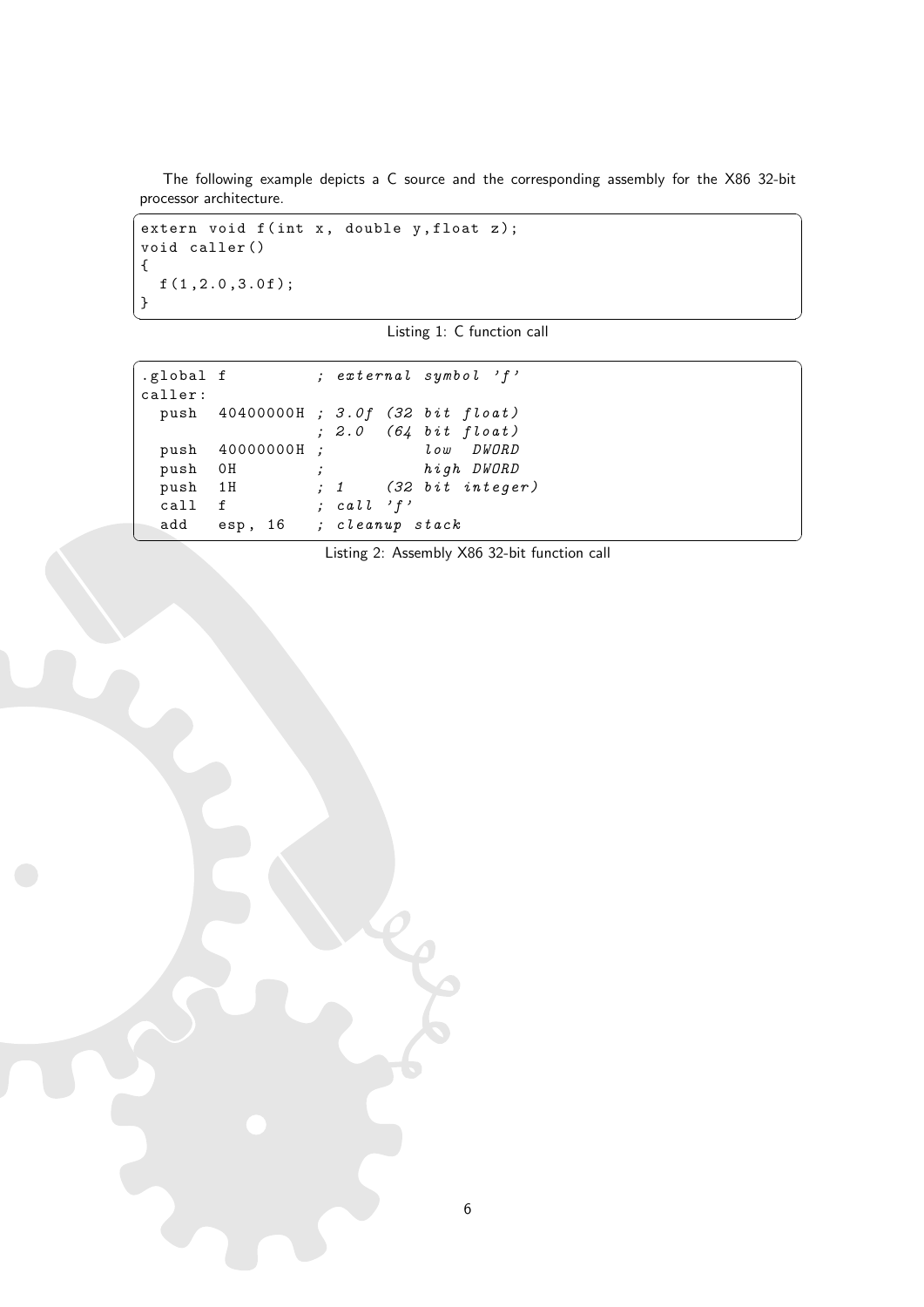# <span id="page-7-0"></span>2 Overview

The dyncall library encapsulates architecture-, OS- and compiler-specific function call semantics in a virtual

#### bind argument parameters from left to right and then call

interface allowing programmers to call C functions in a completely dynamic manner. In other words, instead of calling a function directly, the *dyncall* library provides a mechanism to push the function parameters manually and to issue the call afterwards.

Since the idea behind this concept is similar to call dispatching mechanisms of virtual machines, the object that can be dynamically loaded with arguments, and then used to actually invoke the call, is called CallVM. It is possible to change the calling convention used by the CallVM at run-time. Due to the fact that nearly every platform comes with one or more calling conventions, the *dyncall* library project intends to be an open-source approach to the variety of compiler-specific binary interfaces, platform specific subtleties, and so on...

The core of the library consists of dynamic implementations of different calling conventions written in assembler. Although the library aims to be highly portable, some assembler code needs to be written for nearly every platform/compiler/OS combination. Unfortunately, there are architectures we just don't have at home or work. If you want to see dyncall running on such a platform, feel free to send in code and patches, or even to donate hardware you don't need anymore. Check the supported platforms section for an overview of the supported platforms and the different calling convention sections for details about the support.

# <span id="page-7-1"></span>2.1 Features

- A portable and extendable function call interface for the C programming language.
- Ports to major platforms including Windows, Mac OS X, Linux, BSD derivates, Playstation Portable and Nintendo DS.
- Add-on language bindings to Python,R,Ruby.
- High-level state machine design using C to model calling convention parameter transfer.
- One assembly *hybrid* call routine per calling convention.
- Formatted call, ellipsis function API.
- Comprehensive test suite.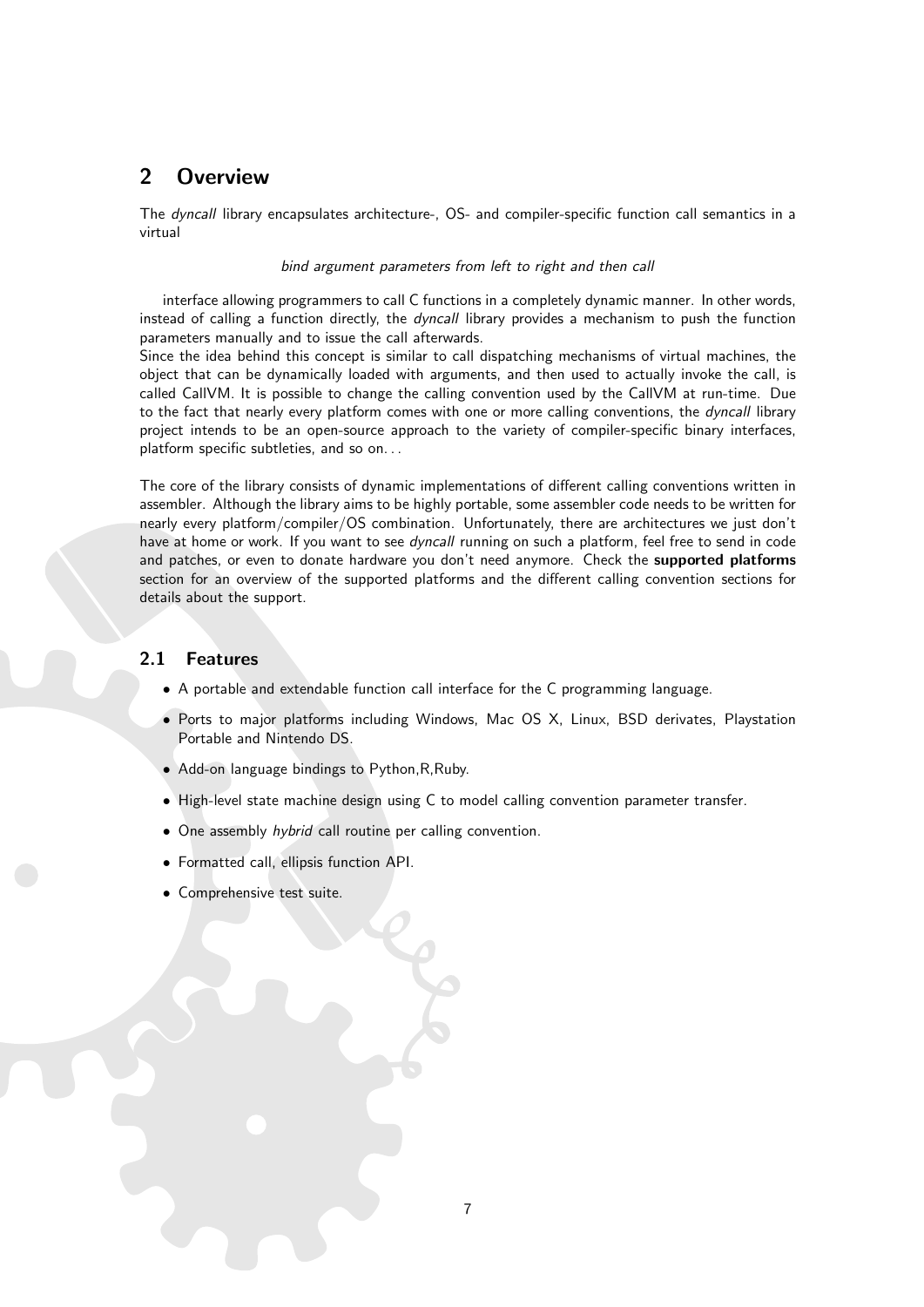# <span id="page-8-0"></span>2.2 Showcase

#### Foreign function call in C

This section demonstrates how the foreign function call is issued without, and then with, the help of the dyncall library and scripting language bindings.

```
\overline{\phantom{a}}double call_as_sqrt ( void * funptr , double x )
{
 return ( ( double (*) (double) ) funptr) (x);
}
```
✝ ✆ Listing 3: Foreign function call in C

#### Dyncall C library example

The same operation can be broken down into atomic pieces (specify calling convention, binding arguments, invoking the call) using the *dyncall* library.  $\sqrt{2}$   $\sqrt{2}$   $\sqrt{2}$   $\sqrt{2}$   $\sqrt{2}$   $\sqrt{2}$   $\sqrt{2}$   $\sqrt{2}$   $\sqrt{2}$   $\sqrt{2}$   $\sqrt{2}$   $\sqrt{2}$   $\sqrt{2}$   $\sqrt{2}$   $\sqrt{2}$   $\sqrt{2}$   $\sqrt{2}$   $\sqrt{2}$   $\sqrt{2}$   $\sqrt{2}$   $\sqrt{2}$   $\sqrt{2}$   $\sqrt{2}$   $\sqrt{2}$   $\sqrt{2}$   $\sqrt{2}$   $\sqrt{2}$   $\sqrt{2$ 

```
#include <dyncall.h>
double call_as_sqrt (void* funptr, double x)
{
  double r:
  DCCallVM* vm = dcNewCallVM (4096);
  dcMode (vm, DC_CALL_C_DEFAULT);
  dcArgDouble (vm, x);
 r = dcCallDouble(vm, funptr);dcFreeCallVM(vm);
  return r;
}
```
✝ ✆ Listing 4: Dyncall C library example

<span id="page-8-3"></span> $\overline{\phantom{a}}$   $\overline{\phantom{a}}$   $\overline{\phantom{a}}$   $\overline{\phantom{a}}$   $\overline{\phantom{a}}$   $\overline{\phantom{a}}$   $\overline{\phantom{a}}$   $\overline{\phantom{a}}$   $\overline{\phantom{a}}$   $\overline{\phantom{a}}$   $\overline{\phantom{a}}$   $\overline{\phantom{a}}$   $\overline{\phantom{a}}$   $\overline{\phantom{a}}$   $\overline{\phantom{a}}$   $\overline{\phantom{a}}$   $\overline{\phantom{a}}$   $\overline{\phantom{a}}$   $\overline{\$ 

#### Python example

```
import pydc
def call_as_sqrt (funptr, x):
  return pydc. call(funptr, "d)d", x)
```
✝ ✆ Listing 5: Dyncall Python bindings example

#### R example

```
library ( rdc )
  call . as . sqrt \leftarrow function (funptr, x)
           rdc. call (funptr, "d)d", x)\left\langle \cdot, \cdot \right\rangle \left\langle \cdot, \cdot \right\rangle \left\langle \cdot, \cdot \right\rangle \left\langle \cdot, \cdot \right\rangle \left\langle \cdot, \cdot \right\rangle \left\langle \cdot, \cdot \right\rangle \left\langle \cdot, \cdot \right\rangle \left\langle \cdot, \cdot \right\rangle \left\langle \cdot, \cdot \right\rangle \left\langle \cdot, \cdot \right\rangle \left\langle \cdot, \cdot \right\rangle \left\langle \cdot, \cdot \right\rangle \left\langle \cdot, \cdot \right\rangle \left\langle \cdot, \cdot \right\r
```
Listing 6: Dyncall R bindings example

 $\overline{a}$   $\overline{b}$   $\overline{c}$   $\overline{d}$   $\overline{d}$   $\overline{d}$   $\overline{d}$   $\overline{d}$   $\overline{d}$   $\overline{d}$   $\overline{d}$   $\overline{d}$   $\overline{d}$   $\overline{d}$   $\overline{d}$   $\overline{d}$   $\overline{d}$   $\overline{d}$   $\overline{d}$   $\overline{d}$   $\overline{d}$   $\overline{d}$   $\overline{d}$   $\overline{d}$   $\overline{$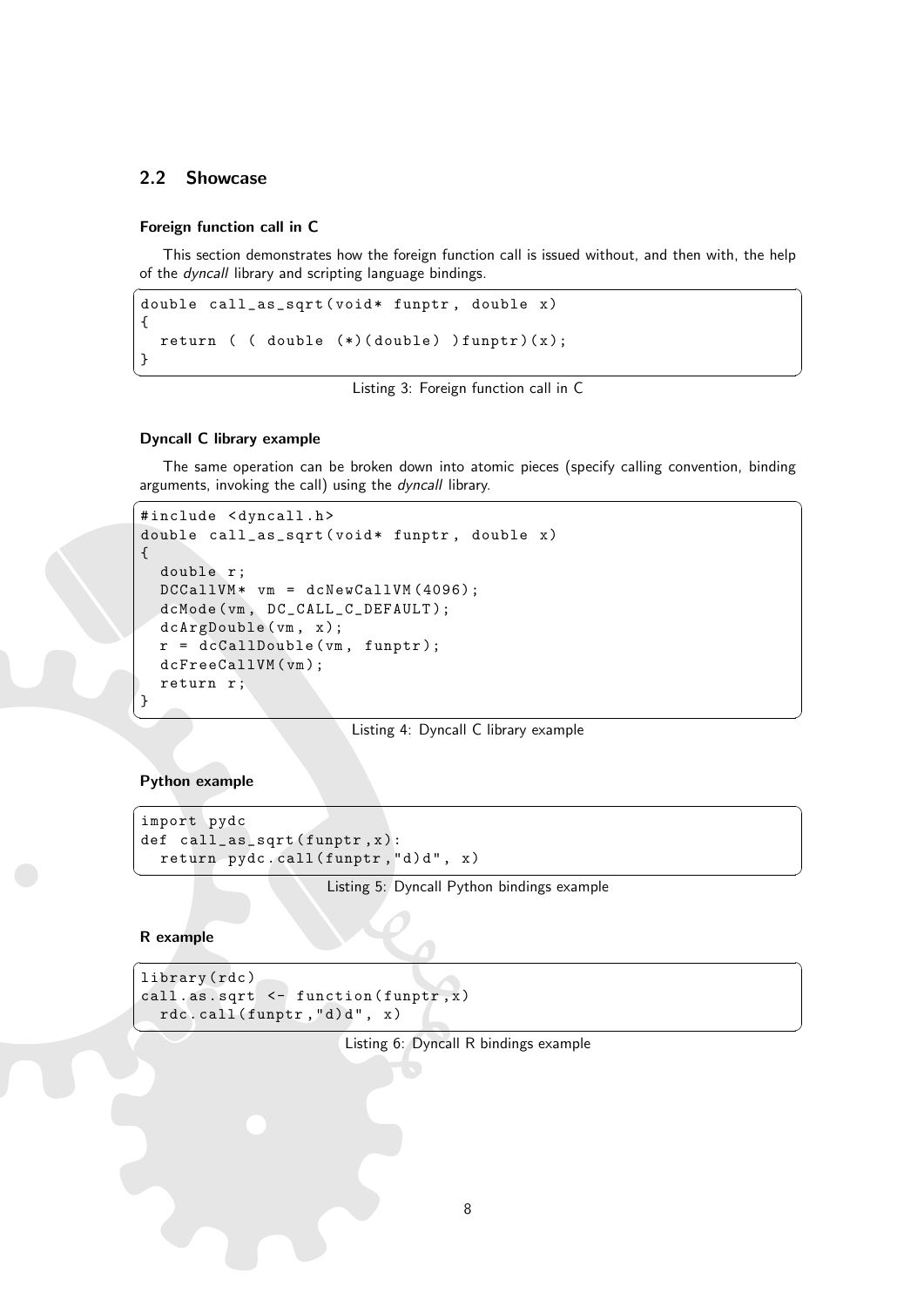# <span id="page-9-0"></span>2.3 Supported platforms/architectures

The feature matrix below gives a brief overview of the currently supported platforms. Different colors are used, where a green cell indicates a supported platform, yellow a platform that might work (but is untested) and red a platform that is currently unsupported. Gray cells are combinations that don't exist at the time of writing, or that are not taken into account.

Please note that a green cell doesn't imply that all existing calling conventions/features/build tools are supported for that platform (but the most important). For details about the support consult the appendix.



<span id="page-9-1"></span>Table 1: Supported platforms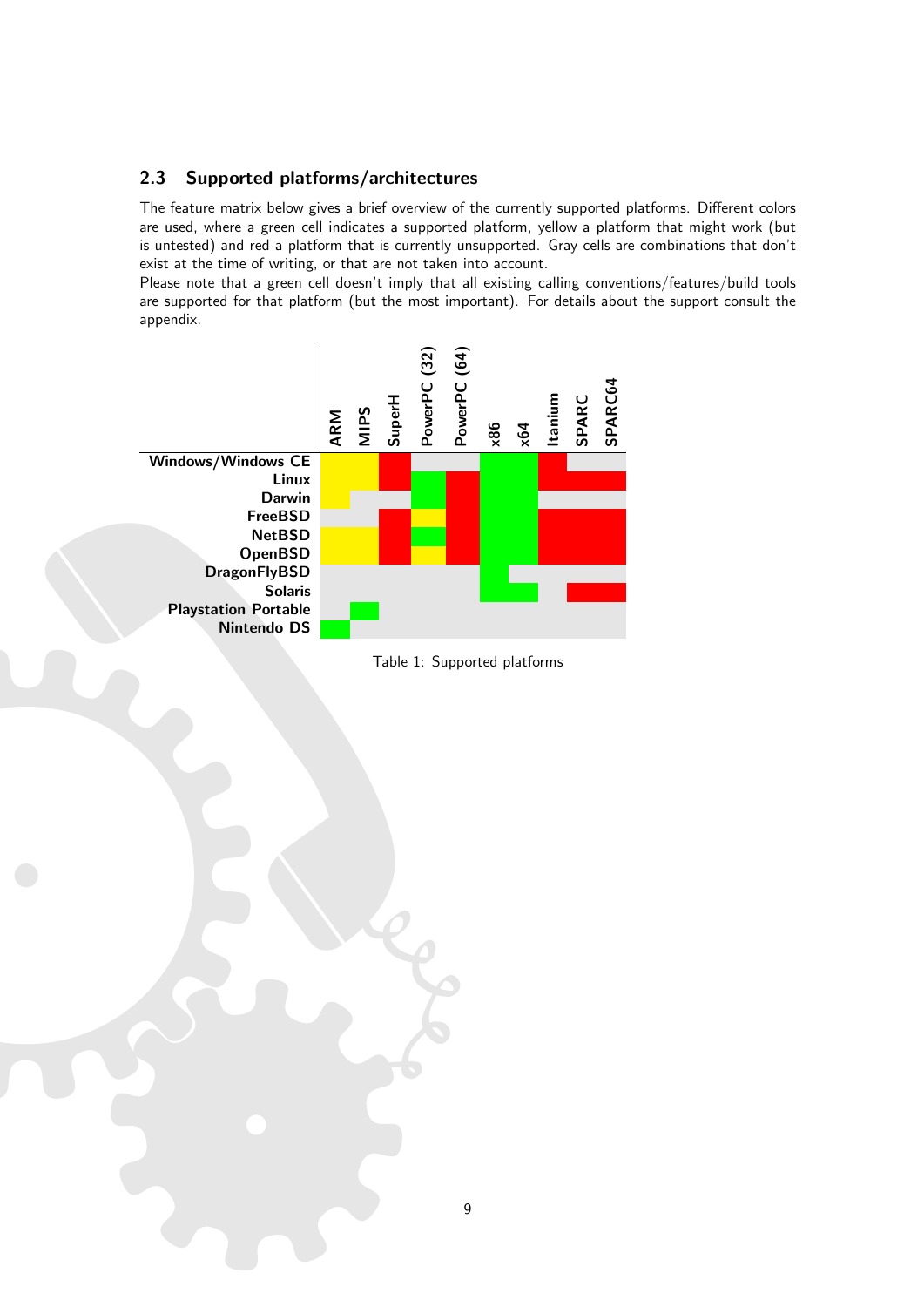# <span id="page-10-0"></span>3 Building the library

The library has been built and used successfully on several platform/architecture configurations and build systems. Please see notes on specfic platforms to check if the target architecture is currently supported.

# <span id="page-10-1"></span>3.1 Requirements

The following tools are supported directly to build the dyncall library. However, as the number of source files to be compiled for a given platform is small, it shouldn't be difficult to build it manually with another toolchain.

- C compiler to build the *dyncall* library (GCC or Microsoft  $C/C++$  compiler)
- $C++$  compiler to build the optional test cases (GCC or Microsoft  $C/C++$  compiler)
- Python (optional for generation of some test cases)
- BSD make, GNU make, or Microsoft nmake as automated build tools

# <span id="page-10-2"></span>3.2 Supported/tested platforms and build systems

Although it is possible to build the *dyncall* library on more platforms than the ones outlined here. this section doesn't list operating systems or architectures the authors didn't test. However, untested platforms using the same build tools (e.g. the BSD family of operating systems using similar flavors of the BSD make utility along with GCC, etc.) should work without modification. If you have problems building the dyncall library on one of the platforms mentioned below, or if you successfully built it on a yet unlisted one, please let us know.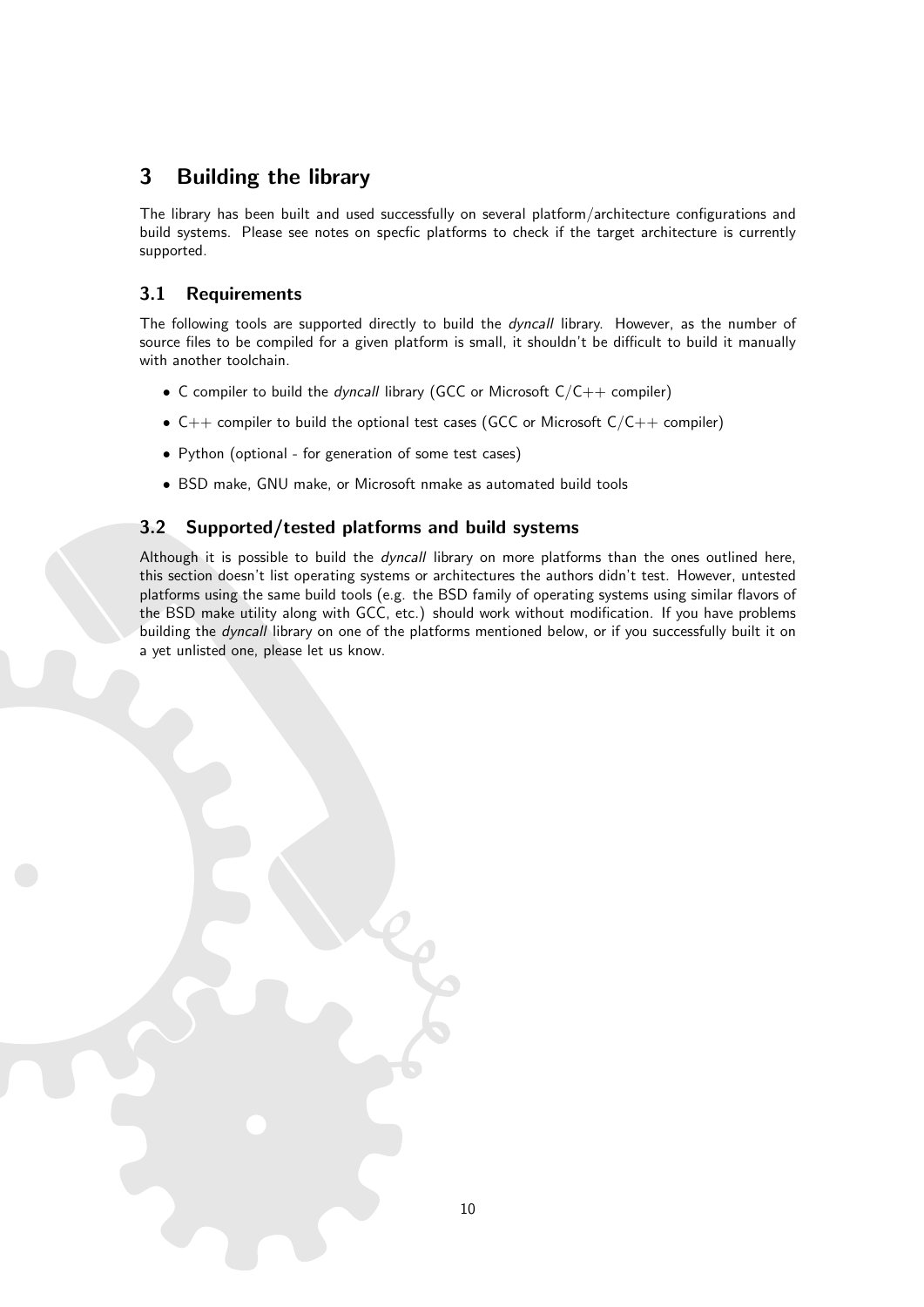# $\frac{\times 86}{2}$

| nmake, GNU make (via MinGW)                |
|--------------------------------------------|
| GNU make, BSD make                         |
| GNU make                                   |
| GNU make (Sun's make tool isn't supported) |
| <b>BSD</b> make                            |
| <b>BSD</b> make                            |
| <b>BSD</b> make                            |
| <b>BSD</b> make                            |
|                                            |

# $\frac{\times 64}{\div \div \times \times 64}$

| .              |                                            |
|----------------|--------------------------------------------|
| <b>Windows</b> | nmake                                      |
| <b>Darwin</b>  | GNU make, BSD make                         |
| Linux          | GNU make                                   |
| <b>Solaris</b> | GNU make (Sun's make tool isn't supported) |
| <b>FreeBSD</b> | <b>BSD</b> make                            |
| <b>NetBSD</b>  | <b>BSD</b> make                            |
| <b>OpenBSD</b> | <b>BSD</b> make                            |

# PowerPC (32bit)

| <b>Darwin</b> | GNU make, BSD make |  |
|---------------|--------------------|--|
| Linux         | GNU make           |  |
| <b>NetBSD</b> | BSD make           |  |
|               |                    |  |

# ARM9E

| ----------- |                                 |
|-------------|---------------------------------|
| Nintendo DS | nmake (and devkitPro[12] tools) |
|             |                                 |

## MIPS32

Playstation Portable GNU make (and psptoolchain[\[13\]](#page-52-2) tools)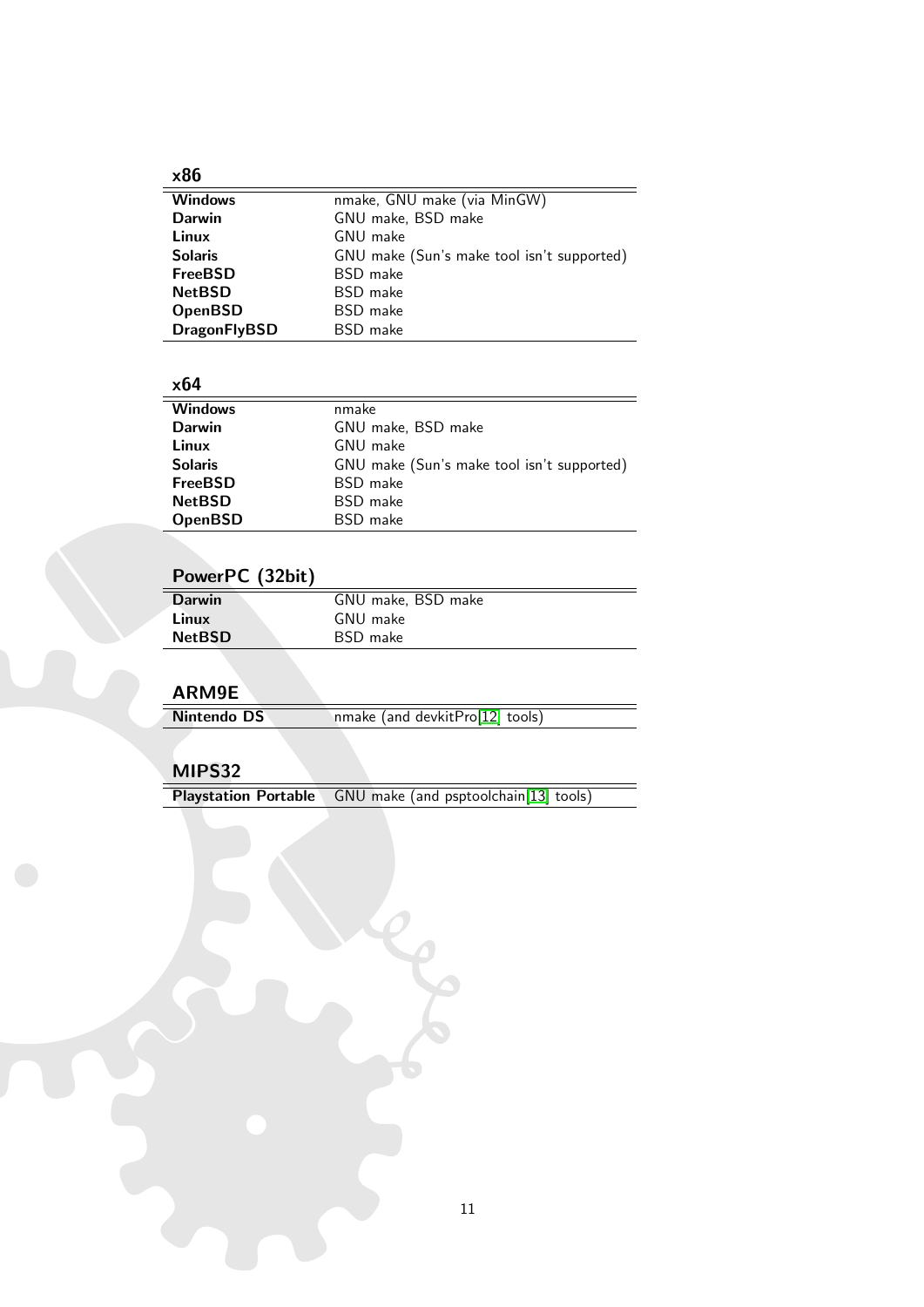# <span id="page-12-0"></span>3.3 Build instructions

1. Configure the source

#### \*nix flavour

./ configure [ - - option ...]

#### windows flavour

.\ configure [/ option ...]  $\overline{\phantom{a}}$   $\overline{\phantom{a}}$   $\overline{\phantom{a}}$   $\overline{\phantom{a}}$   $\overline{\phantom{a}}$   $\overline{\phantom{a}}$   $\overline{\phantom{a}}$   $\overline{\phantom{a}}$   $\overline{\phantom{a}}$   $\overline{\phantom{a}}$   $\overline{\phantom{a}}$   $\overline{\phantom{a}}$   $\overline{\phantom{a}}$   $\overline{\phantom{a}}$   $\overline{\phantom{a}}$   $\overline{\phantom{a}}$   $\overline{\phantom{a}}$   $\overline{\phantom{a}}$   $\overline{\$ 

Available options:

| prefix= <i>path</i> | specify installation prefix (Unix shell)                    |
|---------------------|-------------------------------------------------------------|
| prefix path         | specify installation prefix (Windows batch)                 |
| target-x86          | build for x86 architecture                                  |
| $target-x64$        | build for x64 architecture                                  |
| target-ppc32        | build for ppc 32-bit architecture (not on windows batch)    |
| target-psp          | cross-compile build for Playstation Portable (homebrew SDK) |
| target-nds-arm      | cross-compile build for Nintendo DS (using ARM mode)        |
| target-nds-thumb    | cross-compile build for Nintendo DS (using THUMB mode)      |
| tool-gcc            | use GNU Compiler Collection tool-chain                      |
| tool-msvc           | use Microsoft Visual $C++$                                  |
| asm-as              | use the GNU Assembler                                       |
| asm-nasm            | use NASM Assembler                                          |
| asm-ml              | use Microsoft Macro Assembler                               |
| config-release      | build release version (default)                             |
| config-debug        | build debug version                                         |

 $\sqrt{2}$   $\sqrt{2}$   $\sqrt{2}$   $\sqrt{2}$   $\sqrt{2}$   $\sqrt{2}$   $\sqrt{2}$   $\sqrt{2}$   $\sqrt{2}$   $\sqrt{2}$   $\sqrt{2}$   $\sqrt{2}$   $\sqrt{2}$   $\sqrt{2}$   $\sqrt{2}$   $\sqrt{2}$   $\sqrt{2}$   $\sqrt{2}$   $\sqrt{2}$   $\sqrt{2}$   $\sqrt{2}$   $\sqrt{2}$   $\sqrt{2}$   $\sqrt{2}$   $\sqrt{2}$   $\sqrt{2}$   $\sqrt{2}$   $\sqrt{2$ 

 $\sqrt{2\pi}$   $\sqrt{2\pi}$   $\sqrt{2\pi}$   $\sqrt{2\pi}$   $\sqrt{2\pi}$   $\sqrt{2\pi}$   $\sqrt{2\pi}$   $\sqrt{2\pi}$   $\sqrt{2\pi}$   $\sqrt{2\pi}$   $\sqrt{2\pi}$   $\sqrt{2\pi}$   $\sqrt{2\pi}$   $\sqrt{2\pi}$   $\sqrt{2\pi}$   $\sqrt{2\pi}$   $\sqrt{2\pi}$   $\sqrt{2\pi}$   $\sqrt{2\pi}$   $\sqrt{2\pi}$   $\sqrt{2\pi}$   $\sqrt{2\pi}$ 

 $\sqrt{2}$   $\sqrt{2}$   $\sqrt{2}$   $\sqrt{2}$   $\sqrt{2}$   $\sqrt{2}$   $\sqrt{2}$   $\sqrt{2}$   $\sqrt{2}$   $\sqrt{2}$   $\sqrt{2}$   $\sqrt{2}$   $\sqrt{2}$   $\sqrt{2}$   $\sqrt{2}$   $\sqrt{2}$   $\sqrt{2}$   $\sqrt{2}$   $\sqrt{2}$   $\sqrt{2}$   $\sqrt{2}$   $\sqrt{2}$   $\sqrt{2}$   $\sqrt{2}$   $\sqrt{2}$   $\sqrt{2}$   $\sqrt{2}$   $\sqrt{2$ 

2. Build the static libraries dyncall, dynload and dyncallback

```
\overline{a} \overline{a} \overline{a} \overline{a} \overline{a} \overline{a} \overline{a} \overline{a} \overline{a} \overline{a} \overline{a} \overline{a} \overline{a} \overline{a} \overline{a} \overline{a} \overline{a} \overline{a} \overline{a} \overline{a} \overline{a} \overline{a} \overline{a} \overline{a} \overline{make \# when using {GNU, BSD} Make
bsdmake # when using BSD Make on Darwin
make -f BSDmakefile # when using BSD Make on NetBSD
nmake /f Nmakefile # when using NMake on Windows
✝ ✆
```
✝ ✆

3. Install libraries and includes (not supported for nmake based builds) ✞ ☎

make install

4. Optionally, build the test suites

```
\overline{a} \overline{b} \overline{a} \overline{b} \overline{c} \overline{d} \overline{d} \overline{d} \overline{d} \overline{d} \overline{d} \overline{d} \overline{d} \overline{d} \overline{d} \overline{d} \overline{d} \overline{d} \overline{d} \overline{d} \overline{d} \overline{d} \overline{d} \overline{d} \overline{make test \qquad # when using {GNU,BSD} Make
bsdmake test \qquad # when using BSD Make on Darwin
make -f BSDmakefile test # when using BSD Make on NetBSD
                                       # when using NMake on Windows
✝ ✆
```
5. Optionally, build the manual (Latex required)

| make doc                                                |  | # when using {GNU, BSD} Make    |
|---------------------------------------------------------|--|---------------------------------|
| bsdmake doc                                             |  | # when using BSD Make on Darwin |
| make -f BSDmakefile doc # when using BSD Make on NetBSD |  |                                 |
| nmake /f Nmakefile doc   # when using NMake on Windows  |  |                                 |
|                                                         |  |                                 |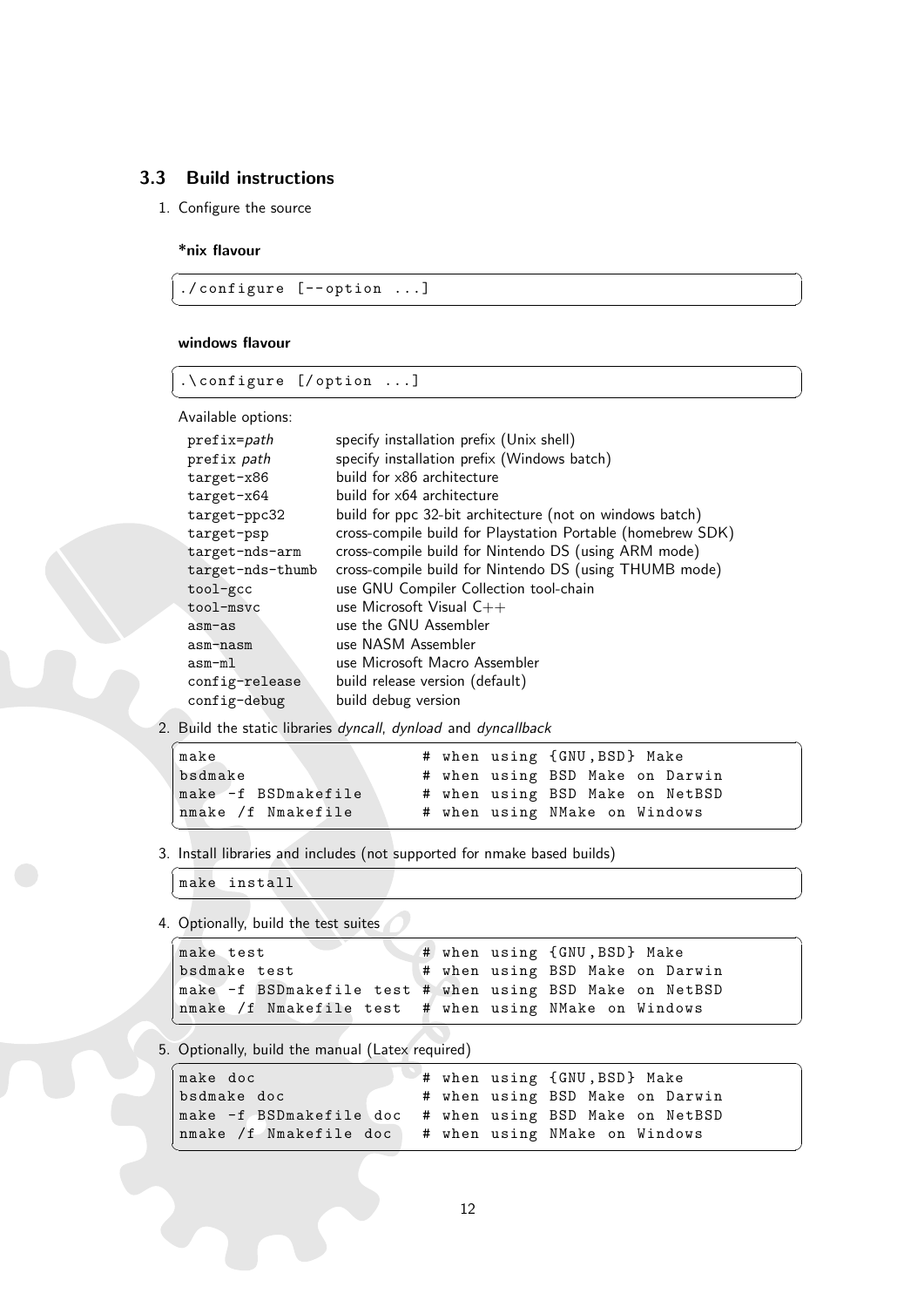# <span id="page-13-0"></span>4 Bindings to programming languages

Through binding of the dyncall library into a scripting environment, the scripting language can gain system programming status to a certain degree.

The dyncall library provides bindings to Java[\[1\]](#page-52-3), Lua[\[2\]](#page-52-4), Python[\[3\]](#page-52-5), R[\[4\]](#page-52-6) and Ruby[\[5\]](#page-52-7).

However, please note that some of these bindings are work-in-progress and not automatically tested, meaning it might require some additional work to make them work.

# <span id="page-13-1"></span>4.1 Common Architecture

The binding interface of the *dyncall* library to various scripting languages share a common set of functionality to invoke a function call.

#### <span id="page-13-2"></span>4.1.1 Dynamic loading of code

The helper library dynload which accompanies the dyncall library provides an abstract interface to operating-system specific mechanisms for loading a code module.

## <span id="page-13-3"></span>4.1.2 Functions

All bindings are based on a common interface convention providing a common set of the following 4 functions:

load loading a module of compiled code

free unloading a module of compiled code

find finding function pointer by symbolic names

call invoking a function call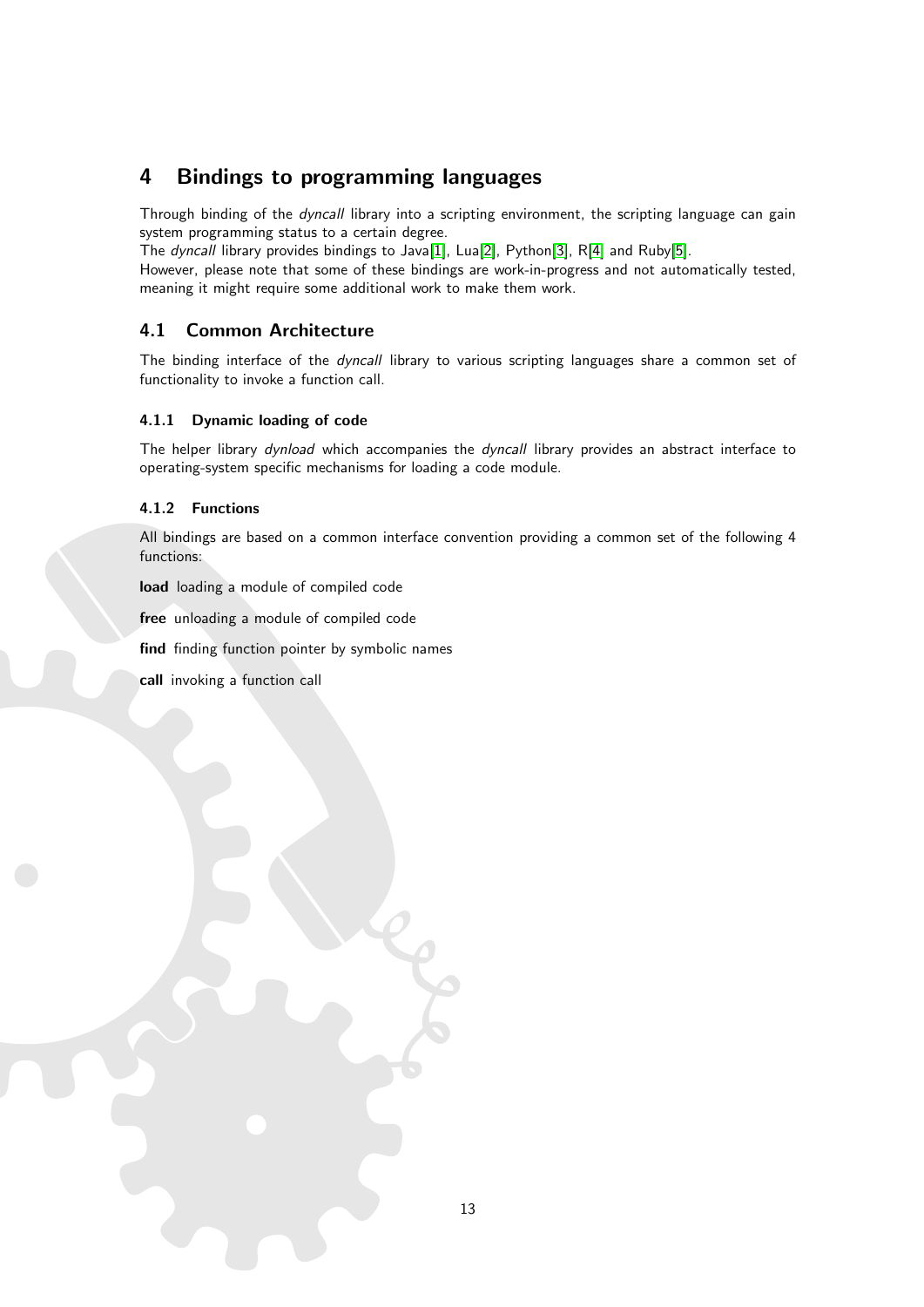#### <span id="page-14-0"></span>4.1.3 Signatures

A signature is a character string that represents a function's arguments and return value types. It is used in the scripting language bindings invoke functions to perform automatic type-conversion of the languages' types to the low-level  $C/C++$  data types. The high-level C interface functions dcCallF() and dcCallFV() also make use of the *dyncall* signature string.

The format of a *dyncall* signature string is as depicted below:

#### dyncall signature string format

## $\langle$ input parameter type signature character $>^*$ ')'  $\langle$ return type signature character $>$

The <input parameter type signature character> sequence left to the ')' is in left-to-right order of the corresponding C function parameter type list.

The special <return type signature character> 'v' specifies that the function does not return a value and corresponds to void functions in C.

| Signature character       | $C/C++$ data type                                |
|---------------------------|--------------------------------------------------|
| 'B'                       | _Bool,bool                                       |
| $^{\prime}$ c $^{\prime}$ | char                                             |
| $^{\prime}$ C $^{\prime}$ | unsigned char                                    |
| 's'                       | short                                            |
| 'S'                       | unsigned short                                   |
| $i^{\prime}$              | int                                              |
| 'I'                       | unsigned int                                     |
| 'j'                       | long                                             |
| 'J'                       | unsigned long                                    |
| '1'                       | long long, int64_t                               |
| 'L'                       | unsigned long long, uint64_t                     |
| 'f'                       | float                                            |
| 'd'                       | double                                           |
| 'p'                       | void <sup>*</sup>                                |
| $\overline{z}$            | const char <sup>*</sup> (pointing to $C$ string) |
| 'v'                       | void                                             |

#### <span id="page-14-1"></span>Table 2: Type signature encoding for function call data types

While the size and encoding scheme (integer, float or double) is an important property for the dyncall library to establish the function in a correct way, the distinction between signed and unsigned integer data types (char, short, int, long, long long) in C is not of importance for the library itself. as these types share the same machine storage semantics in regard to register usage, size and alignment.

On a higher level, such as in the binding of a scripting environment, it is vital to have a correct conversion between different storage schemas among scripting languages. Therefore we define also the unsigned/signed variants for a later use in the language binding part.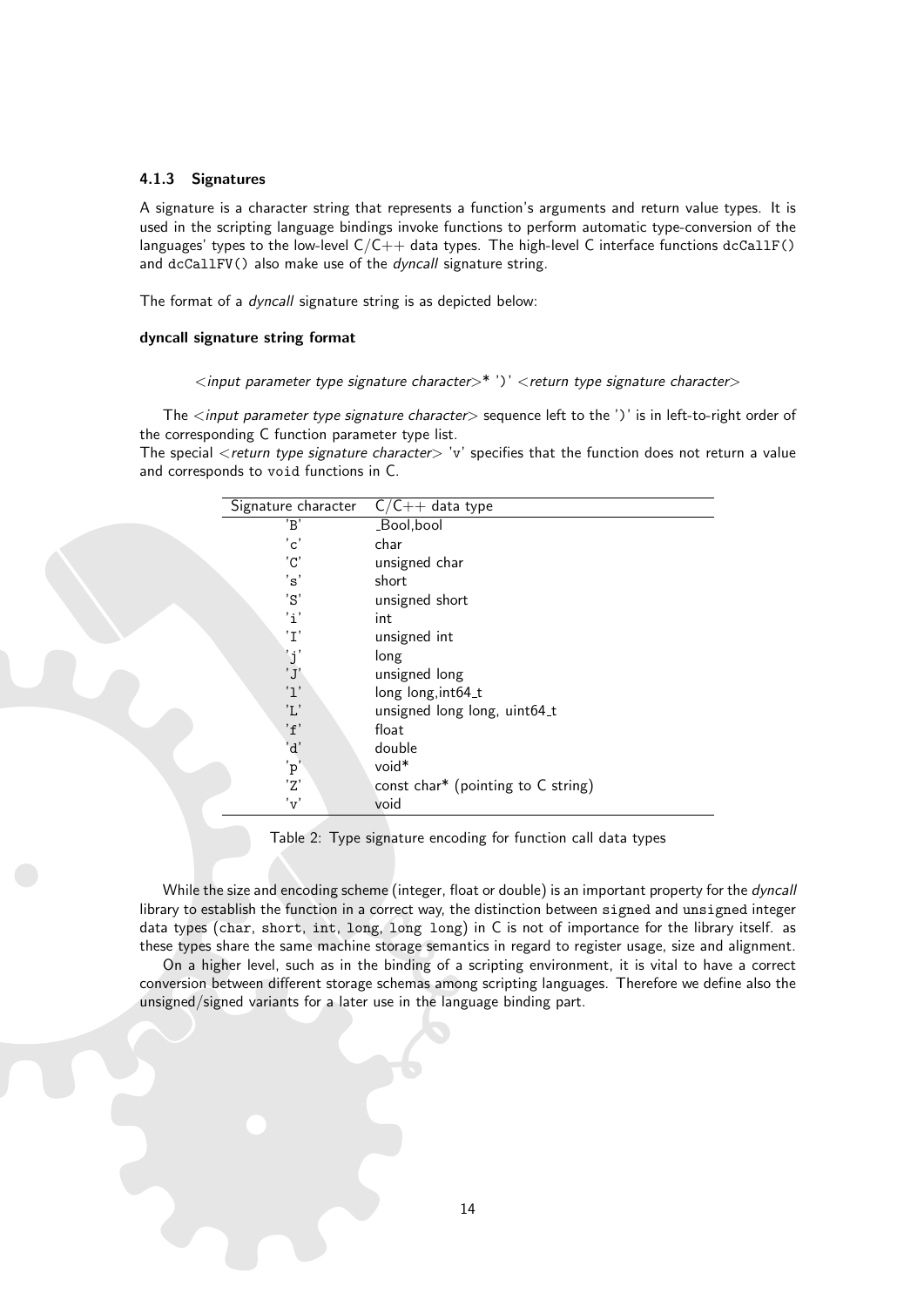# Examples of C function prototypes

| C function prototype                             | dyncall signature    |
|--------------------------------------------------|----------------------|
| void $f1()$ :                                    | $"$ ) $\mathbf{v}$ " |
| int f2(int, int);                                | $"ii)$ i"            |
| long $long$ $f3(void*)$ ;                        | "p)L"                |
| double f4(int, bool, char, double, const char*); | "iBcdZ)d"            |

<span id="page-15-2"></span>

|  |  |  | Table 3: Type signature examples of C function prototypes |
|--|--|--|-----------------------------------------------------------|
|  |  |  |                                                           |

# <span id="page-15-0"></span>4.2 Python language bindings

The python module pydc implements the Python language bindings, namely load, find, free, call.

| Signature character       | accepted Python data types     |
|---------------------------|--------------------------------|
| 'R'                       | bool                           |
| $^{\prime}$ c $^{\prime}$ | if string, take first item     |
| ່′ຣ່                      | int, check in range            |
| 'i'                       | int                            |
| 'j'                       | int                            |
| '1'                       | long, casted to long long      |
| 'f'                       | float                          |
| 'd'                       | double                         |
| 'p'                       | string or long casted to void* |
| 'v'                       | no return type                 |

<span id="page-15-3"></span>Table 4: Type signature encoding for Python bindings

# <span id="page-15-1"></span>4.3 R language bindings

The R package rdyncall implements the R langugae bindings providing the function .dyncall(). Some notes on the R Binding:

- Unsigned 32-bit integers are represented as signed integers in R.
- 64-bit integer types do not exist in R, therefore we use double floats to represent 64-bit integers (using only the 52-bit mantissa part).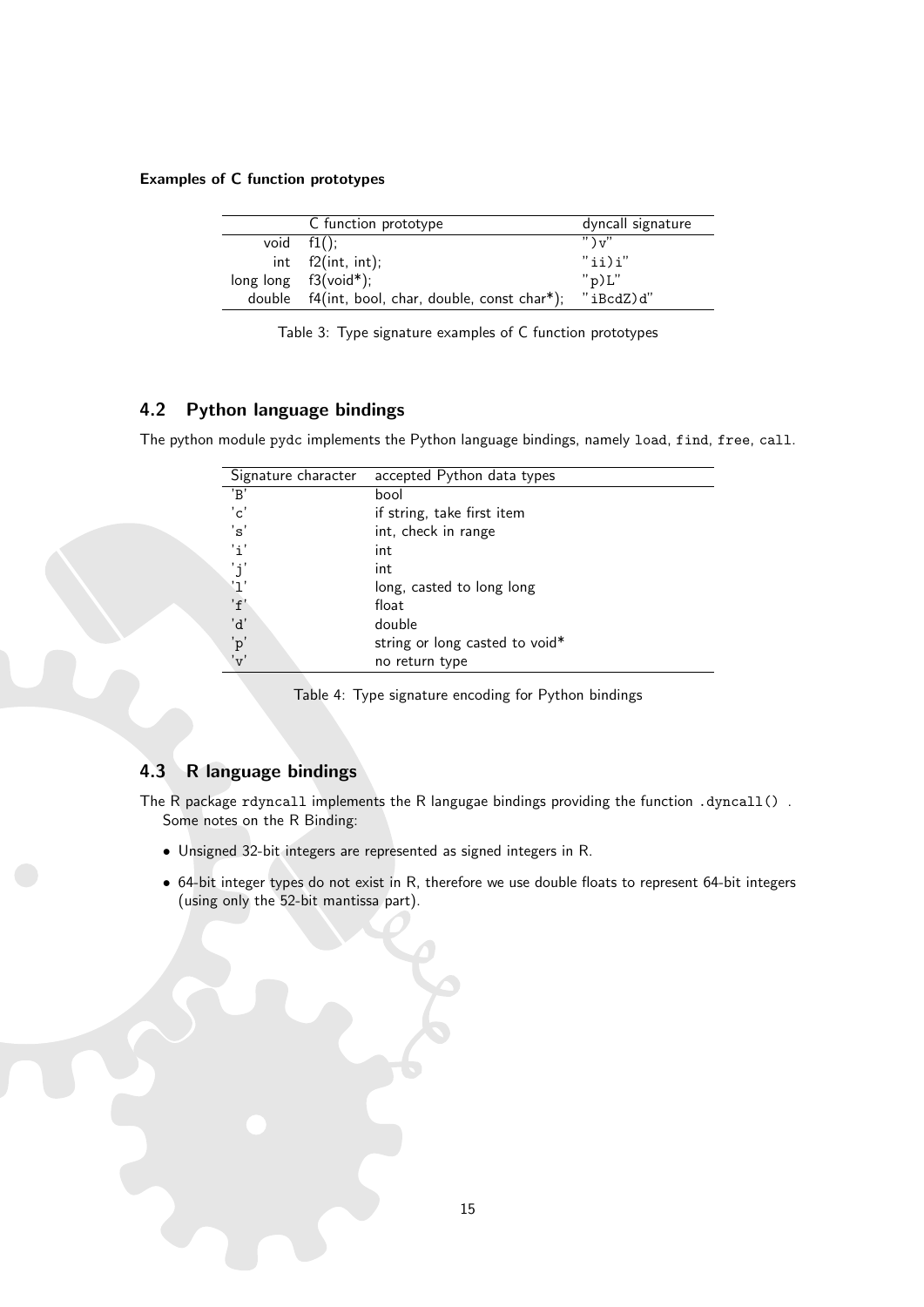| Signature character       | accepted R data types                                             |
|---------------------------|-------------------------------------------------------------------|
| B                         | coerced to logical vector, first item                             |
| $^{\prime}$ c $^{\prime}$ | coerced to integer vector, first item truncated char              |
| $^{\prime}$ C $^{\prime}$ | coerced to integer vector, first item truncated to unsigned char  |
| 'ຣ'                       | coerced to integer vector, first item truncated to short          |
| 'S'                       | coerced to integer vector, first item truncated to unsigned short |
| 'i'                       | coerced to integer vector, first item                             |
| 'I'                       | coerced to integer vector, first item casted to unsigned int      |
| 'j'                       | coerced to integer vector, first item                             |
| 'J'                       | coerced to integer vector, first item casted to unsigned long     |
| 'ן '                      | coerced to numeric, first item casted to long long                |
| 'L'                       | coerced to numeric, first item casted to unsigned long long       |
| 'f'                       | coerced to numeric, first item casted to float                    |
| 'd'                       | coerced to numeric, first item                                    |
| 'p'                       | external pointer or coerced to string vector, first item          |
| 'Z'                       | coerced to string vector, first item                              |
| $'_{\rm V}$               | no return type                                                    |

<span id="page-16-1"></span>Table 5: Type signature encoding for R bindings

# <span id="page-16-0"></span>4.4 Ruby language bindings

The Ruby gem rbdc implements the Ruby language bindings.

| Signature character       | accepted Ruby data types                               |
|---------------------------|--------------------------------------------------------|
| B                         | TrueClass, FalseClass, NilCalss, Fixnum casted to bool |
| $^{\prime}$ c $^{\prime}$ | Fixnum cast to char                                    |
| 's'                       | Fixnum cast to short                                   |
| 'i'                       | Fixnum cast to int                                     |
| 'j'                       | Fixnum cast to long                                    |
| '1'                       | Fixnum cast to long long                               |
| 'f'                       | Float cast to float                                    |
| 'd'                       | Float cast to double                                   |
| 'p'                       | String cast to void*                                   |
| 'v'                       | no return type                                         |
|                           |                                                        |

<span id="page-16-2"></span>Table 6: Type signature encoding for Ruby bindings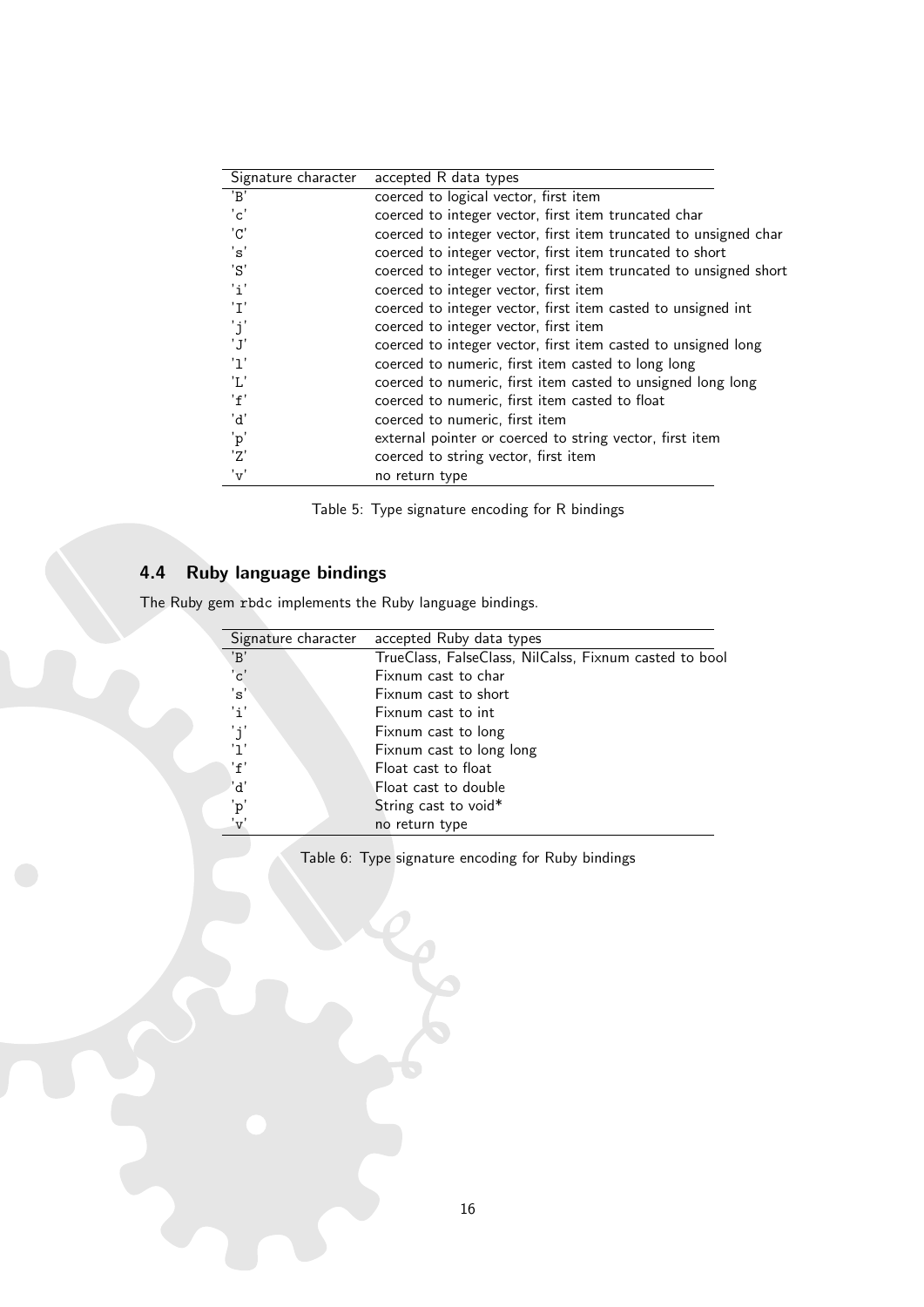# <span id="page-17-0"></span>5 Library Design

# <span id="page-17-1"></span>5.1 Design considerations

The dyncall library encapsulates function call invocation semantics that can depend on the compiler, operating system and architecture. The core library is driven by a function call invocation engine, namely the CallVM, that encapsulates a call stack to foreign functions and manages the following three phases that constitute a dyncall function call:

- 1. Specify the calling convention. Some run-time platforms, such as Microsoft Windows on a 32-bit X86 architecture, even support multiple calling conventions.
- 2. Specify the function call arguments in a specific order. The interface design dictates a left to right order for C and  $C_{++}$  function calls in which the arguments are bounded.
- 3. Specify the target function address, expected return value and invoke the function call.

The calling convention mode entirely depends on the way the foreign function has been compiled and specifies the low-level details on how a function actually expects input parameters (in memory, in registers or both) and how to return results.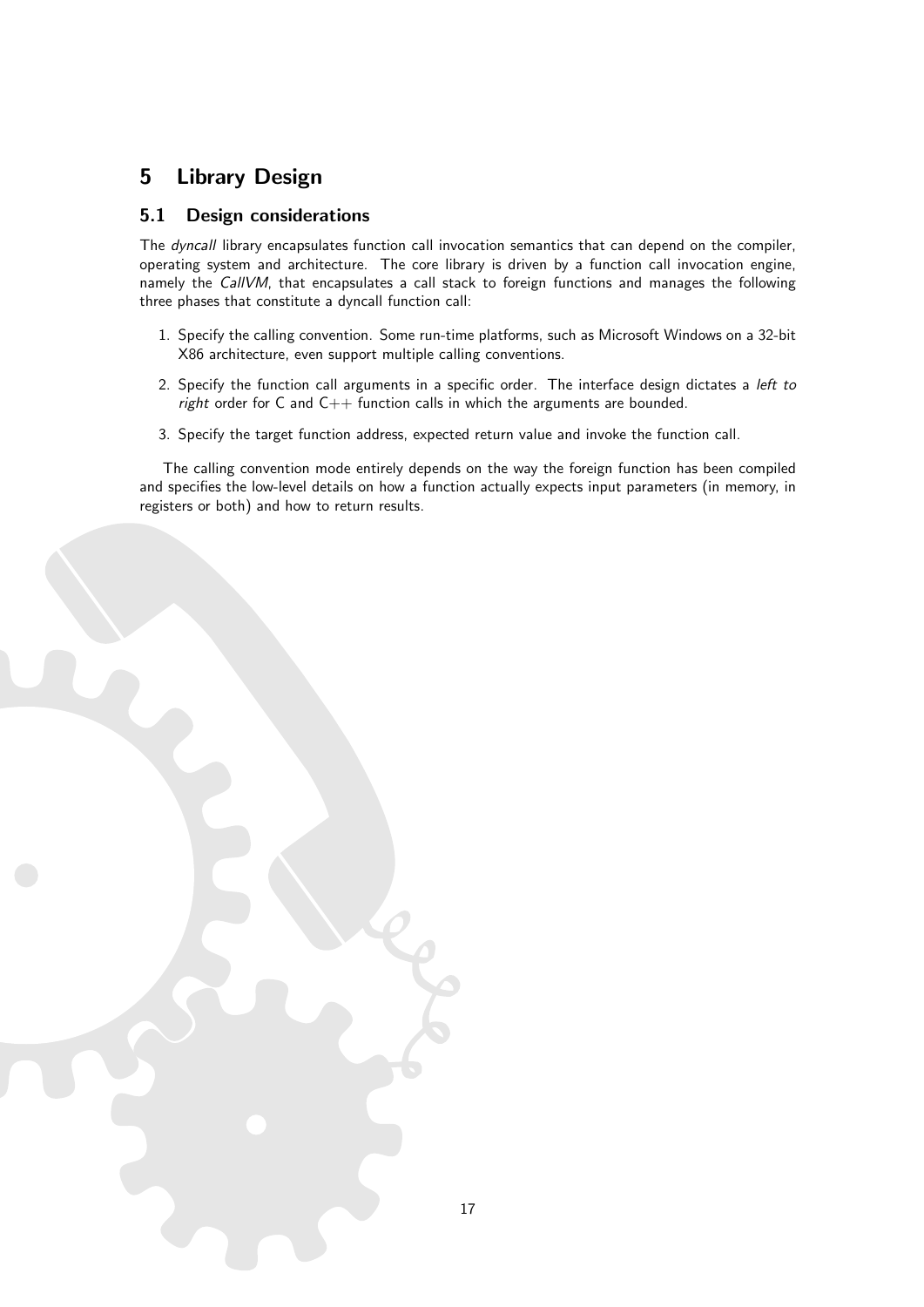# <span id="page-18-0"></span>6 Developers

# <span id="page-18-1"></span>6.1 Project root

| configure    | -- configuration tool (unix-shell)                  |  |  |  |  |
|--------------|-----------------------------------------------------|--|--|--|--|
|              | configure.bat -- configuration tool (windows batch) |  |  |  |  |
| ConfigVars   | -- configuration tool output                        |  |  |  |  |
| BSDmakefile  | -- BSD makefile                                     |  |  |  |  |
| GNUmakefile  | -- GNU makefile                                     |  |  |  |  |
| Nmakefile    | -- MS nmake makefile                                |  |  |  |  |
| LICENSE      | -- license information                              |  |  |  |  |
| README.txt   | -- general information                              |  |  |  |  |
| buildsys/    | -- build systems ({BSD, GNU, N}make)                |  |  |  |  |
| doc/         | -- manual                                           |  |  |  |  |
| dyncal1/     | -- dyncall library source code                      |  |  |  |  |
| dyncallback/ | -- dyncallback library source code                  |  |  |  |  |
| dynload/     | -- dynload library source code                      |  |  |  |  |
| test/        | -- test suites                                      |  |  |  |  |

## <span id="page-18-2"></span>6.2 Test suites

- **plain** Identity function calls for all supported return types and calling conventions, plus this  $C++$  calls (GNU and MS).
- suite All combinations of parameter types and counts are tested on void function calls. A script written in Python (mkcase.py) generates the tests up to an upper MAXARG limit.
- suite x86win32std All combinations of parameter types and counts are tested on \_\_stdcall void function calls. A script written in Python (mkcase.py) generates the tests up to an upper MAXARG limit. This is a x86/Windows only test.
- suite\_x86win32fast All combinations of parameter types and counts are tested on \_fastcall (MS or GNU, depending on the build tool) void function calls. A script written in Python (mkcase.py) generates the tests up to an upper MAXARG limit. This is a x86/Windows only test.
- ellipsis All combinations of parameter types and counts are tested on void ellipsis function calls. A script written in Python (mkcase.py) generates the tests up to an upper MAXARG limit.
- suite2 Designed mass test suite for void function calls. Tests individual void functions with a varying count of arguments and type.
- suite2\_win32std Designed mass test suite for \_\_stdcall void function calls. Tests individual void functions with a varying count of arguments and type. This is a x86/Windows only test.
- suite2\_win32fast Designed mass test suite for \_\_fastcall (MS or GNU, depending on the build tool) void function calls. Tests individual void functions with a varying count of arguments and type. This is a x86/Windows only test.
- suite3 All combinations of parameter types integer, long long, float and double and counts are tested on void function calls. A script written in Python (mkcase.py) generates the tests up to an upper MAXARG limit. This is a modified version of suite.

callf Tests the formatted call dyncall C API.

malloc\_wx Tests writable and executable memory allocation used by the dyncallback C API.

thunk Tests callbacks for the dyncallback C API.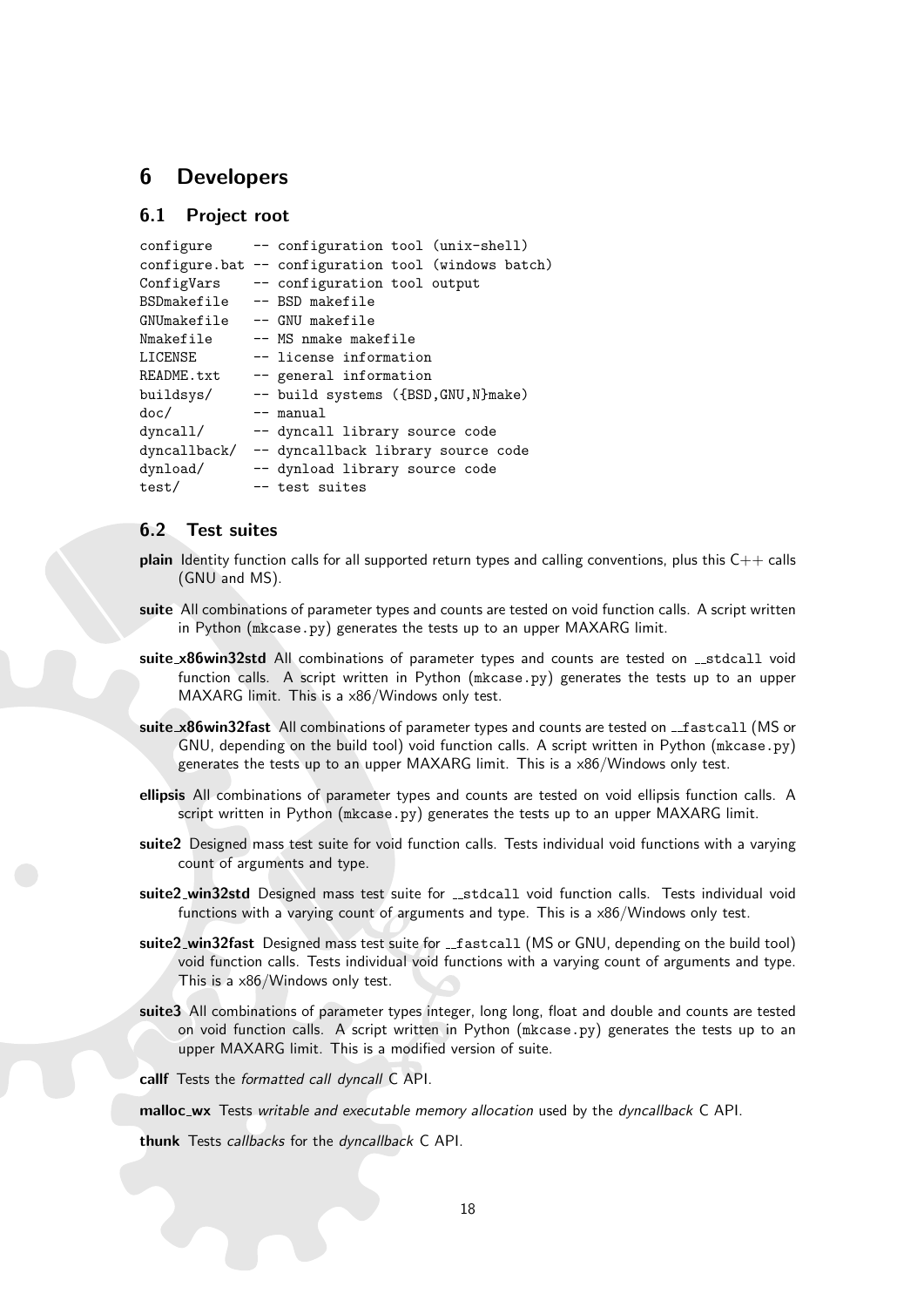# <span id="page-19-0"></span>7 Epilog

# <span id="page-19-1"></span>7.1 Stability and security considerations

Since the *dyncall* library doesn't know anything about the called function itself (except its address), no parameter-type validation is done. Thus in order to avoid crashes, data corruption, etc., the user is urged to ascertain the number and types of parameters. It is strongly advised to double check the parameter types of every function to be called, and not to call unknown functions at all.

Consider a simple program that issues a call by directly passing some command line arguments to the call itself, or even worse, by indirectly choosing a library and a function to call. Such unchecked input data can be quite easily used to intentionally crash the program , or to hijack it and take control of the program flow.

To put it in a nutshell, if not used with care, programs depending on the dyncall, dyncallback and dynload libraries, can become arbitrary function call dispatchers by manipulating their input data. Successful exploits of programs like the one outlined above can be misused as very powerful tools for a wide variety of malicious attacks, . . .

# <span id="page-19-2"></span>7.2 Embedding

The dyncall library has a very low dependency to system facilities. The library uses some heap-memory to store the Call VM and uses per default malloc() and free() calls. This behaviour can be changed by providing custom dcAllocMem() and dcFreeMem() functions. See dyncall/dyncall alloc.h for details.

# <span id="page-19-3"></span>7.3 Multi-threading

The dyncall library is thread-safe and reentrant, by means that it works correctly during execution of multiple threads if, and only if there is at most a single thread pushing arguments to a CallVM (invoking the call is always thread-safe, though). However, since there's no limitation on the number of created CallVM objects, it is advised to keep a copy for each thread.

# <span id="page-19-4"></span>7.4 Supported types

Currently, the dyncall library supports all of ANSI C's integer, floating point and pointer types as function call arguments as well as return values. Additionally,  $C++$ 's bool type is supported. Due to the still rare and often incomplete support of the long double type on various platforms, the latter is currently not supported.

# <span id="page-19-5"></span>7.5 Roadmap

The *dyncall* library should be extended by a wide variety of other calling conventions and ported to other, more esoteric platforms. With its low memory footprint it surely might come in handy on embedded systems. So far dyncall supports arm9e and mips32 (eabi) embedded systems processors. Furthermore, the authors plan to write some more scripting language bindings, examples, and other projects that are based on it.

Besides *dyncall* and *dyncallback*, the *dynload* library needs to be extended with .dylib, .so and other shared library format support (e.g. AmigaOS .library or GEM [\[14\]](#page-52-8) files).

# <span id="page-19-6"></span>7.6 Related libraries

Besides the *dyncall* library, there are other free and open projects with similar goals. The most noteworthy libraries are libffi [\[15\]](#page-52-9), libffcall [\[16\]](#page-52-10) and C/Invoke [\[17\]](#page-52-11).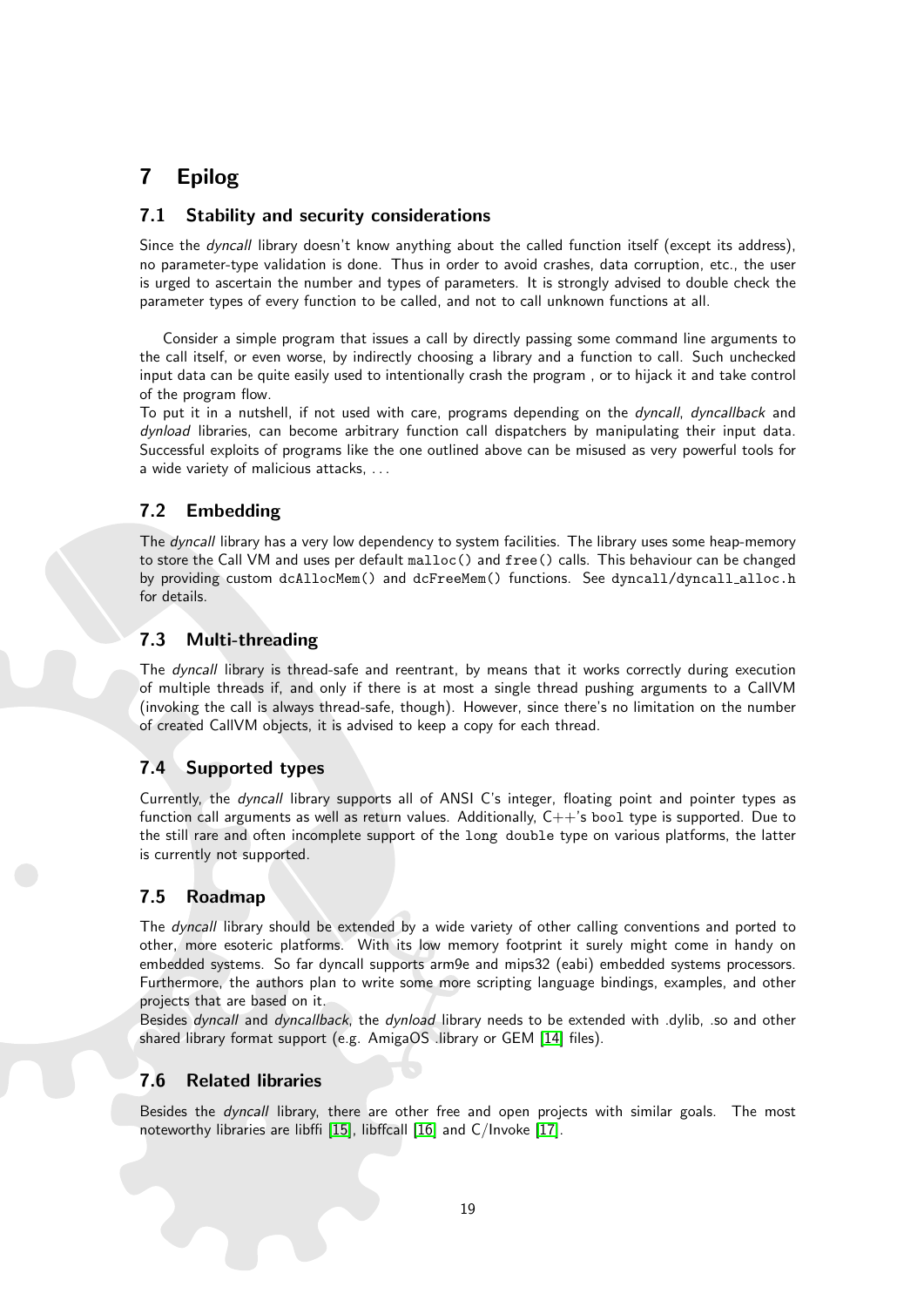# <span id="page-20-0"></span>A Dyncall C library API

The library provides low-level functionality to make foreign function calls from different run-time environments. The flexibility is constrained by the set of supported types.

#### C interface style conventions

This manual and the dyncall library's C interface "dyncall.h" uses the following C source code style.

| Subject | C symbol                                                          | Details | Example                                                                       |
|---------|-------------------------------------------------------------------|---------|-------------------------------------------------------------------------------|
| Types   | DC < type name>                                                   |         | lower-case DCint, DCfloat, DClong,                                            |
|         | Structures DC <structure name=""> camel-case DCCallVM</structure> |         |                                                                               |
|         |                                                                   |         | Functions dc <function name=""> camel-case dcNewCallVM, dcArgInt, </function> |

<span id="page-20-2"></span>Table 7: C interface conventions

# <span id="page-20-1"></span>A.1 Supported C/C++ argument and return types

| Type alias        | $C/C++$ data type |
|-------------------|-------------------|
| <b>DCbool</b>     | _Bool, bool       |
| <b>DCchar</b>     | char              |
| <b>DCshort</b>    | short             |
| <b>DCint</b>      | int               |
| <b>DClong</b>     | long              |
| <b>DClonglong</b> | long long         |
| <b>DCfloat</b>    | float             |
| <b>DCdouble</b>   | double            |
| <b>DCpointer</b>  | void*             |
| <b>DCvoid</b>     | void              |

<span id="page-20-3"></span>Table 8: Supported  $C/C++$  argument and return types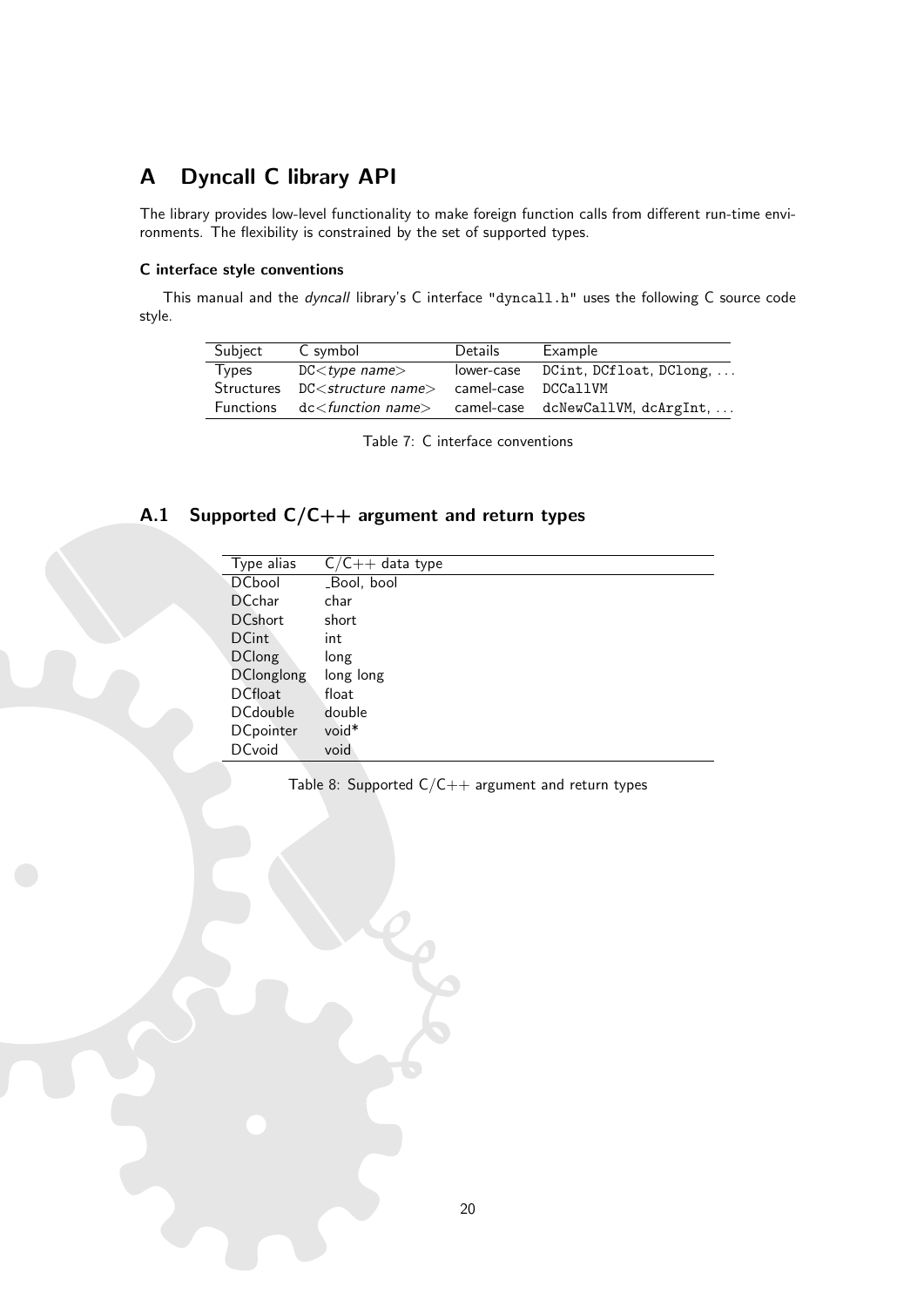# <span id="page-21-0"></span>A.2 Call Virtual Machine - CallVM

This CallVM is the main entry to the functionality of the library.

#### Types

 $\overline{a}$   $\overline{b}$   $\overline{a}$   $\overline{b}$   $\overline{c}$   $\overline{d}$   $\overline{d}$   $\overline{d}$   $\overline{d}$   $\overline{d}$   $\overline{d}$   $\overline{d}$   $\overline{d}$   $\overline{d}$   $\overline{d}$   $\overline{d}$   $\overline{d}$   $\overline{d}$   $\overline{d}$   $\overline{d}$   $\overline{d}$   $\overline{d}$   $\overline{d}$   $\overline{d}$   $\overline{$ typedef void DCCallVM ; /\* abstract handle \*/

#### Details

The CallVM is a state machine that manages all aspects of a function call from configuration, argument passing up the actual function call on the processor.

✝ ✆

#### <span id="page-21-1"></span>A.3 Allocation

#### Functions

```
\overline{a} \overline{b} \overline{a} \overline{b} \overline{c} \overline{d} \overline{d} \overline{d} \overline{d} \overline{d} \overline{d} \overline{d} \overline{d} \overline{d} \overline{d} \overline{d} \overline{d} \overline{d} \overline{d} \overline{d} \overline{d} \overline{d} \overline{d} \overline{d} \overline{DCCallVM* dcNewCallVM (DCsize size);
 void dcFreeCallVM (DCCallVM * vm);
```
dcNewCallVM creates a new CallVM object, where size specifies the size of the internal stack that will be allocated and used to bind the arguments to. Use dcFreeCallVM to destroy the CallVM object.

 $\qquad \qquad \blacksquare$ 

## <span id="page-21-2"></span>A.4 Configuration

#### Function

 $\overline{a}$   $\overline{b}$   $\overline{c}$   $\overline{d}$   $\overline{d}$   $\overline{d}$   $\overline{d}$   $\overline{d}$   $\overline{d}$   $\overline{d}$   $\overline{d}$   $\overline{d}$   $\overline{d}$   $\overline{d}$   $\overline{d}$   $\overline{d}$   $\overline{d}$   $\overline{d}$   $\overline{d}$   $\overline{d}$   $\overline{d}$   $\overline{d}$   $\overline{d}$   $\overline{d}$   $\overline{$ void dcMode (DCCallVM\* vm, DCint mode);

✝ ✆ Sets the calling convention to use. Note that some mode/platform combination don't make any sense (e.g. using a PowerPC calling convention on a MIPS platform).

#### Modes

#### Details

DC\_CALL\_C\_DEFAULT is the default standard C call on the target platform. It uses the standard C calling convention and will also be used for variable argument ellipsis calls. On most platforms, there is only one C calling convention. Only the X86 platform provides a rich family of different calling conventions.

#### <span id="page-21-3"></span>A.5 Machine state reset

#### ✞ ☎ void dcReset (DCCallVM\* vm);

Resets the internal stack of arguments. This function should be called prior to binding new arguments to the CallVM, because arguments don't get flushed automatically after a foreign function call invocation.

✝ ✆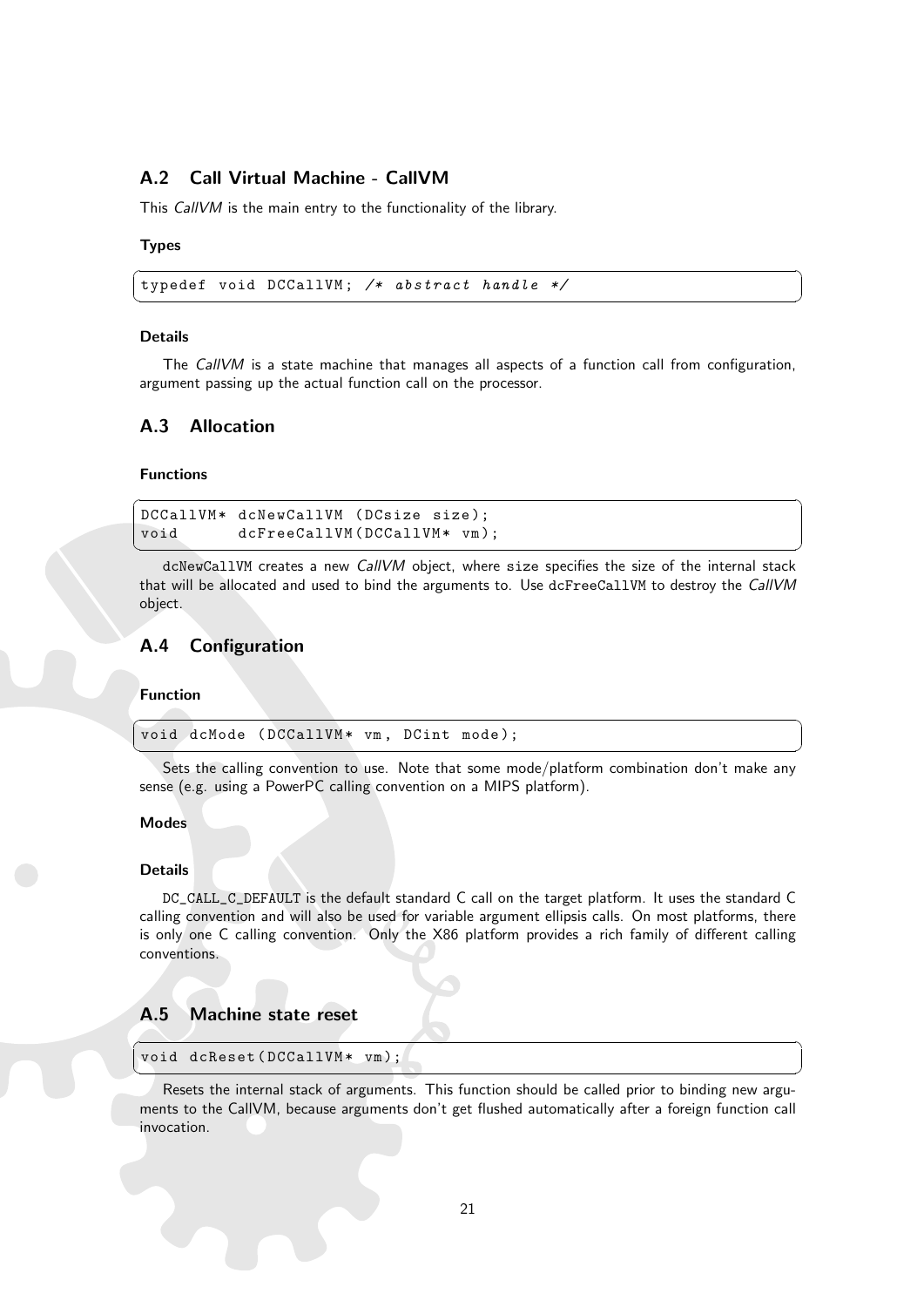| Constant                     | Description                                        |
|------------------------------|----------------------------------------------------|
| DC_CALL_C_DEFAULT            | C default function call                            |
| DC_CALL_C_X86_CDECL          | C x86 platforms standard call                      |
| DC_CALL_C_X86_WIN32_STD      | C x86 Windows standard call                        |
| DC_CALL_C_X86_WIN32_FAST_MS  | C x86 Windows Microsoft fast call                  |
| DC_CALL_C_X86_WIN32_FAST_GNU | C x86 Windows GCC fast call                        |
| DC_CALL_C_X86_WIN32_THIS_MS  | C x86 Windows Microsoft this call                  |
| DC_CALL_C_X86_WIN32_THIS_GNU | C x86 Windows GCC this call                        |
| DC_CALL_C_X64_WIN64          | C x64 Windows standard call                        |
| DC_CALL_C_X64_SYSV           | C x64 System V standard call                       |
| DC_CALL_C_PPC32_DARWIN       | C ppc32 Mac OS X standard call                     |
| DC_CALL_C_ARM_ARM            | C arm call (arm mode)                              |
| DC_CALL_C_ARM_THUMB          | C arm call (thumb mode)                            |
| DC_CALL_C_MIPS32_EABI        | C mips32 eabi call                                 |
| DC_CALL_C_MIPS32_PSPSDK      | C mips32 default PSP Homebrew SDK call (uses eabi) |

<span id="page-22-2"></span>Table 9: CallVM calling convention modes

# <span id="page-22-0"></span>A.6 Argument binding

# Functions

| void dcArgBool                               | (DCCallVM* vm, DCbool  |  | arg); |
|----------------------------------------------|------------------------|--|-------|
| void dcArgChar                               | (DCCallVM* vm, DCchar  |  | arg); |
| void dcArgShort                              | (DCCallVM* vm, DCshort |  | arg); |
| void dcArgInt                                | (DCCallVM* vm, DCint)  |  | arg); |
| void dcArgLong                               | (DCCallVM* vm, DClong  |  | arg); |
| void dcArgLongLong (DCCallVM* vm, DClonglong |                        |  | arg); |
| void dcArgFloat (DCCallVM* vm, DCfloat       |                        |  | arg); |
| void dcArgDouble (DCCallVM* vm, DCdouble     |                        |  | arg); |
| void dcArgPointer (DCCallVM* vm, DCpointer   |                        |  | arg); |
|                                              |                        |  |       |

## Details

Used to bind arguments of the named types to the CallVM object. Arguments should be bound in left-to-right order regarding the C function prototype.

# <span id="page-22-1"></span>A.7 Call invocation

# **Functions**

| DCvoid  | dcCallVoid                                                   | (DCCallVM* vm, DCpointer funcptr); |  |  |
|---------|--------------------------------------------------------------|------------------------------------|--|--|
| DCbool  | dcCallBool                                                   | (DCCallVM* vm, DCpointer funcptr); |  |  |
| DCchar  | dcCallChar                                                   | (DCCallVM* vm, DCpointer funcptr); |  |  |
| DCshort | dcCallShort                                                  | (DCCallVM* vm, DCpointer funcptr); |  |  |
| DCint   | dcCallInt                                                    | (DCCallVM* vm, DCpointer funcptr); |  |  |
| DClong  | dcCallLong                                                   | (DCCallVM* vm, DCpointer funcptr); |  |  |
|         | DClonglong dcCallLongLong (DCCallVM* vm, DCpointer funcptr); |                                    |  |  |
| DCfloat | dcCallFloat (DCCallVM* vm, DCpointer funcptr);               |                                    |  |  |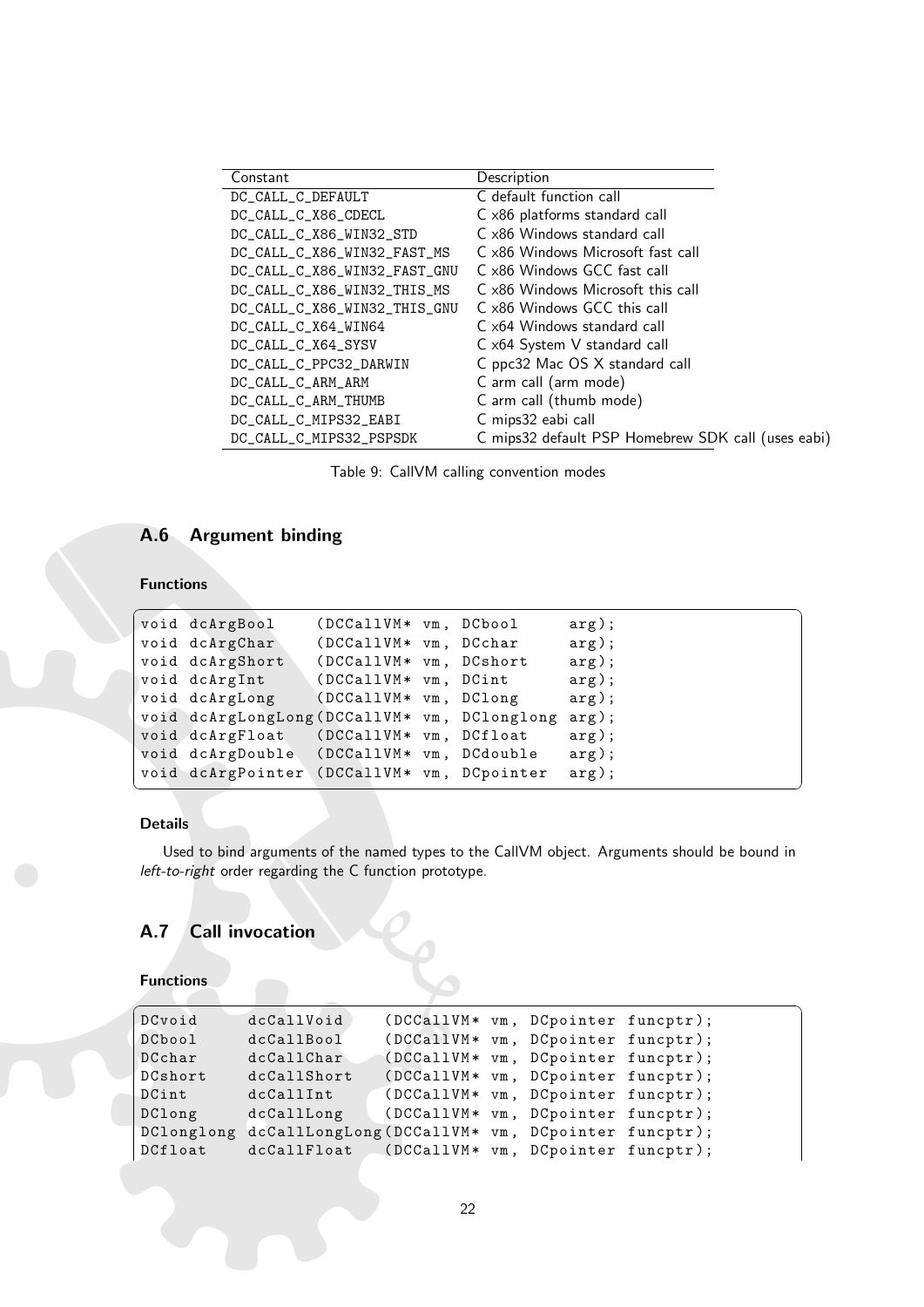| DCdouble | dcCallDouble (DCCallVM* vm, DCpointer funcptr);            |  |  |
|----------|------------------------------------------------------------|--|--|
|          | DCpointer dcCallPointer (DCCallVM* vm, DCpointer funcptr); |  |  |

#### Details

After the invocation of the foreign function call, the argument values are still bound and a second call using the same arguments can be issued. If you need to clear the argument bindings, you have to reset the CallVM.

✝ ✆

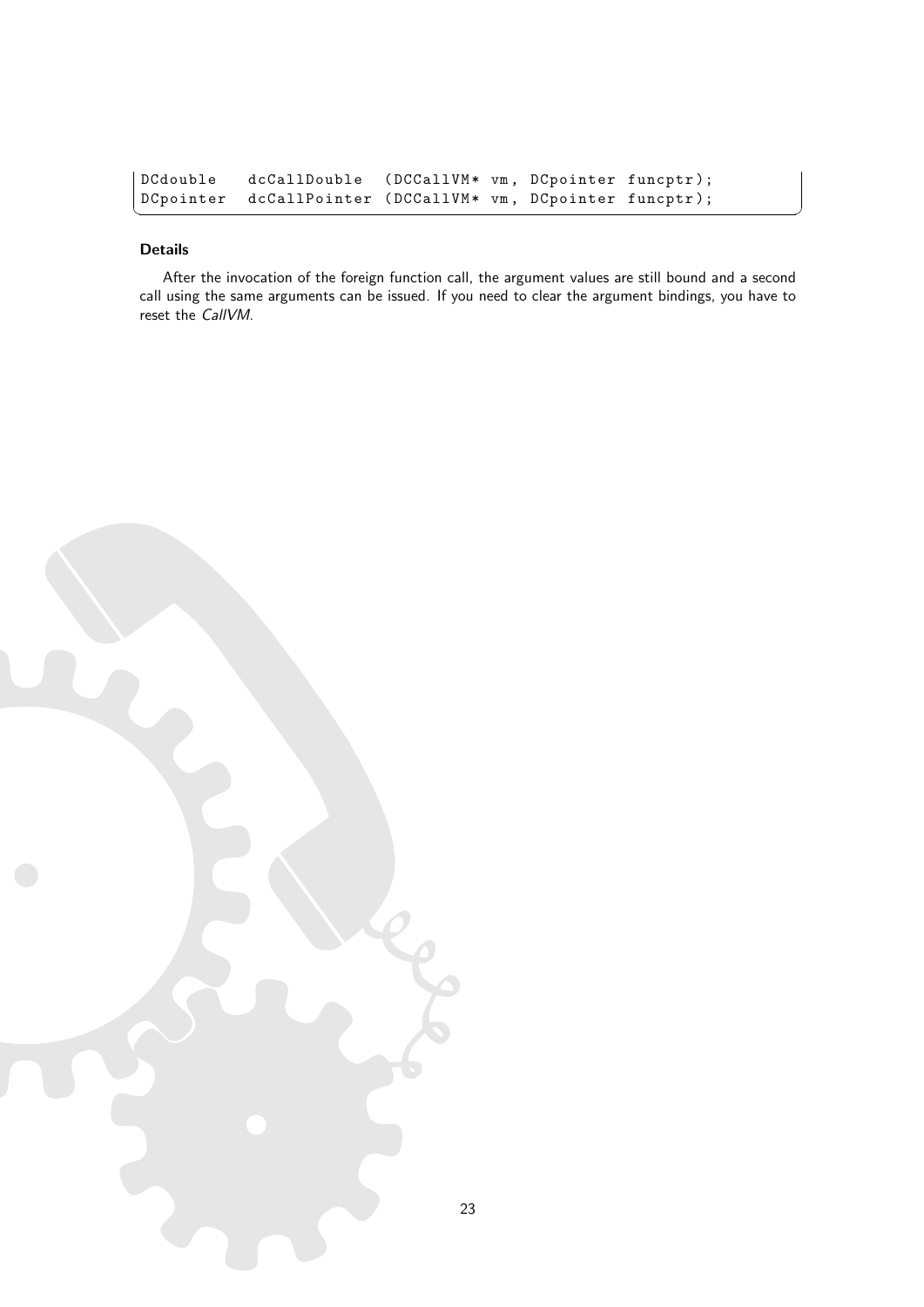# <span id="page-24-0"></span>A.8 Formatted calls (ANSI C ellipsis interface)

#### Functions

```
\overline{\phantom{a}}void dcCallF (DCCallVM* vm, DCValue* result, DCpointer funcptr,
         const DCsigchar* signature, ...);
void dcVCallF (DCCallVM* vm, DCValue* result, DCpointer funcptr,
         const DCsigchar* signature, va_list args);
✝ ✆
```
#### Details

These functions can be used to issue a printf-style function call, using a signature string encoding the argument types and return type. The return value will be stored in result. For more information about the signature format, refer to [2.](#page-14-1)

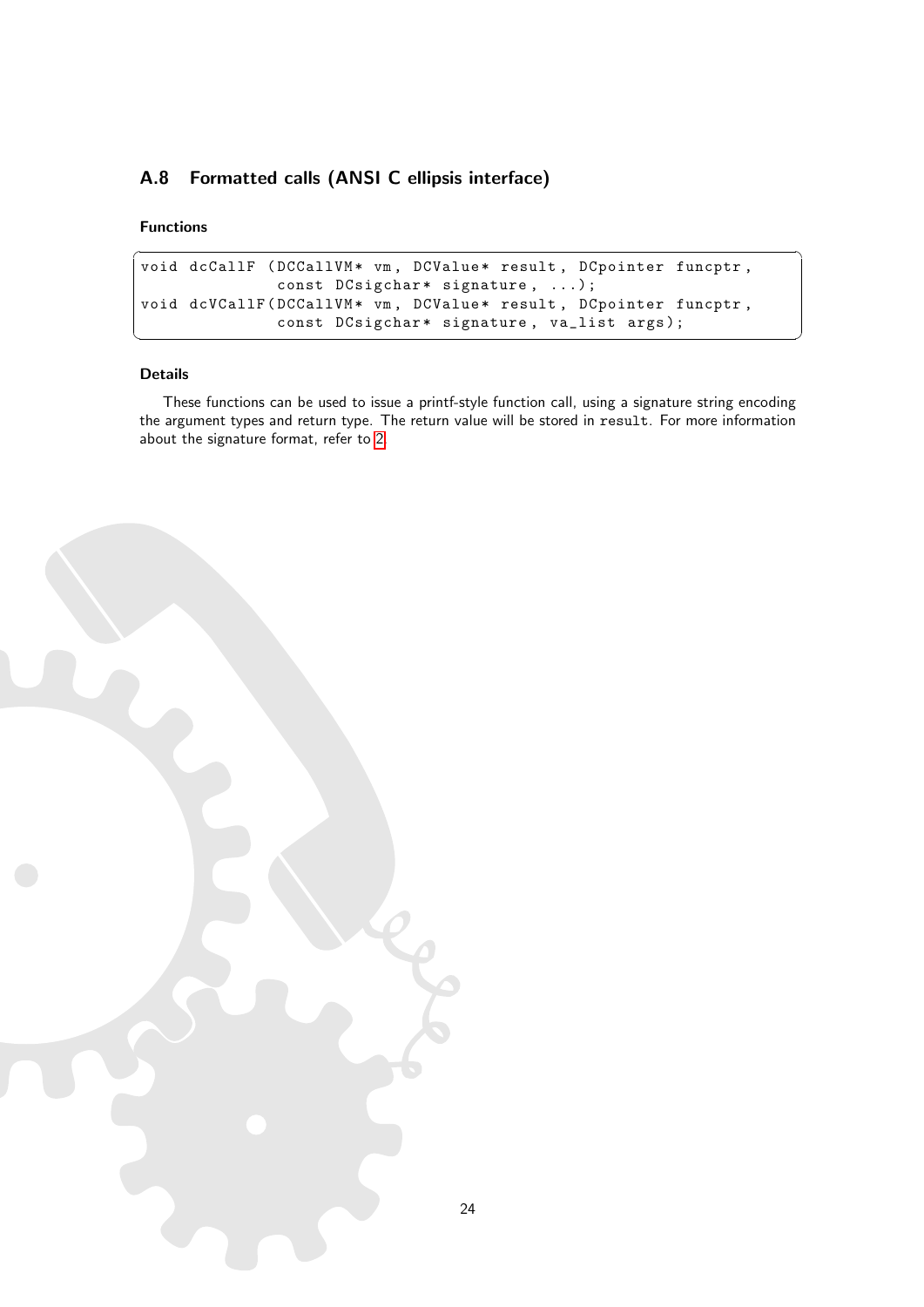# <span id="page-25-0"></span>B Dynload C library API

The dynload library encapsulates dynamic loading mechanisms and gives access to functions in foreign dynamic libraries and code modules.

✝ ✆

# <span id="page-25-1"></span>B.1 Loading code

```
\overline{\phantom{a}}void* dlLoadLibrary (const char* libpath);
void dlFreeLibrary (void* libhandle);
```
# <span id="page-25-2"></span>B.2 Retrieving functions

 $\sqrt{2}$   $\sqrt{2}$   $\sqrt{2}$   $\sqrt{2}$   $\sqrt{2}$   $\sqrt{2}$   $\sqrt{2}$   $\sqrt{2}$   $\sqrt{2}$   $\sqrt{2}$   $\sqrt{2}$   $\sqrt{2}$   $\sqrt{2}$   $\sqrt{2}$   $\sqrt{2}$   $\sqrt{2}$   $\sqrt{2}$   $\sqrt{2}$   $\sqrt{2}$   $\sqrt{2}$   $\sqrt{2}$   $\sqrt{2}$   $\sqrt{2}$   $\sqrt{2}$   $\sqrt{2}$   $\sqrt{2}$   $\sqrt{2}$   $\sqrt{2$ void\* dlFindSymbol(void\* libhandle, const char\* symbol); ✝ ✆

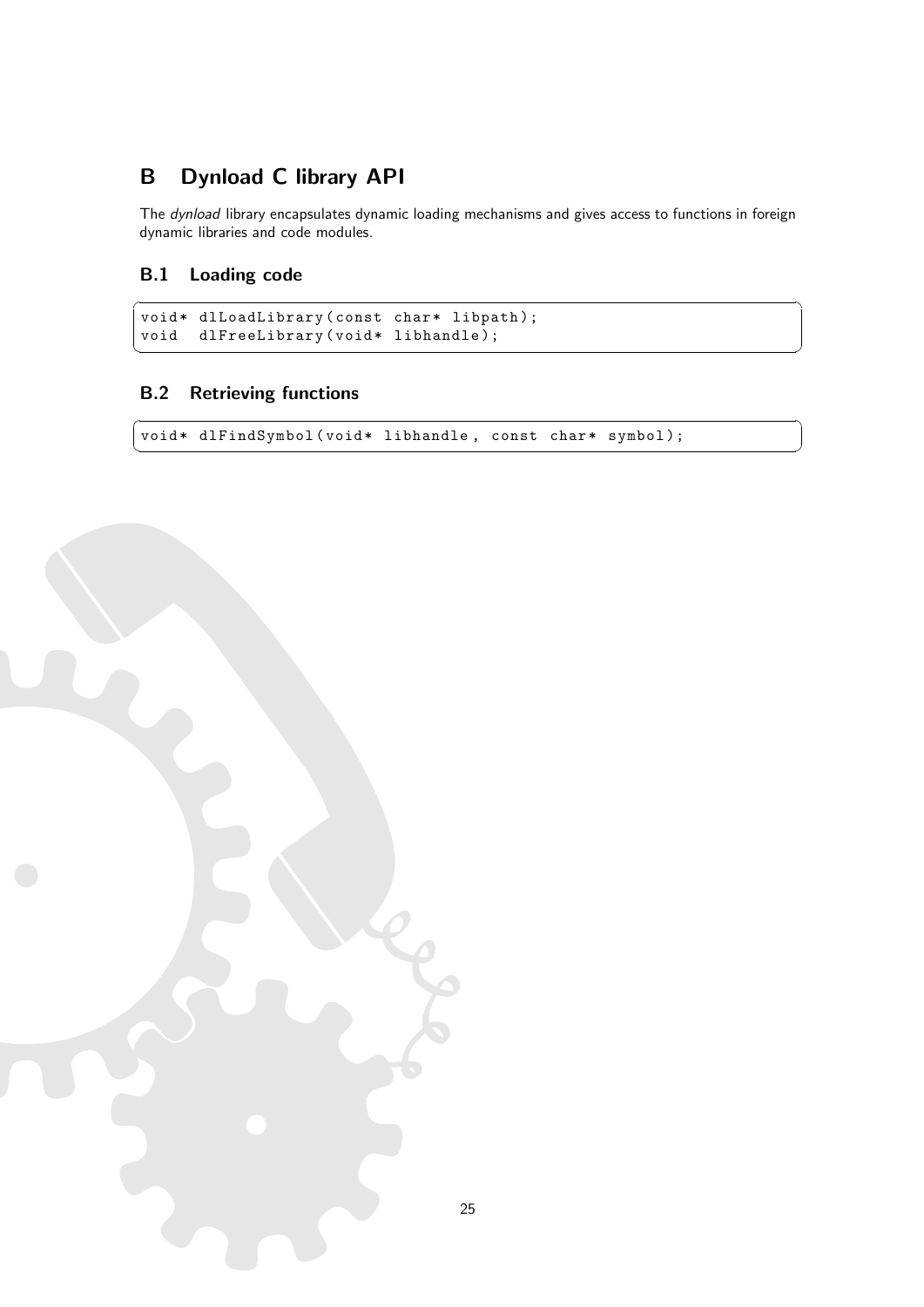# <span id="page-26-0"></span>C Calling Conventions

#### Before we go any further. . .

It is of great importance to be aware that this section isn't a general purpose description of the present calling conventions. It merely explains the calling conventions for the parameter/return types supported by dyncall, not for aggregates (structures, unions and classes), SIMD data types  $(\text{--}m64, \text{--}m128, \text{--}m128i, \text{--}m128d)$ , etc.

We strongly advise the reader not to use this document as a general purpose calling convention reference.

# <span id="page-26-1"></span>C.1 x86 Calling Conventions

#### **Overview**

There are numerous different calling conventions on the x86 processor architecture, like cdecl, MS fastcall, GNU fastcall, Borland fastcall, Watcom fastcall, Win32 stdcall, MS thiscall, GNU thiscall and the pascal calling convention, etc.

#### dyncall support

Currently cdecl, stdcall, fastcall (MS and GNU) and thiscall (MS and GNU) are supported.

## <span id="page-26-2"></span>C.1.1 cdecl

#### Registers and register usage

| Name      | Brief description                    |
|-----------|--------------------------------------|
| eax       | scratch, return value                |
| ebx       | permanent                            |
| ecx       | scratch                              |
| edx       | scratch, return value                |
| esi       | permanent                            |
| edi       | permanent                            |
| ebp       | permanent                            |
| esp       | stack pointer                        |
| st0       | scratch, floating point return value |
| $st1-st7$ | scratch                              |
|           |                                      |

<span id="page-26-3"></span>Table 10: Register usage on x86 cdecl calling convention

#### Parameter passing

- stack parameter order: right-to-left
- caller cleans up the stack
- all parameters are pushed onto the stack
- stack is usually 4 byte aligned ( $GCC >= 3.x$  seems to use a 16byte alignement this is required on darwin/i386 platforms)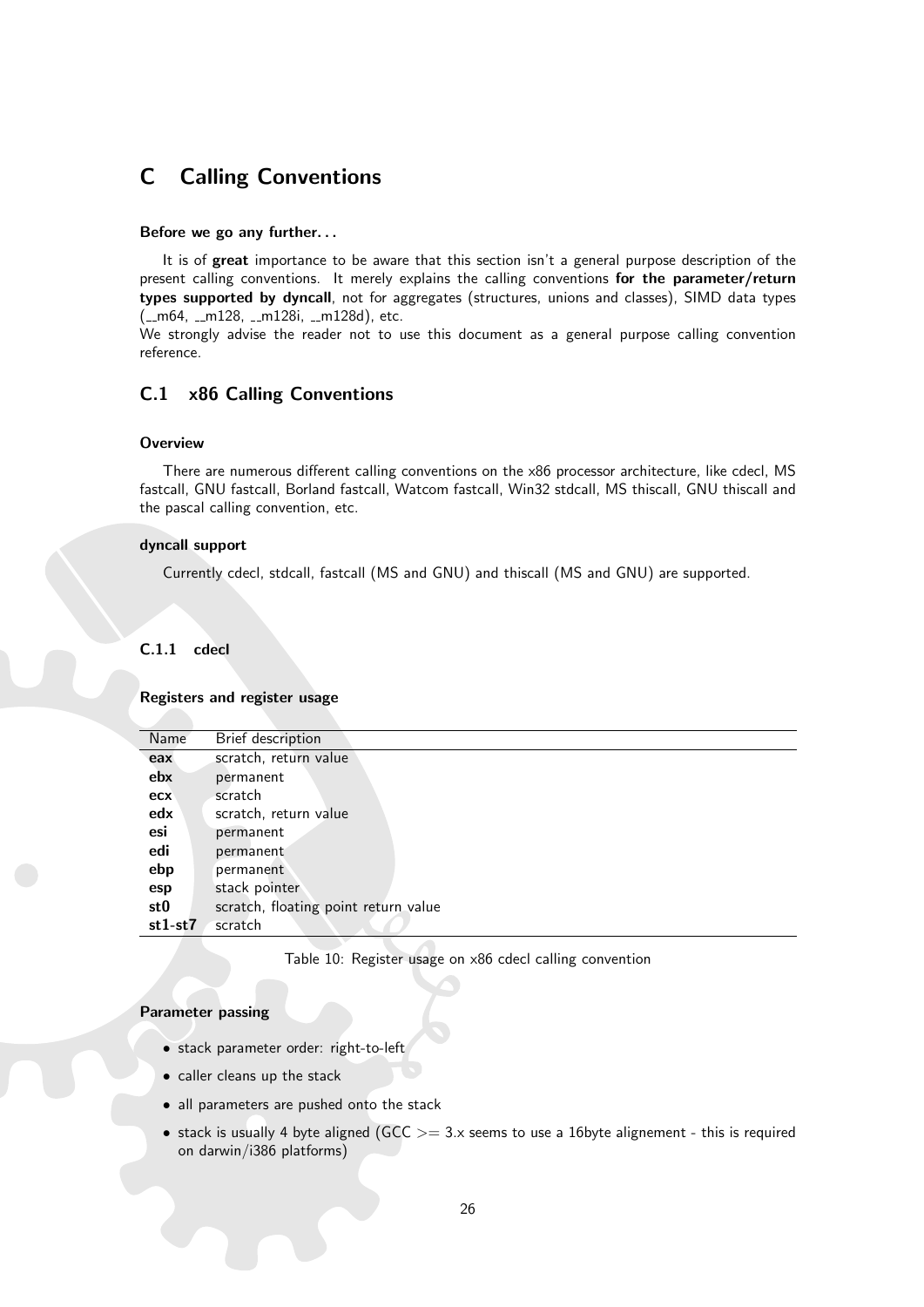## Return values

- return values of pointer or integral type  $(<= 32$  bits) are returned via the eax register
- $\bullet$  integers  $> 32$  bits are returned via the eax and edx registers
- floating point types are returned via the st0 register

## Stack layout

Stack directly after function prolog:



<span id="page-27-2"></span>Figure 1: Stack layout on x86 cdecl calling convention

## <span id="page-27-0"></span>C.1.2 MS fastcall

#### Registers and register usage

| Name            | Brief description                    |
|-----------------|--------------------------------------|
| eax             | scratch, return value                |
| ebx             | permanent                            |
| ecx             | scratch, parameter 0                 |
| edx             | scratch, parameter 1, return value   |
| esi             | permanent                            |
| edi             | permanent                            |
| ebp             | permanent                            |
| esp             | stack pointer                        |
| st <sub>0</sub> | scratch, floating point return value |
| $st1-st7$       | scratch                              |

<span id="page-27-1"></span>Table 11: Register usage on x86 fastcall (MS) calling convention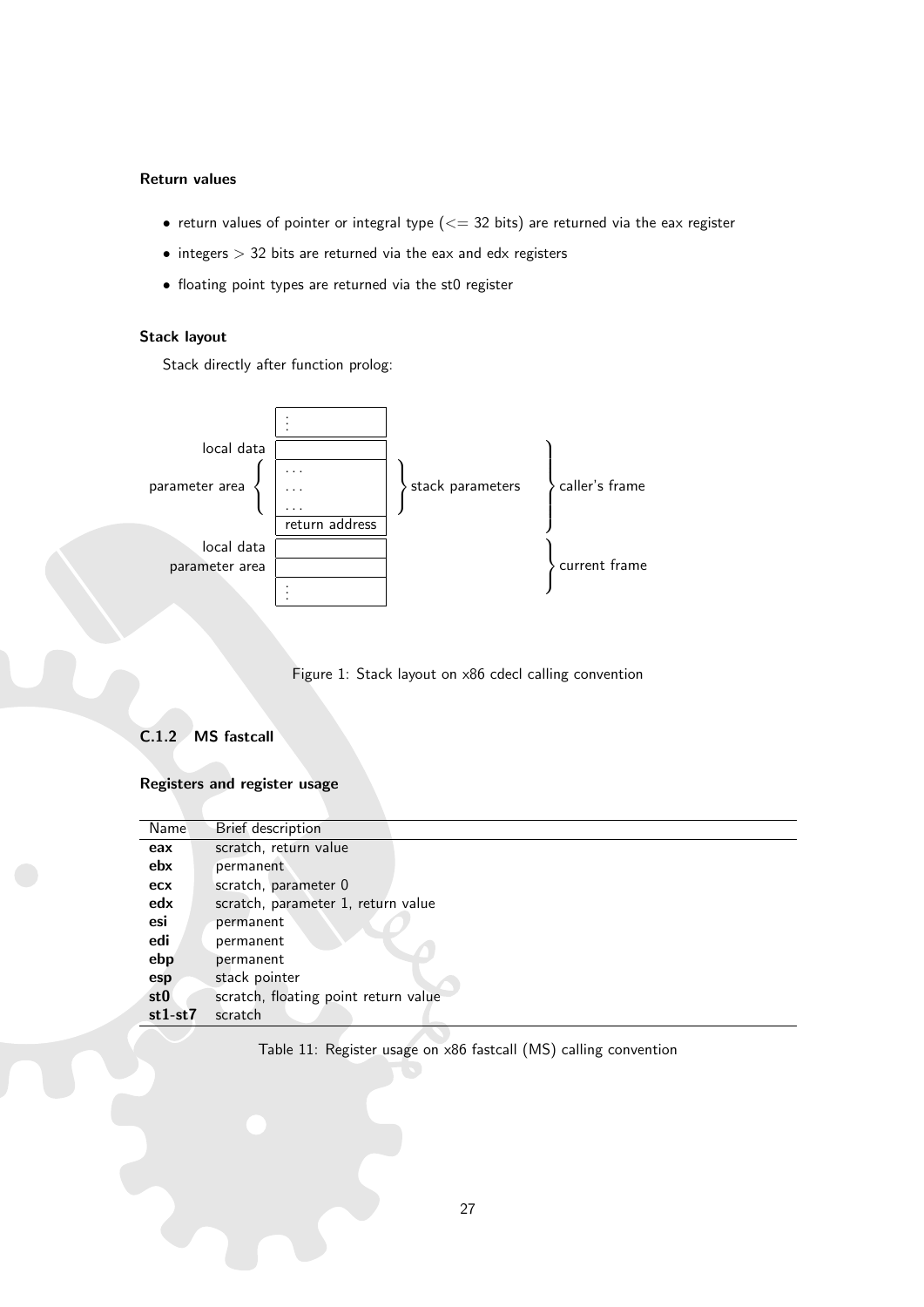#### Parameter passing

- stack parameter order: right-to-left
- called function cleans up the stack
- first two integers/pointers  $(<= 32$ bit) are passed via ecx and edx (even if preceded by other arguments)
- integer types 64 bits in size @@@ ? first in edx:eax ?
- if first argument is a 64 bit integer, it is passed via ecx and edx
- all other parameters are pushed onto the stack

#### Return values

- return values of pointer or integral type  $(<= 32$  bits) are returned via the eax register
- integers > 32 bits are returned via the eax and edx registers@@@verify
- floating point types are returned via the st0 register@@@ really ?

#### Stack layout

Stack directly after function prolog:



<span id="page-28-0"></span>Figure 2: Stack layout on x86 fastcall (MS) calling convention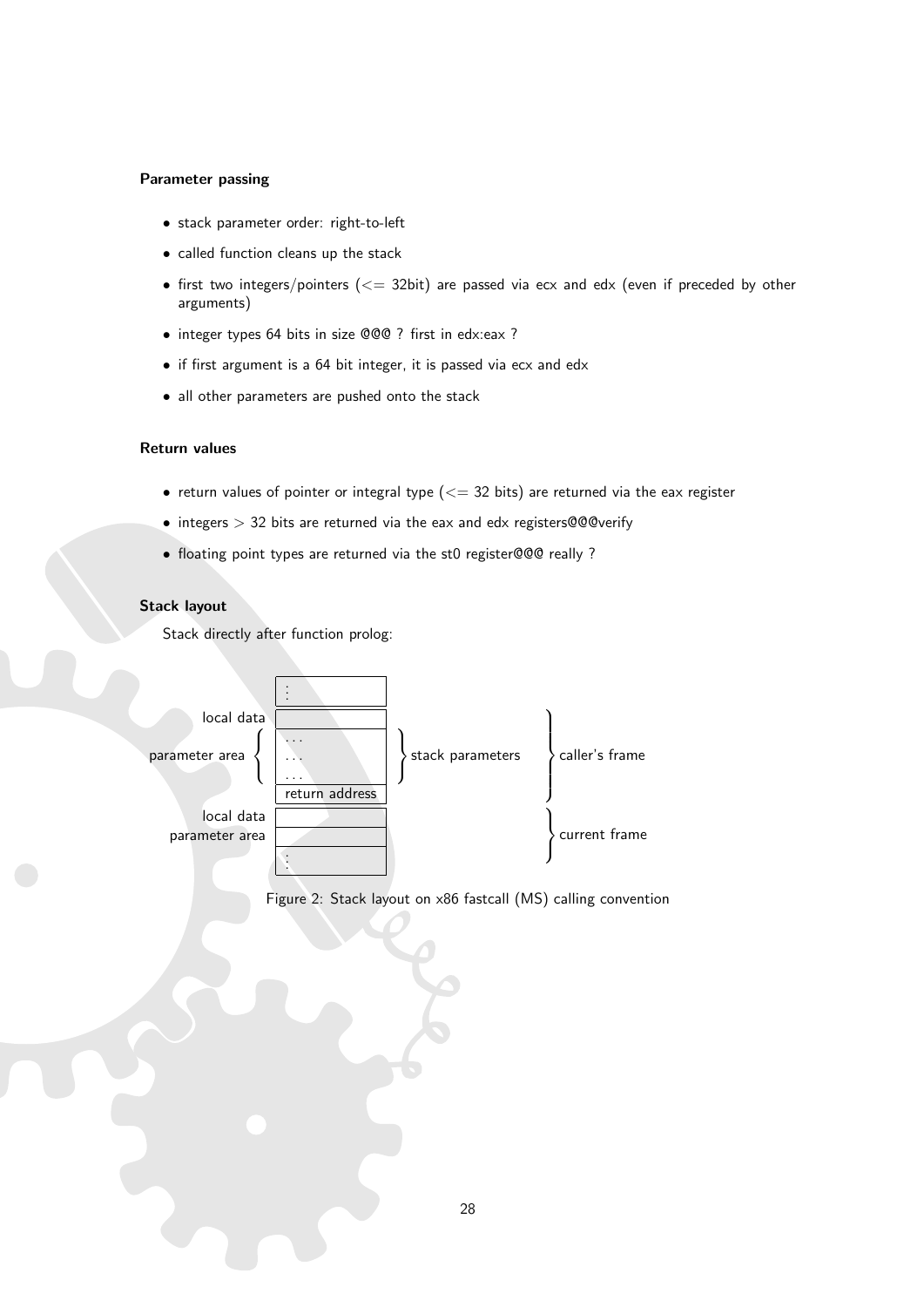# <span id="page-29-0"></span>C.1.3 GNU fastcall

#### Registers and register usage

| Name            | Brief description                    |
|-----------------|--------------------------------------|
| eax             | scratch, return value                |
| ebx             | permanent                            |
| ecx             | scratch, parameter 0                 |
| edx             | scratch, parameter 1, return value   |
| esi             | permanent                            |
| edi             | permanent                            |
| ebp             | permanent                            |
| esp             | stack pointer                        |
| st <sub>0</sub> | scratch, floating point return value |
| $st1-st7$       | scratch                              |
|                 |                                      |

<span id="page-29-1"></span>Table 12: Register usage on x86 fastcall (GNU) calling convention

#### Parameter passing

- stack parameter order: right-to-left
- called function cleans up the stack
- first two integers/pointers  $\left(\leq=32 \text{bit}\right)$  are passed via ecx and edx (even if preceded by other arguments)
- if first argument is a 64 bit integer, it is pushed on the stack and the two registers are skipped
- all other parameters are pushed onto the stack

#### Return values

- return values of pointer or integral type  $(<= 32$  bits) are returned via the eax register.
- $\bullet$  integers  $> 32$  bits are returned via the eax and edx registers.
- floating point types are returned via the st0.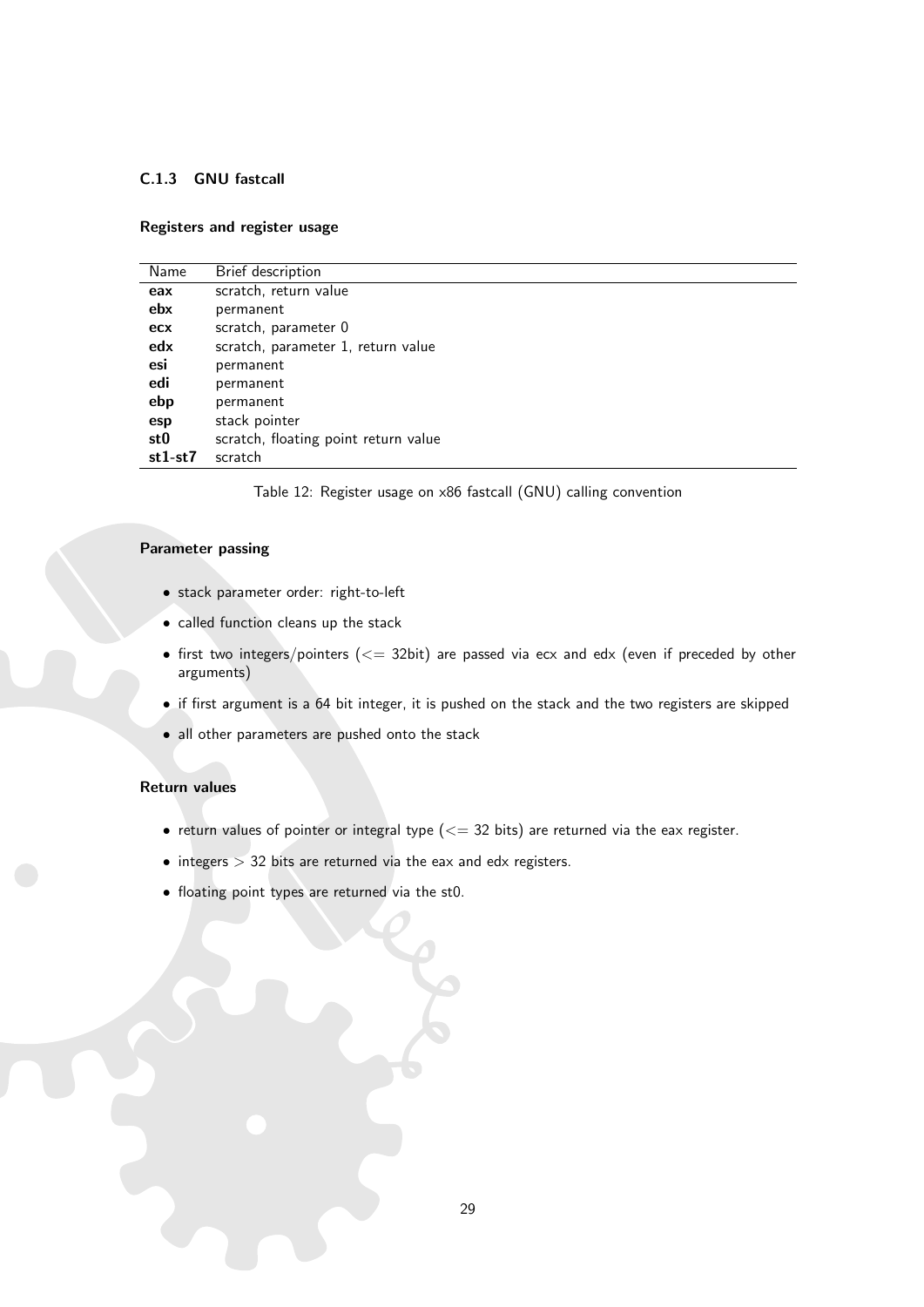# Stack layout

Stack directly after function prolog:



<span id="page-30-2"></span>Figure 3: Stack layout on x86 fastcall (GNU) calling convention

# <span id="page-30-0"></span>C.1.4 Borland fastcall

Registers and register usage

| Name      | Brief description                    |
|-----------|--------------------------------------|
| eax       | scratch, parameter 0, return value   |
| ebx       | permanent                            |
| ecx       | scratch, parameter 2                 |
| edx       | scratch, parameter 1, return value   |
| esi       | permanent                            |
| edi       | permanent                            |
| ebp       | permanent                            |
| esp       | stack pointer                        |
| st0       | scratch, floating point return value |
| $st1-st7$ | scratch                              |

<span id="page-30-1"></span>Table 13: Register usage on x86 fastcall (Borland) calling convention

## Parameter passing

- stack parameter order: left-to-right
- called function cleans up the stack
- first three integers/pointers  $(<= 32$ bit) are passed via eax, ecx and edx (even if preceded by other arguments@@@?)
- integer types 64 bits in size @@@ ?
- all other parameters are pushed onto the stack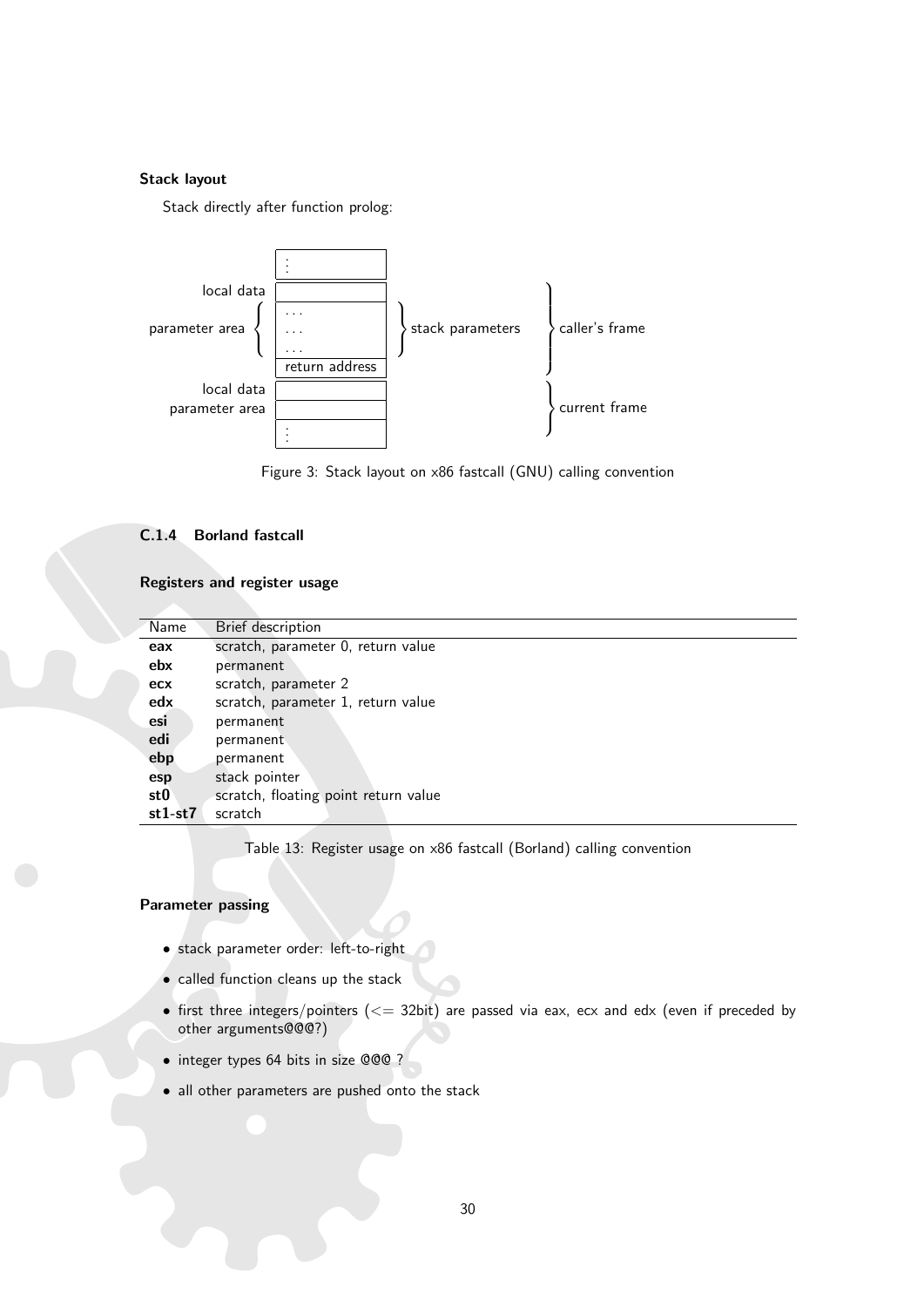#### Return values

- return values of pointer or integral type  $(<= 32$  bits) are returned via the eax register
- integers  $> 32$  bits are returned via the eax and edx registers@@@ verify
- floating point types are returned via the st0 register@@@ really ?

## Stack layout

Stack directly after function prolog:



<span id="page-31-2"></span>Figure 4: Stack layout on x86 fastcall (Borland) calling convention

#### <span id="page-31-0"></span>C.1.5 Watcom fastcall

## Registers and register usage

| Name      | Brief description                                             |
|-----------|---------------------------------------------------------------|
| eax       | scratch, parameter 0, return value@@@                         |
| ebx       | scratch when used for parameter, parameter 2                  |
| ecx       | scratch when used for parameter, parameter 3                  |
| edx       | scratch when used for parameter, parameter 1, return value@@@ |
| esi       | scratch when used for return pointer @@@??                    |
| edi       | permanent                                                     |
| ebp       | permanent                                                     |
| esp       | stack pointer                                                 |
| st0       | scratch, floating point return value                          |
| $st1-st7$ | scratch                                                       |

<span id="page-31-1"></span>Table 14: Register usage on x86 fastcall (Watcom) calling convention

#### Parameter passing

- stack parameter order: right-to-left
- called function cleans up the stack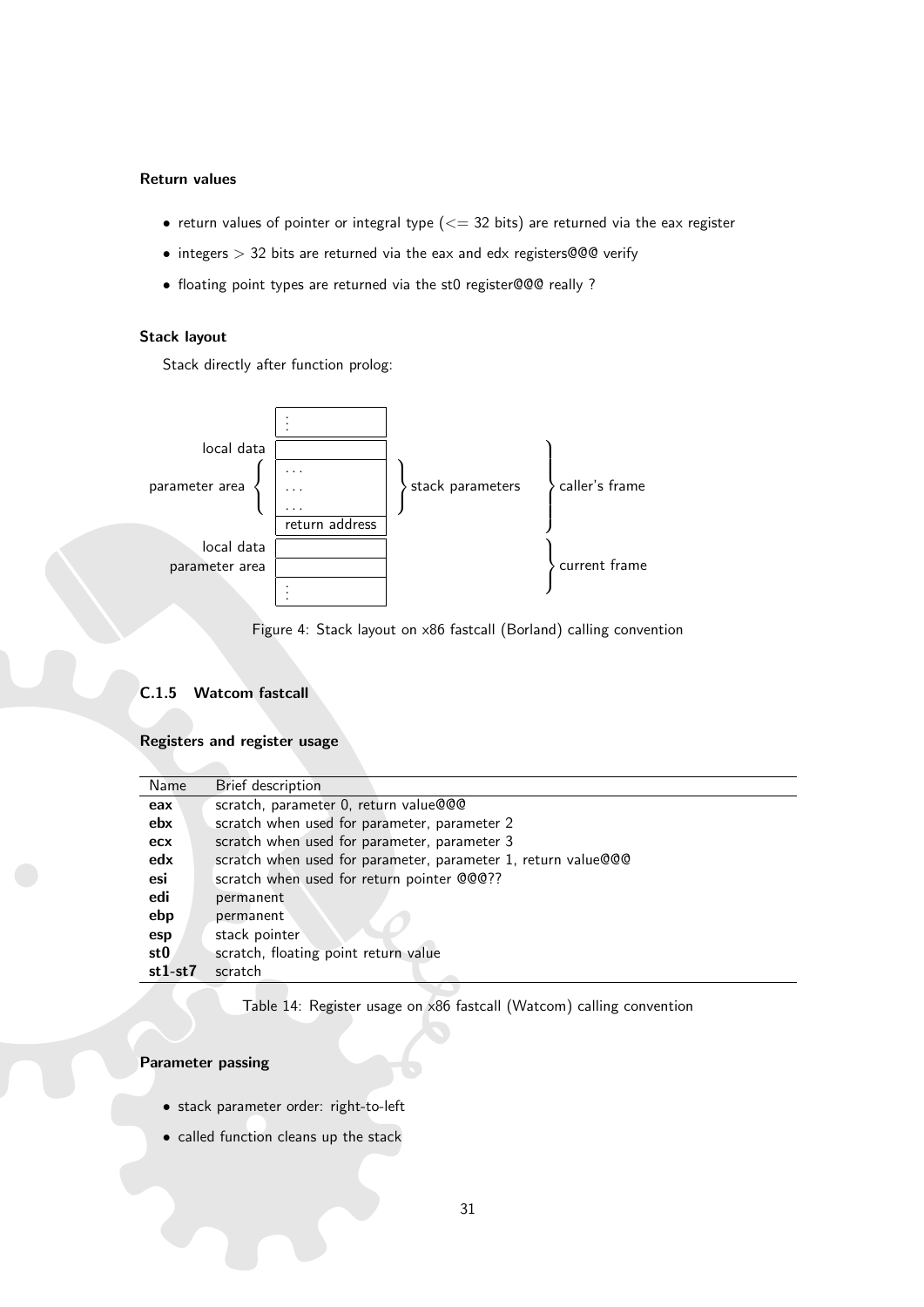- first four integers/pointers ( $<=$  32bit) are passed via eax, edx, ebx and ecx (even if preceded by other arguments@@@?)
- integer types 64 bits in size @@@ ?
- all other parameters are pushed onto the stack

#### Return values

- return values of pointer or integral type ( $\leq$  32 bits) are returned via the eax register@@@verify, I thnik its esi?
- $\bullet$  integers  $> 32$  bits are returned via the eax and edx registers@@@ verify
- floating point types are returned via the st0 register@@@ really ?

#### Stack layout

Stack directly after function prolog:



<span id="page-32-2"></span>Figure 5: Stack layout on x86 fastcall (Watcom) calling convention

# <span id="page-32-0"></span>C.1.6 win32 stdcall

#### Registers and register usage

| Name            | Brief description                    |
|-----------------|--------------------------------------|
| eax             | scratch, return value                |
| ebx             | permanent                            |
| ecx             | scratch                              |
| edx             | scratch, return value                |
| esi             | permanent                            |
| edi             | permanent                            |
| ebp             | permanent                            |
| esp             | stack pointer                        |
| st <sub>0</sub> | scratch, floating point return value |
| $st1-st7$       | scratch                              |

<span id="page-32-1"></span>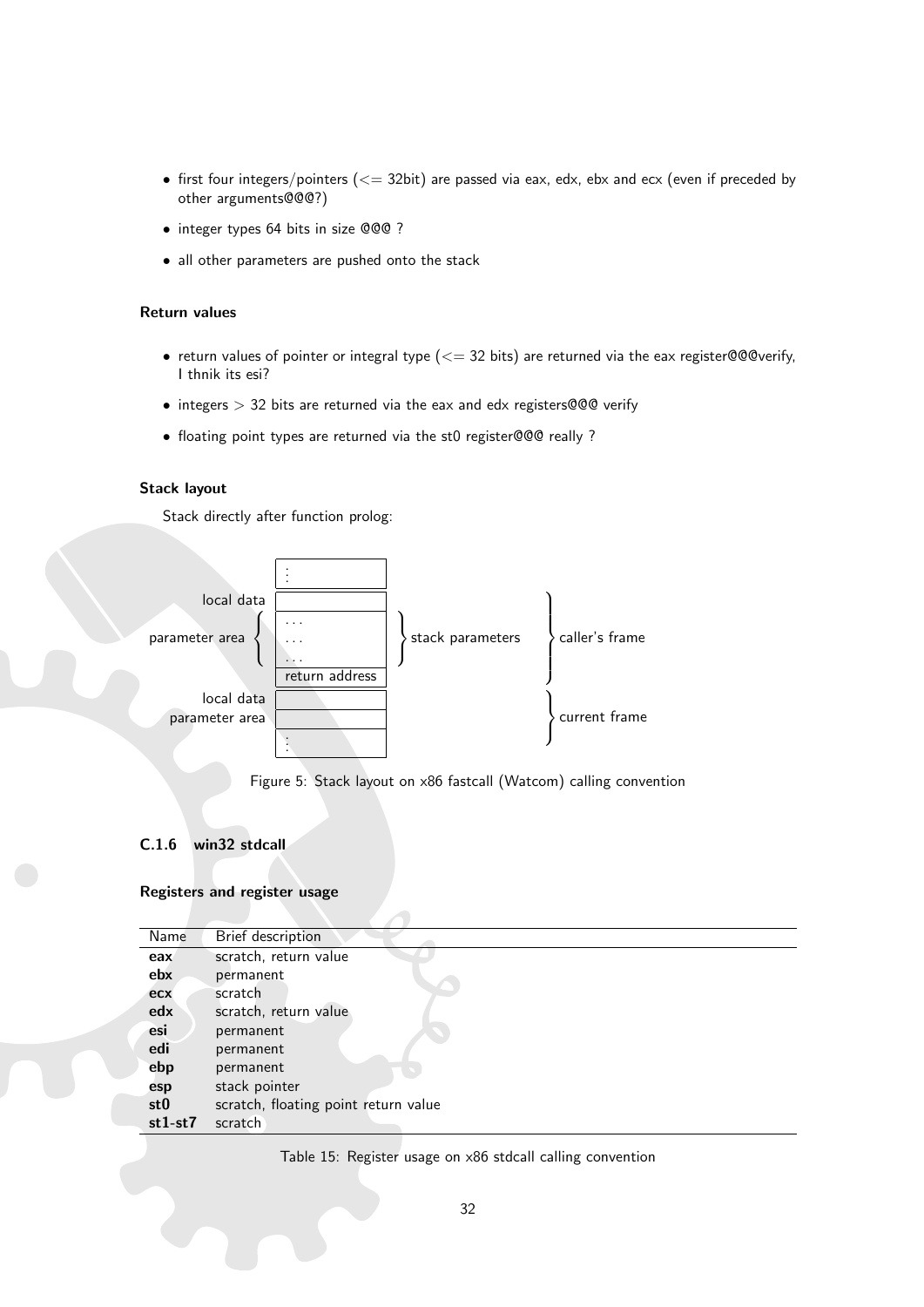## Parameter passing

- Stack parameter order: right-to-left
- Called function cleans up the stack
- All parameters are pushed onto the stack
- Stack is usually 4 byte aligned (GCC  $>= 3 \times$  seems to use a 16byte alignement@@@)
- Function name is decorated by prepending an underscore character and appending a '@' character and the number of bytes of stack space required

#### Return values

- return values of pointer or integral type  $(<= 32$  bits) are returned via the eax register
- $\bullet$  integers  $> 32$  bits are returned via the eax and edx registers
- floating point types are returned via the st0 register

# Stack layout

Stack directly after function prolog:



<span id="page-33-1"></span>Figure 6: Stack layout on x86 stdcall calling convention

# <span id="page-33-0"></span>C.1.7 MS thiscall

Registers and register usage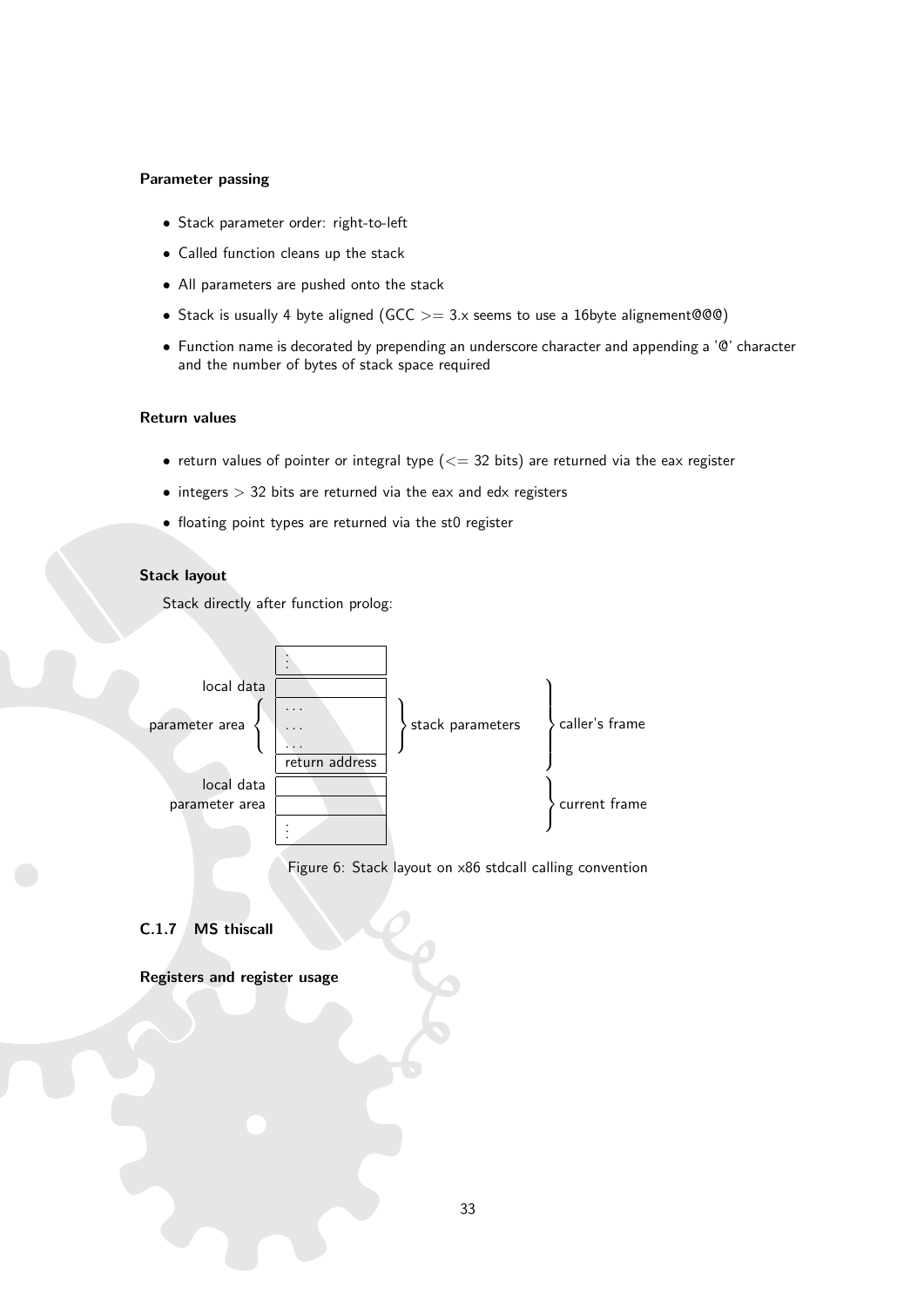| Name            | Brief description                    |
|-----------------|--------------------------------------|
| eax             | scratch, return value                |
| ebx             | permanent                            |
| ecx             | scratch, parameter 0                 |
| edx             | scratch, return value                |
| esi             | permanent                            |
| edi             | permanent                            |
| ebp             | permanent                            |
| esp             | stack pointer                        |
| st <sub>0</sub> | scratch, floating point return value |
| $st1-st7$       | scratch                              |

<span id="page-34-0"></span>Table 16: Register usage on x86 thiscall (MS) calling convention

#### Parameter passing

- stack parameter order: right-to-left
- called function cleans up the stack
- first parameter (this pointer) is passed via ecx
- all other parameters are pushed onto the stack
- Function name is decorated by prepending a '@' character and appending a '@' character and the number of bytes (decimal) of stack space required

#### Return values

- return values of pointer or integral type ( $\leq$  32 bits) are returned via the eax register
- integers  $> 32$  bits are returned via the eax and edx registers@@@verify
- floating point types are returned via the st0 register@@@ really ?

#### Stack layout



<span id="page-34-1"></span>Figure 7: Stack layout on x86 thiscall (MS) calling convention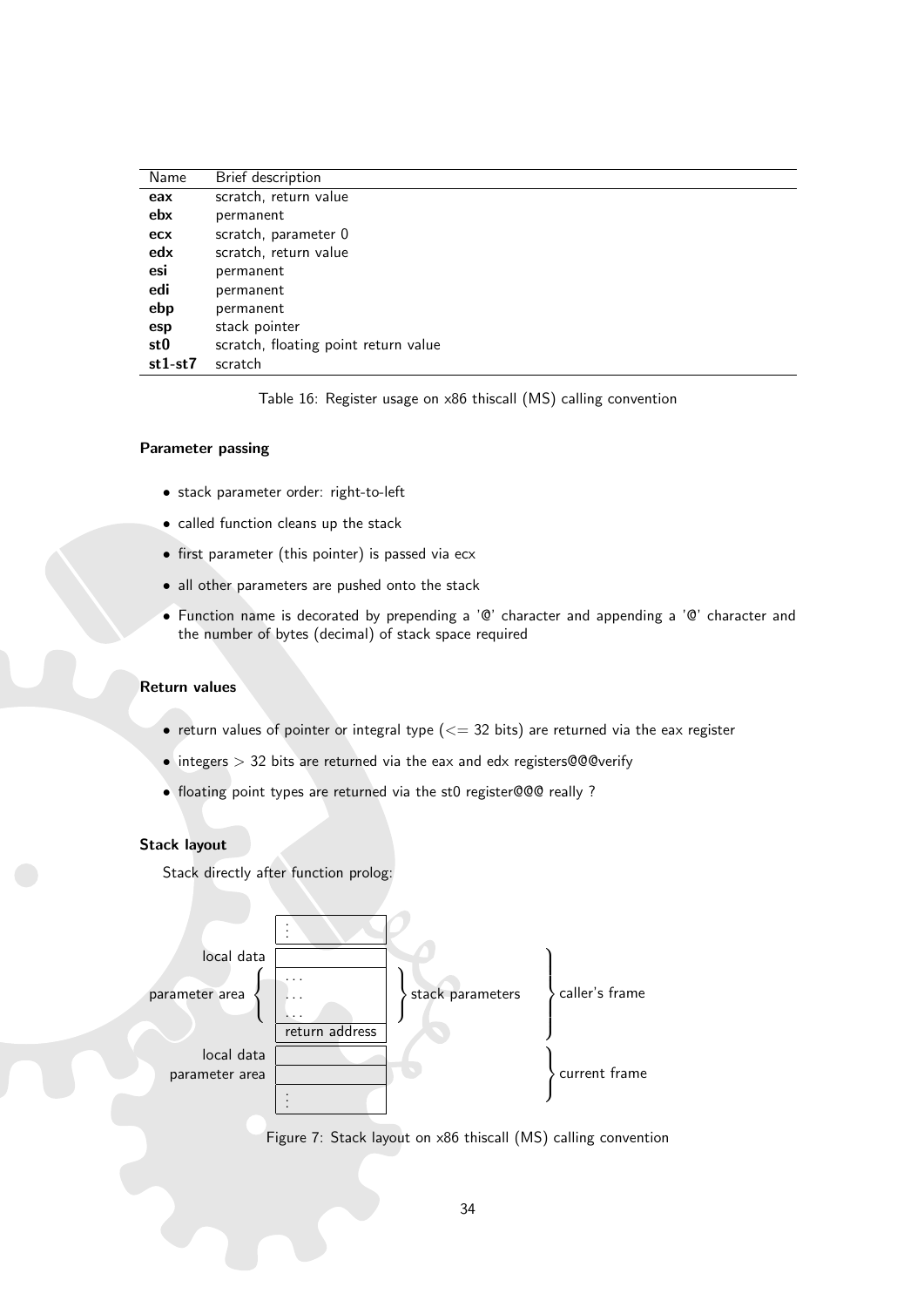## <span id="page-35-0"></span>C.1.8 GNU thiscall

#### Registers and register usage

| Name      | Brief description                    |
|-----------|--------------------------------------|
| eax       | scratch, return value                |
| ebx       | permanent                            |
| ecx       | scratch                              |
| edx       | scratch, return value                |
| esi       | permanent                            |
| edi       | permanent                            |
| ebp       | permanent                            |
| esp       | stack pointer                        |
| st0       | scratch, floating point return value |
| $st1-st7$ | scratch                              |
|           |                                      |

<span id="page-35-1"></span>Table 17: Register usage on x86 thiscall (GNU) calling convention

## Parameter passing

- stack parameter order: right-to-left
- caller cleans up the stack
- all parameters are pushed onto the stack

#### Return values

- return values of pointer or integral type  $(<= 32$  bits) are returned via the eax register
- integers > 32 bits are returned via the eax and edx registers@@@verify
- floating point types are returned via the st0 register@@@ really ?

## Stack layout



<span id="page-35-2"></span>Figure 8: Stack layout on x86 thiscall (GNU) calling convention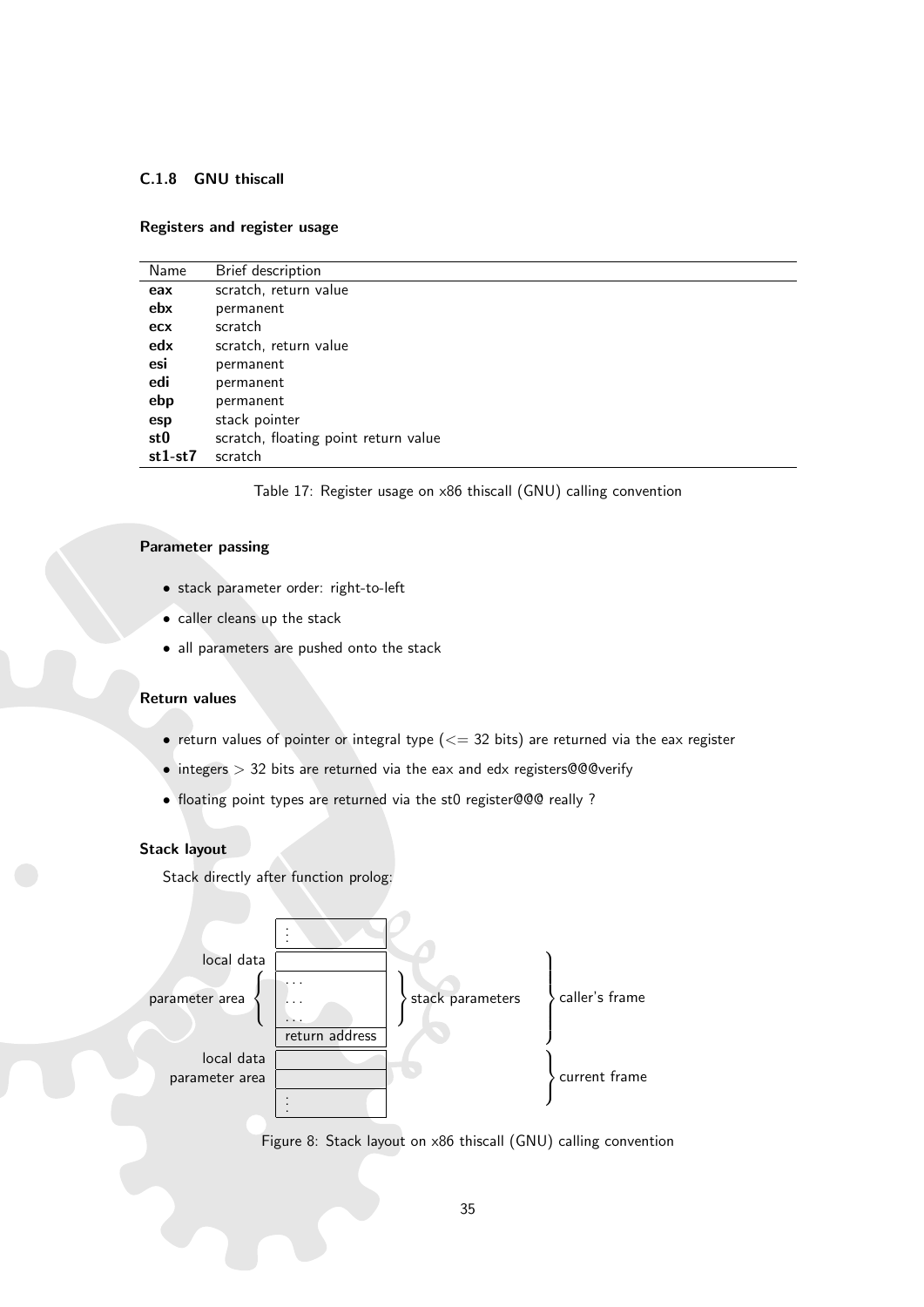## <span id="page-36-0"></span>C.1.9 pascal

The best known uses of the pascal calling convention are the 16 bit OS/2 APIs, Microsoft Windows 3.x and Borland Delphi 1.x.

## Registers and register usage

| Name      | Brief description                    |
|-----------|--------------------------------------|
| eax       | scratch, return value                |
| ebx       | permanent                            |
| ecx       | scratch                              |
| edx       | scratch, return value                |
| esi       | permanent                            |
| edi       | permanent                            |
| ebp       | permanent                            |
| esp       | stack pointer                        |
| st0       | scratch, floating point return value |
| $st1-st7$ | scratch                              |

<span id="page-36-1"></span>Table 18: Register usage on x86 pascal calling convention

#### Parameter passing

- stack parameter order: left-to-right
- called function cleans up the stack
- all parameters are pushed onto the stack

#### Return values

- return values of pointer or integral type  $(<= 32$  bits) are returned via the eax register
- $\bullet$  integers  $> 32$  bits are returned via the eax and edx registers
- floating point types are returned via the st0 register

## Stack layout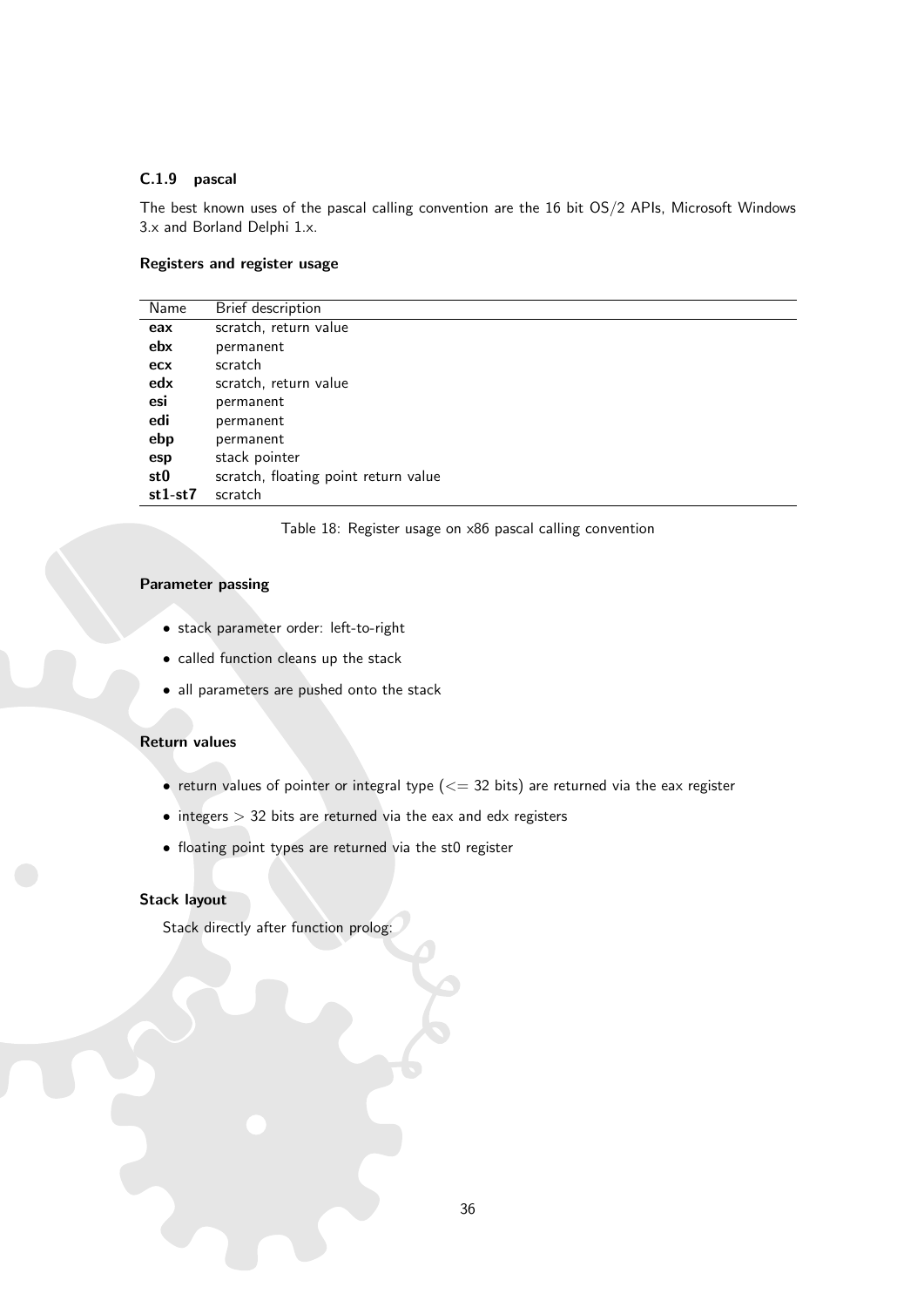

<span id="page-37-2"></span>Figure 9: Stack layout on x86 pascal calling convention

# <span id="page-37-0"></span>C.2 x64 Calling Convention

#### **Overview**

The x64 (64bit) architecture designed by AMD is based on Intel's x86 (32bit) architecture, supporting it natively. It is sometimes referred to as x86-64, AMD64, or, cloned by Intel, EM64T or Intel64. On this processor, a word is defined to be 16 bits in size, a dword 32 bits and a qword 64 bits. Note that this is due to historical reasons (terminology didn't change with the introduction of 32 and 64 bit processors).

The  $x64$  calling convention for MS Windows [\[7\]](#page-52-12) differs from the SystemV  $x64$  calling convention [\[8\]](#page-52-13) used by Linux/\*BSD/... Note that this is not the only difference between these operating systems. The 64 bit programming model in use by 64 bit windows is LLP64, meaning that the C types int and long remain 32 bits in size, whereas long long becomes 64 bits. Under Linux/\*BSD/... it's LP64.

Compared to the x86 architecture, the 64 bit versions of the registers are called rax, rbx, etc.. Furthermore, there are eight new general purpose registers r8-r15.

#### dyncall support

dyncall supports the MS Windows and System V calling convention.

#### <span id="page-37-1"></span>C.2.1 MS Windows

## Registers and register usage

#### Parameter passing

- stack parameter order: right-to-left
- caller cleans up the stack
- first 4 integer/pointer parameters are passed via rcx, rdx, r8, r9 (from left to right), others are pushed on stack (there is a preserve area for the first 4)
- float and double parameters are passed via xmm0l-xmm3l
- first 4 parameters are passed via the correct register depending on the parameter type with mixed float and int parameters, some registers are left out (e.g. first parameter ends up in rcx or xmm0, second in rdx or xmm1, etc.)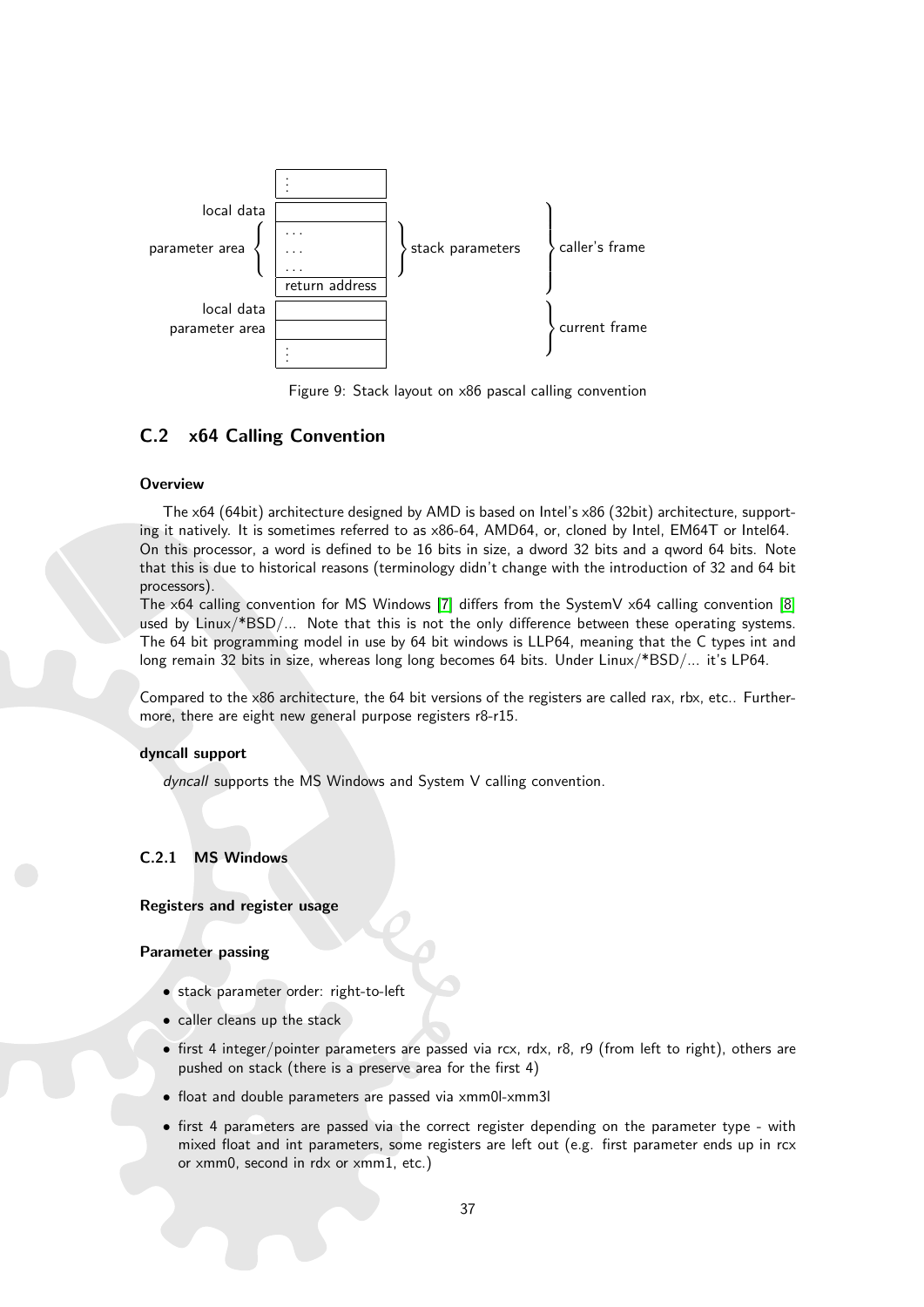| Name                 | Brief description                                                  |
|----------------------|--------------------------------------------------------------------|
| rax                  | scratch, return value                                              |
| rbx                  | permanent                                                          |
| rcx                  | scratch, parameter 0 if integer or pointer                         |
| rdx                  | scratch, parameter 1 if integer or pointer                         |
| rdi                  | permanent                                                          |
| rsi                  | permanent                                                          |
| rbp                  | permanent, may be used ase frame pointer                           |
| rsp                  | stack pointer                                                      |
| $r8-r9$              | scratch, parameter 2 and 3 if integer or pointer                   |
| $r10-r11$            | scratch, permanent if required by caller (used for syscall/sysret) |
| $r12-r15$            | permanent                                                          |
| xmm0                 | scratch, floating point parameter 0, floating point return value   |
| $xmm1$ - $xmm3$      | scratch, floating point parameters 1-3                             |
| $xmm4-xmm5$          | scratch, permanent if required by caller                           |
| $x$ mm $6-x$ mm $15$ | permanent                                                          |
|                      |                                                                    |

<span id="page-38-0"></span>Table 19: Register usage on x64 MS Windows platform

- parameters in registers are right justified
- parameters < 64bits are not zero extended zero the upper bits contiaining garbage if needed (but they are always passed as a qword)
- parameters  $> 64$  bit are passed by reference
- if callee takes address of a parameter, first 4 parameters must be dumped (to the reserved space on the stack) - for floating point parameters, value must be stored in integer AND floating point register
- caller cleans up the stack, not the callee (like cdecl)
- stack is always 16byte aligned since return address is 64 bits in size, stacks with an odd number of parameters are already aligned
- ellipse calls take floating point values in int and float registers (single precision floats are promoted to double precision as defined for ellipse calls)
- if size of parameters  $> 1$  page of memory (usually between 4k and 64k), chkstk must be called

#### Return values

- return values of pointer or integral type  $(<= 64$  bits) are returned via the rax register
- floating point types are returned via the xmm0 register
- $\bullet$  for types  $> 64$  bits, a secret first parameter with an address to the return value is passed

#### Stack layout

Stack frame is always 16-byte aligned. Stack directly after function prolog: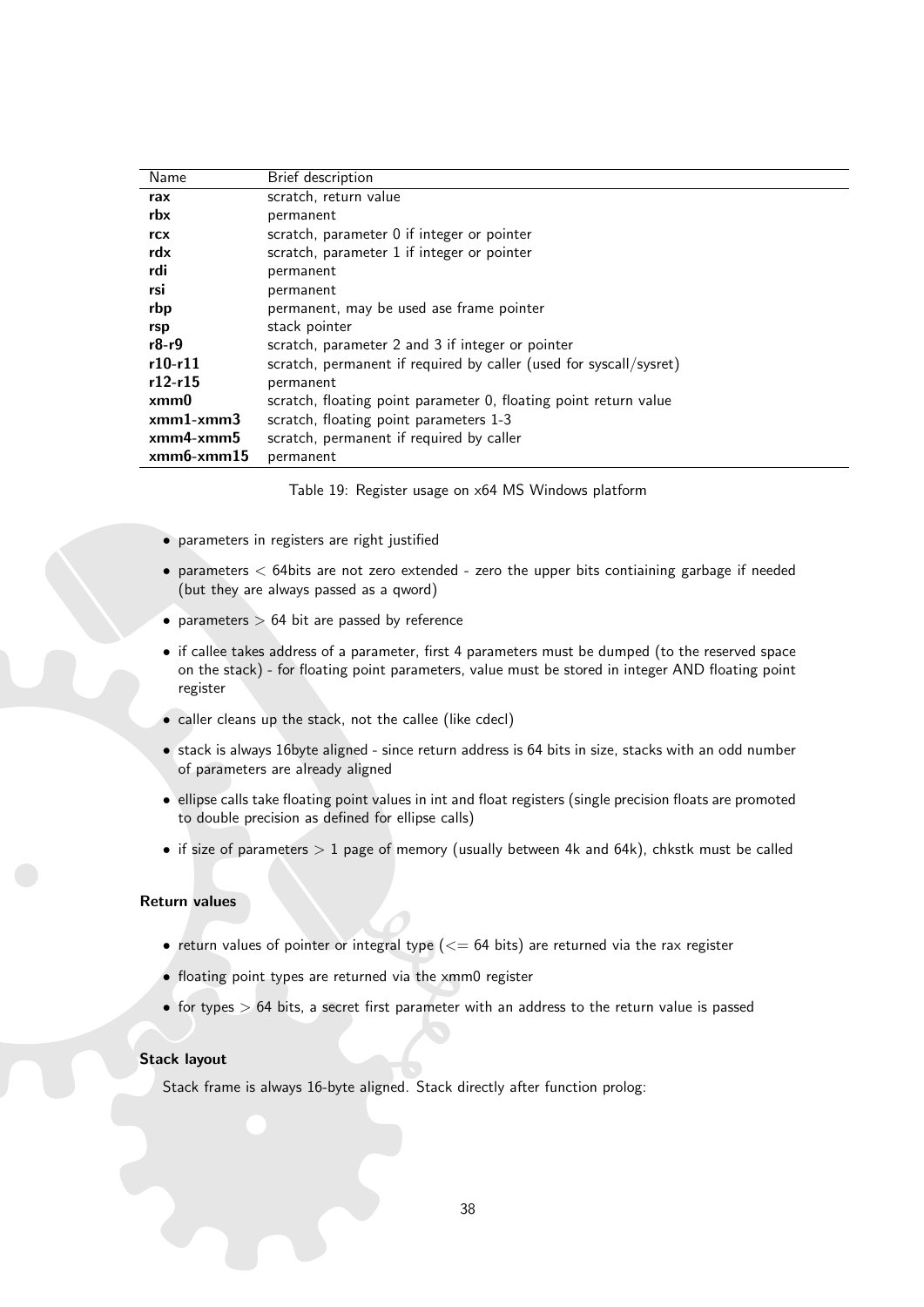

<span id="page-39-2"></span>Figure 10: Stack layout on x64 Microsoft platform

# <span id="page-39-0"></span>C.2.2 System V (Linux / \*BSD / MacOS X)

#### Registers and register usage

| Name         | Brief description                                                 |  |
|--------------|-------------------------------------------------------------------|--|
| rax          | scratch, return value                                             |  |
| rbx          | permanent                                                         |  |
| rcx          | scratch, parameter 3 if integer or pointer                        |  |
| rdx          | scratch, parameter 2 if integer or pointer, return value          |  |
| rdi          | scratch, parameter 0 if integer or pointer                        |  |
| rsi          | scratch, parameter 1 if integer or pointer                        |  |
| rbp          | permanent, may be used ase frame pointer                          |  |
| rsp          | stack pointer                                                     |  |
| r8-r9        | scratch, parameter 4 and 5 if integer or pointer                  |  |
| $r10-r11$    | scratch                                                           |  |
| $r12-r15$    | permanent                                                         |  |
| xmm0         | scratch, floating point parameters 0, floating point return value |  |
| $xmm1-xmm7$  | scratch, floating point parameters 1-7                            |  |
| $xmm8-xmm15$ | scratch                                                           |  |
| $st0-st1$    | scratch, 16 byte floating point return value                      |  |
| $st2-st7$    | scratch                                                           |  |

<span id="page-39-1"></span>Table 20: Register usage on x64 System V (Linux/\*BSD)

# Parameter passing

- stack parameter order: right-to-left
- caller cleans up the stack
- first 6 integer/pointer parameters are passed via rdi, rsi, rdx, rcx, r8, r9
- first 8 floating point parameters  $<= 64$  bits are passed via xmm0l-xmm7l
- parameters in registers are right justified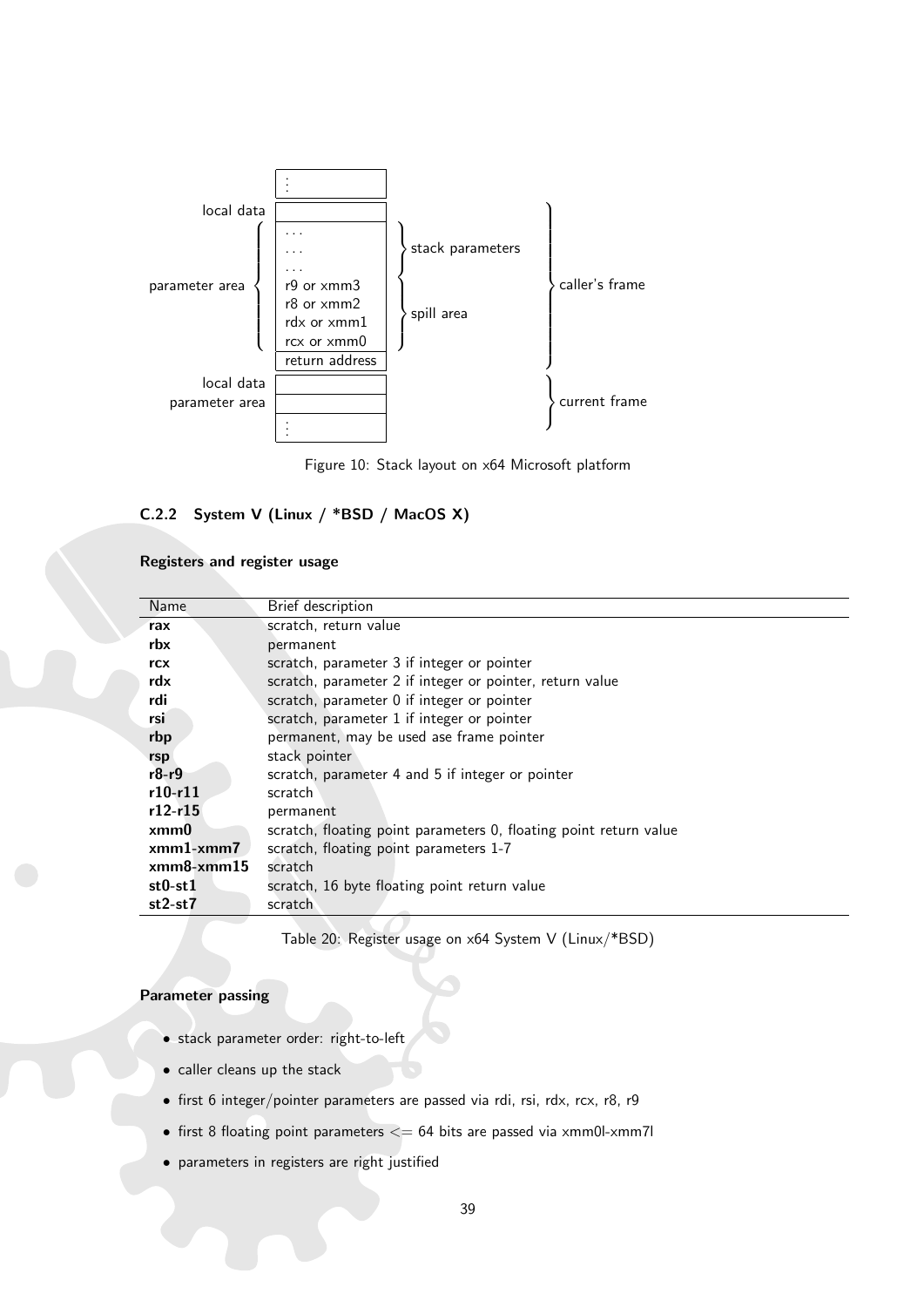- parameters that are not passed via registers are pushed onto the stack
- parameters < 64bits are not zero extended zero the upper bits contiaining garbage if needed (but they are always passed as a qword)
- integer/pointer parameters  $> 64$  bit are passed via 2 registers
- if callee takes address of a parameter, number of used xmm registers is passed silently in al (passed number mustn't be exact but an upper bound on the number of used xmm registers)
- stack is always 16byte aligned since return address is 64 bits in size, stacks with an odd number of parameters are already aligned

#### Return values

- return values of pointer or integral type  $(<= 64$  bits) are returned via the rax register
- floating point types are returned via the xmm0 register
- $\bullet$  for types  $> 64$  bits, a secret first parameter with an address to the return value is passed the passed in address will be returned in rax
- floating point values  $> 64$  bits are returned via st0 and st1

## Stack layout

Stack frame is always 16-byte aligned. Note that there is no spill area. Stack directly after function prolog:



<span id="page-40-0"></span>Figure 11: Stack layout on x64 System V (Linux/\*BSD)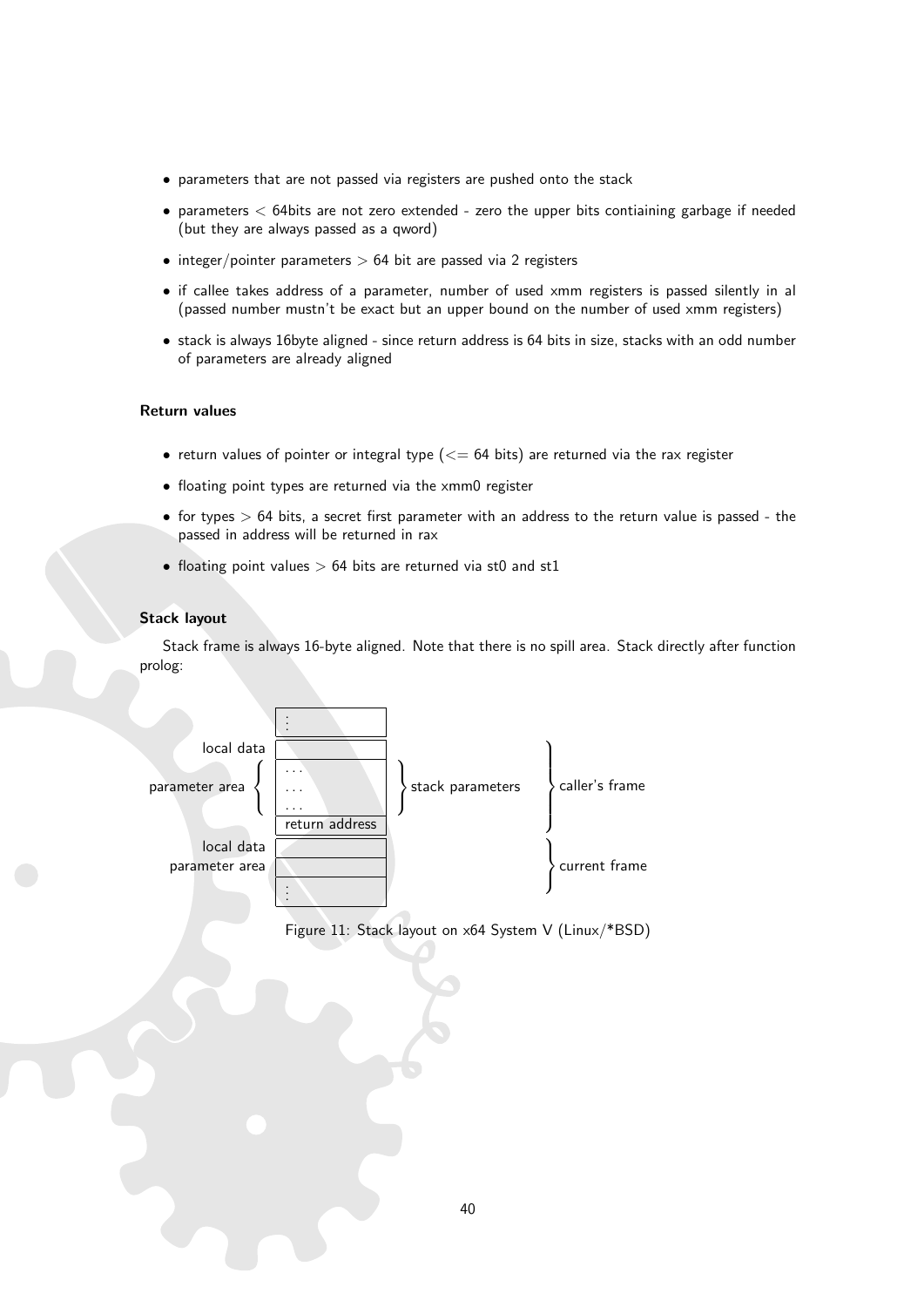# <span id="page-41-0"></span>C.3 PowerPC (32bit) Calling Convention

#### **Overview**

- Word size is 32 bits
- Big endian (MSB) and litte endian (LSB) operating modes.
- Processor operates on floats in double precision floating point arithmetc (IEEE-754) values directly (single precision is converted on the fly)
- Apple Mac OS X/Darwin PPC is specified in "Mac OS X ABI Function Call Guide". It uses Big Endian (MSB).
- Linux PPC 32-bit ABI is specified in "LSB for PPC 2.1" which is based on "System V ABI". It uses Big Endian (MSB).
- Ellipse calls do not work on Linux/System V PPC ABI currently.

#### dyncall support

Dyncall supports PowerPC (32bit) Big Endian (MSB) on Darwin (tested on Apple Mac OS X) and System V ABI systems (Linux, NetBSD, etc.).

#### <span id="page-41-1"></span>C.3.1 Mac OS X/Darwin

#### Registers and register usage

| Name          | Brief description                                             |  |  |  |
|---------------|---------------------------------------------------------------|--|--|--|
| gpr0          | scratch                                                       |  |  |  |
| gpr1          | stack pointer                                                 |  |  |  |
| gpr2          | scratch                                                       |  |  |  |
| gpr3          | return value, parameter 0 if integer or pointer               |  |  |  |
| $gpr4-gpr10$  | return value, parameter 1-7 for integer or pointer parameters |  |  |  |
| gpr11         | permanent                                                     |  |  |  |
| gpr12         | branch target for dynamic code generation                     |  |  |  |
| gpr13-31      | permanent                                                     |  |  |  |
| fpr0          | scratch                                                       |  |  |  |
| $fpr1-fpr13$  | parameter 0-12 for floating point (always double precision)   |  |  |  |
| $fpr14-fpr31$ | permanent                                                     |  |  |  |
| $v0-v1$       | scratch                                                       |  |  |  |
| $v2-v13$      | vector parameters                                             |  |  |  |
| $v14-v19$     | scratch                                                       |  |  |  |
| $v20-v31$     | permanent                                                     |  |  |  |
| .lr           | scratch, link-register                                        |  |  |  |
| ctr           | scratch, count-register                                       |  |  |  |
| $cr0-cr1$     | scratch                                                       |  |  |  |
| $cr2-cr4$     | permanent                                                     |  |  |  |
| $cr5-cr7$     | scratch                                                       |  |  |  |

<span id="page-41-2"></span>Table 21: Register usage on Darwin PowerPC 32-Bit

#### Parameter passing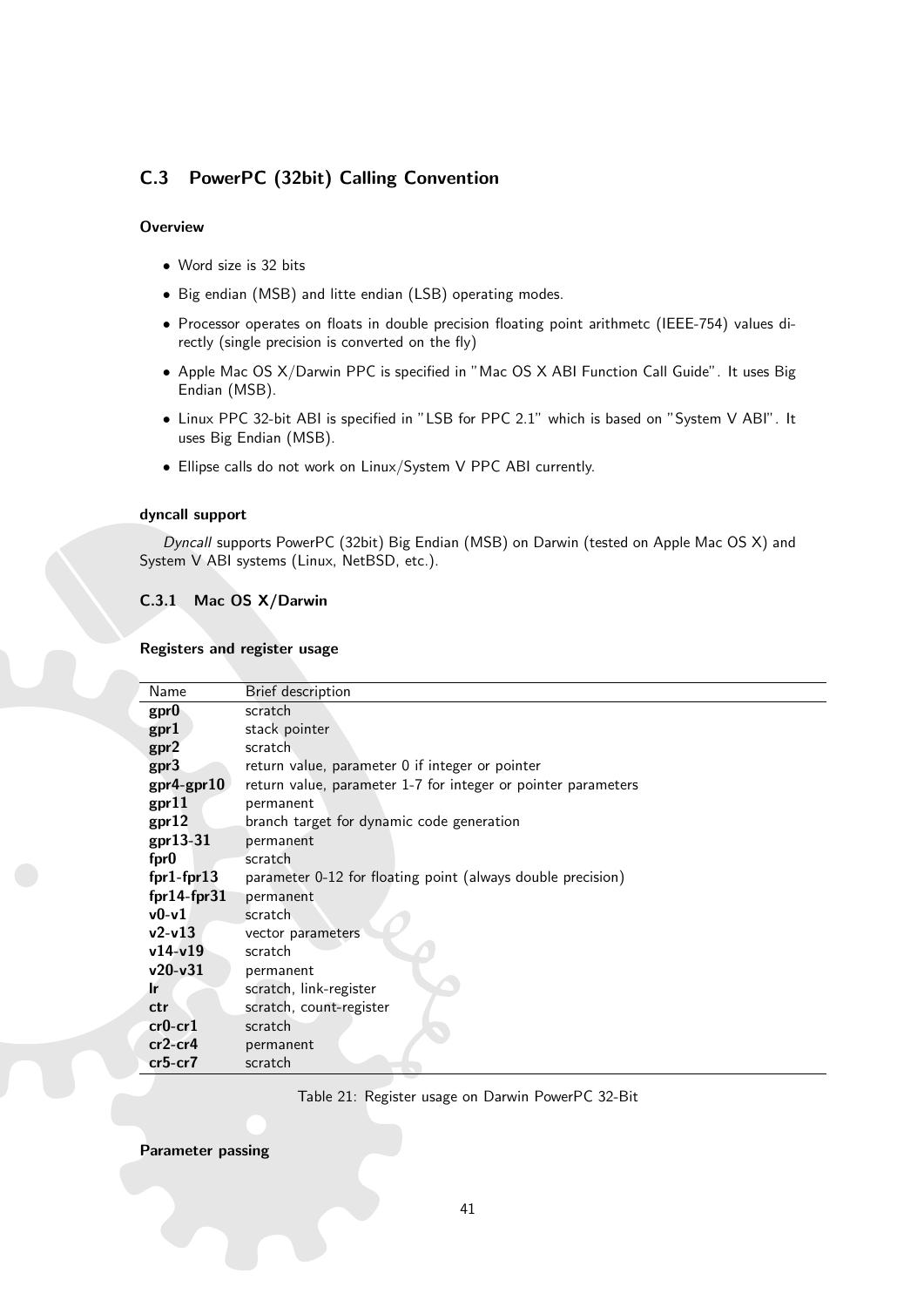- stack parameter order: right-to-left@@@?
- caller cleans up the stack@@@?
- the first 8 integer parameters are passed in registers gpr3-gpr10
- the first 12 floating point parameters are passed in registers fpr1-fpr13
- if a float parameter is passed via a register, gpr registers are skipped for subsequent integer parameters (based on the size of the float - 1 register for single precision and 2 for double precision floating point values)
- the caller pushes subsequent parameters onto the stack
- for every parameter passed via a register, space is reserved in the stack parameter area (in order to spill the parameters if needed - e.g. varargs)
- ellipse calls take floating point values in int and float registers (single precision floats are promoted to double precision as defined for ellipse calls)
- all nonvector parameters are aligned on 4-byte boundaries
- vector parameters are aligned on 16-byte boundaries
- $\bullet$  integer parameters  $<$  32 bit occupy high-order bytes of their 4-byte area
- composite parameters with size of 1 or 2 bytes occupy low-order bytes of their 4-byte area. INCONSISTENT with other 32-bit PPC binary interfaces. In AIX and OS 9, padding bytes always follow the data structure
- composite parameters 3 bytes or larger in size occupy high-order bytes

#### Return values

- return values of integer  $\leq$  32bit or pointer type use gpr3
- 64 bit integers use gpr3 and gpr4 (hiword in gpr3, loword in gpr4)
- floating point values are returned via fpr1
- structures  $\leq$  = 64 bits use gpr3 and gpr4
- $\bullet$  for types  $> 64$  bits, a secret first parameter with an address to the return value is passed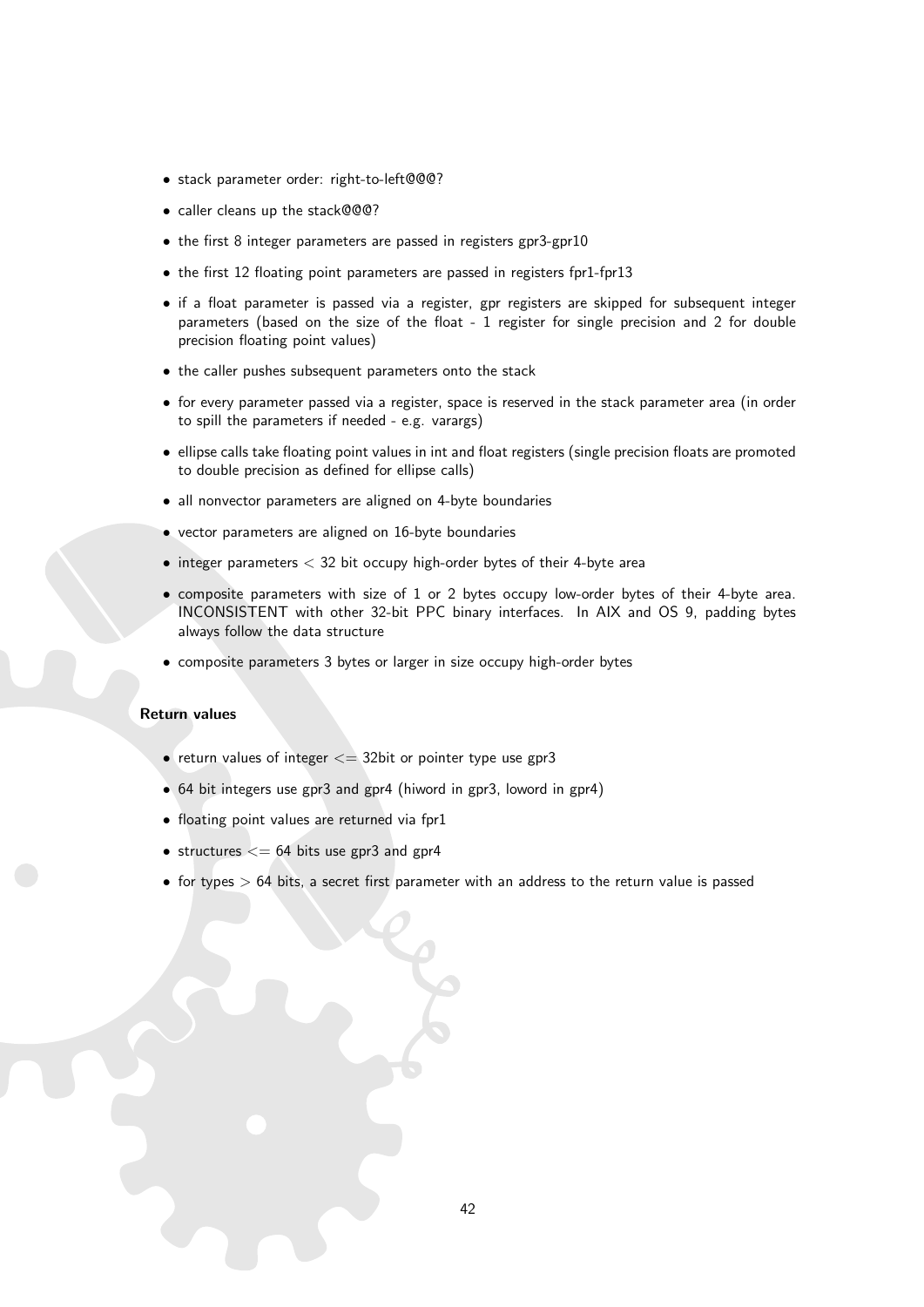#### Stack layout

Stack frame is always 16-byte aligned. Stack directly after function prolog:



<span id="page-43-1"></span>Figure 12: Stack layout on ppc32 Darwin

# <span id="page-43-0"></span>C.3.2 System V PPC 32-bit

#### **Status**

- Ellipse calls do not work.
- $\bullet$  C++ this calls do not work.

#### Registers and register usage

#### Parameter passing

- Stack pointer (r1) is always 16-byte aligned.
- 8 general-purpose registers (r3-r10) for integer and pointer types.
- 8 floating-pointer registers (f1-f8) for float (promoted to double) and double types.
- Additional arguments are passed on the stack directly after the back-chain and saved return address (8 bytes structure) on the callers stack frame.
- 64-bit integer data types are passed in general-purpose registers as a whole in two 32-bit general purpose registers (an odd and an even e.g. r3 and r4), probably skipping an even integer register. or passed on the stack. They are never splitted into a register and stack part.
- Ellipse calls set CR bit 6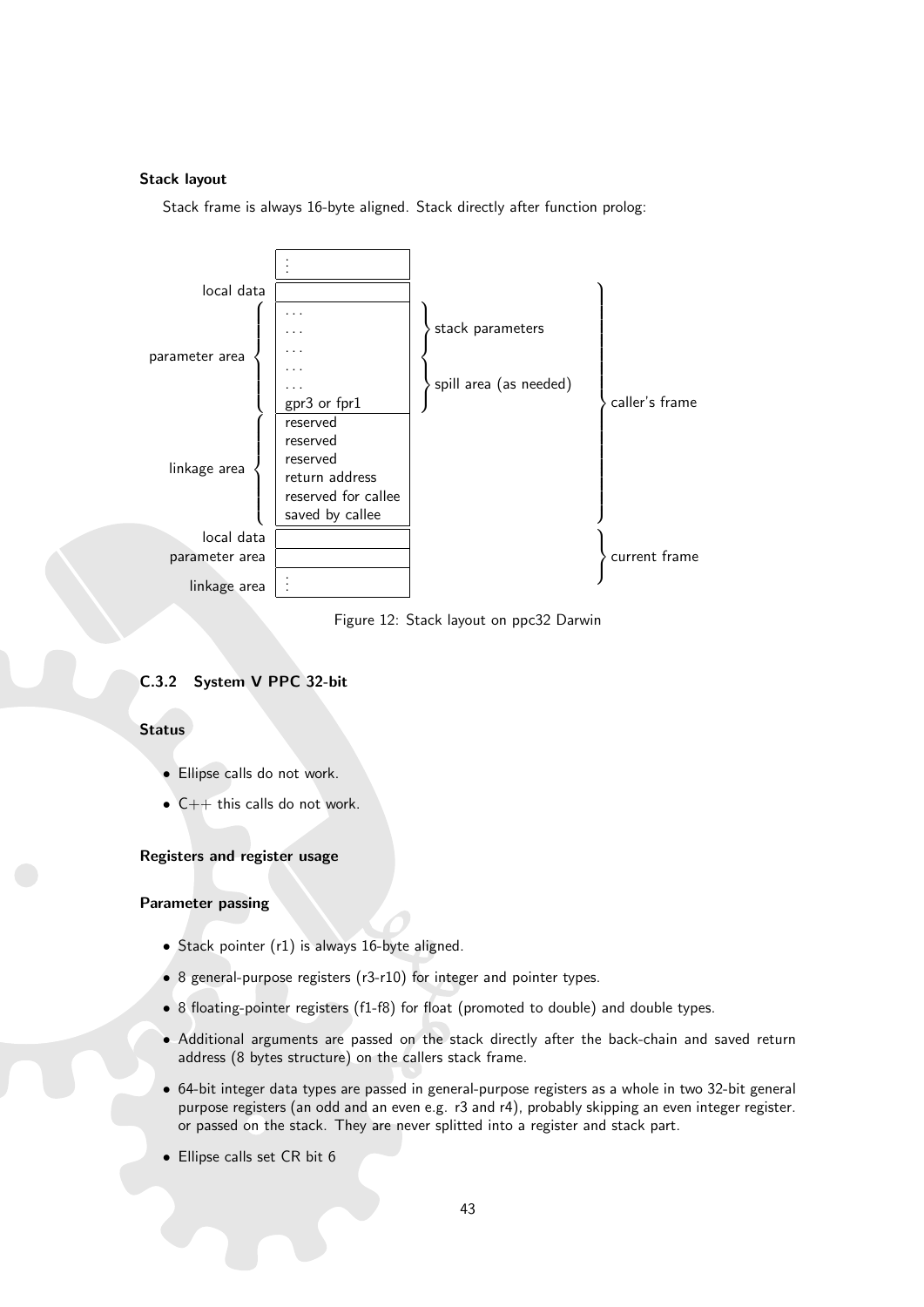| Name      | Brief description                                                              |
|-----------|--------------------------------------------------------------------------------|
| r0        | scratch                                                                        |
| r1        | stack pointer                                                                  |
| r2        | system-reserved                                                                |
| $r3-r4$   | parameter passing and return value                                             |
| $r5-r10$  | parameter passing                                                              |
| $r11-r12$ | scratch                                                                        |
| r13       | Small data area pointer register                                               |
| r14-r30   | Local variables                                                                |
| r31       | Used for local variables or environment pointer                                |
| fО        | scratch                                                                        |
| f1        | parameter passing and return value                                             |
| $f2-f8$   | parameter passing                                                              |
| $f9-13$   | scratch                                                                        |
| $f14-f31$ | Local variables                                                                |
| $cr0-cr7$ | Conditional register fields, each 4-bit wide (cr0-cr1 and cr5-cr7 are scratch) |
| Ir        | Link register (scratch)                                                        |
| ctr       | Count register (scratch)                                                       |
| xer       | Fixed-point exception register (scratch)                                       |
| fpscr     | Floating-point Status and Control Register                                     |

<span id="page-44-0"></span>Table 22: Register usage on System V ABI PowerPC Processor

# Return values

- 32-bit integers use register r3, 64-bit use registers r3 and r4 (hiword in r3, loword in r4).
- floating-point values are returned using register f1.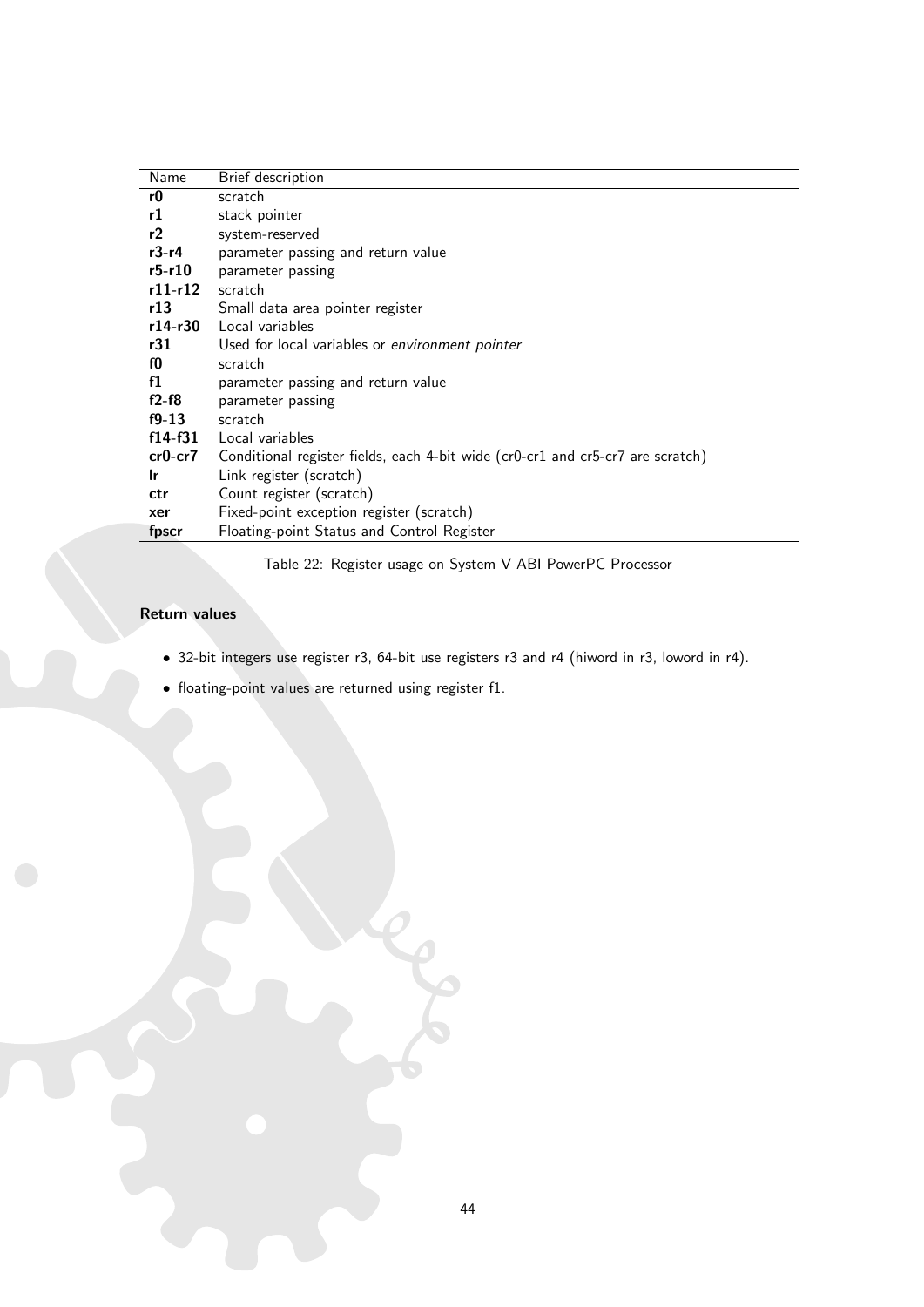# Stack layout

Stack frame is always 16-byte aligned. Stack directly after function prolog:



<span id="page-45-0"></span>Figure 13: Stack layout on System V ABI for PowerPC 32-bit calling convention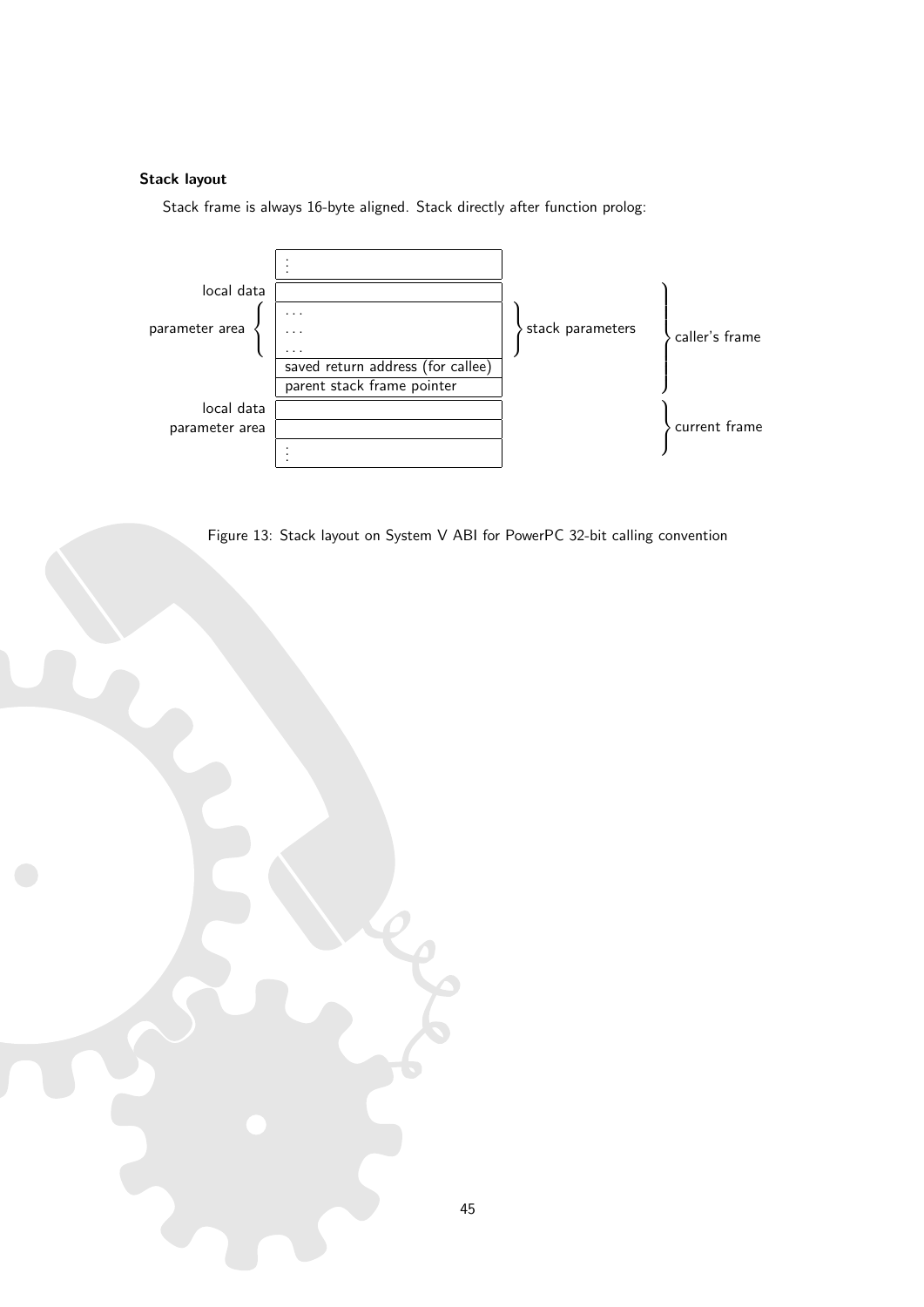# <span id="page-46-0"></span>C.4 ARM9E Calling Convention

#### **Overview**

The ARM9E family of processors is based on the ARM processor architecture (32 bit RISC). The word size is 32 bits (and the programming model is LLP64).

Basically, this family of microprocessors can be run in 2 major modes:

| Mode       | Description                                                                   |
|------------|-------------------------------------------------------------------------------|
| <b>ARM</b> | 32bit instruction set                                                         |
|            | <b>THUMB</b> compressed instruction set using 16bit wide instruction encoding |

Take a look at the ARM-THUMB procedure call standard (ATPCS) [\[6\]](#page-52-14) for more details.

#### dyncall support

Currently, the dyncall library supports the ARM and THUMB mode of the ARM9E family, excluding ARM-THUMB interworking. Although it's quite possible that the current implementation runs on other ARM processor families as well, please note that only the ARM9E family has been thoroughly tested at the time of writing. Please report if the code runs on other ARM families, too.

It is important to note, that dyncall supports the ARM architecture calling convention variant with floating point hardware disabled (meaning that the FPA and the VFP (scalar mode) procedure call standards are not supported). This processor family features some instruction sets accelerating DSP and multimedia application like the ARM Jazelle Technology (direct Java bytecode execution, providing acceleration for some bytecodes while calling software code for others), etc. that are not supported by the dyncall library.

#### <span id="page-46-1"></span>C.4.1 ARM mode

## Registers and register usage

In ARM mode, the ARM9E processor has sixteen 32 bit general purpose registers, namely r0-15:

| Name     | Brief description                  |
|----------|------------------------------------|
| r0       | parameter 0, scratch, return value |
| r1       | parameter 1, scratch, return value |
| $r2-r3$  | parameters 2 and 3, scratch        |
| $r4-r10$ | permanent                          |
| r11      | frame pointer, permanent           |
| r12      | scratch                            |
| r13      | stack pointer, permanent           |
| r14      | link register, permanent           |
| r15      | program counter                    |
|          |                                    |

#### <span id="page-46-2"></span>Table 23: Register usage on arm9e

#### Parameter passing

- stack parameter order: right-to-left
- caller cleans up the stack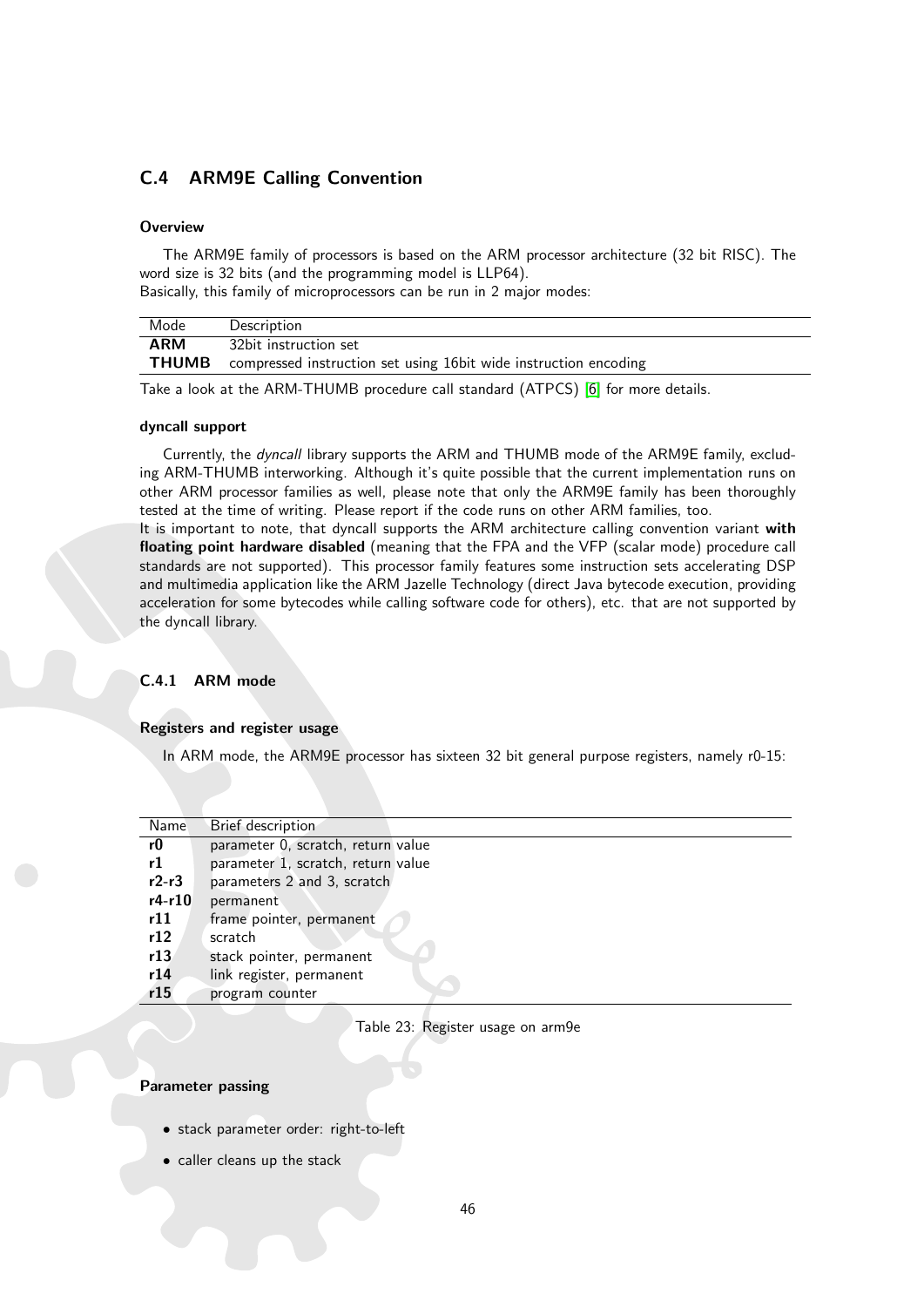- first four words are passed using r0-r3
- subsequent parameters are pushed onto the stack (in right to left order, such that the stack pointer points to the first of the remaining parameters)
- if the callee takes the address of one of the parameters and uses it to address other parameters (e.g. varargs) it has to copy - in its prolog - the first four words to a reserved stack area adjacent to the other parameters on the stack
- parameters  $<=$  32 bits are passed as 32 bit words
- 64 bit parameters are passed as two 32 bit parts (even partly via the register and partly via the stack - GCC needs them to be aligned on 8 byte boundaries, although this doesn't seem to be specified in the ATPCS), with the loword coming first
- structures and unions are passed by value, with the first four words of the parameters in r0-r3
- if return value is a structure, a pointer pointing to the return value's space is passed in r0, the first parameter in r1, etc... (see return values)
- keeping the stack eight-byte aligned can improve memory access performance and is required by LDRD and STRD on ARMv5TE processors which are part of the ARM9E family, so, in order to avoid problems one should always align the stack (tests have shown, that GCC does care about the alignment when using the ellipsis)

#### Return values

- return values  $<= 32$  bits use r0
- 64 bit return values use r0 and r1
- if return value is a structure, the caller allocates space for the return value on the stack in its frame and passes a pointer to it in r0

#### Stack layout



<span id="page-47-0"></span>Figure 14: Stack layout on arm9e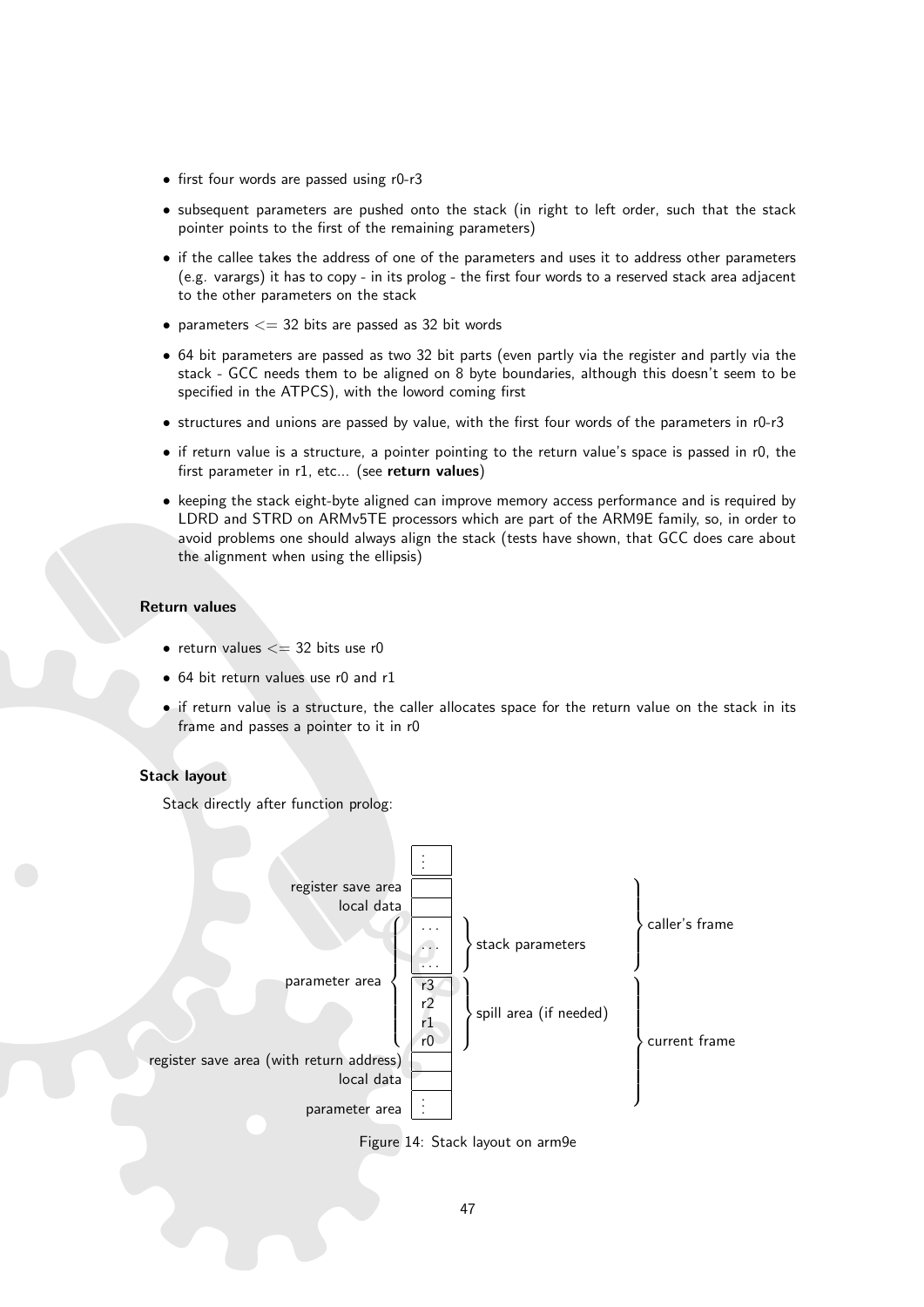#### <span id="page-48-0"></span>C.4.2 THUMB mode

#### **Status**

- Ellipse calls do not work.
- $\bullet$  C++ this calls do not work.

#### Registers and register usage

In THUMB mode, the ARM9E processor family supports eight 32 bit general purpose registers r0-r7 and access to high order registers r8-r15:

| Name     | Brief description                  |
|----------|------------------------------------|
|          |                                    |
| r0       | parameter 0, scratch, return value |
| r1       | parameter 1, scratch, return value |
| $r2-r3$  | parameters 2 and 3, scratch        |
| $r4-r6$  | permanent                          |
| r7       | frame pointer, permanent           |
| $r8-r11$ | permanent                          |
| r12      | scratch                            |
| r13      | stack pointer, permanent           |
| r14      | link register, permanent           |
| r15      | program counter                    |
|          |                                    |

<span id="page-48-1"></span>Table 24: Register usage on arm9e thumb mode

#### Parameter passing

- stack parameter order: right-to-left
- caller cleans up the stack
- first four words are passed using r0-r3
- subsequent parameters are pushed onto the stack (in right to left order, such that the stack pointer points to the first of the remaining parameters)
- if the callee takes the address of one of the parameters and uses it to address other parameters (e.g. varargs) it has to copy - in its prolog - the first four words to a reserved stack area adjacent to the other parameters on the stack
- parameters  $<=$  32 bits are passed as 32 bit words
- 64 bit parameters are passed as two 32 bit parts (even partly via the register and partly via the stack - GCC needs them to be aligned on 8 byte boundaries, although this doesn't seem to be specified in the ATPCS), with the loword coming first
- structures and unions are passed by value, with the first four words of the parameters in r0-r3
- if return value is a structure, a pointer pointing to the return value's space is passed in r0, the first parameter in r1, etc. (see return values)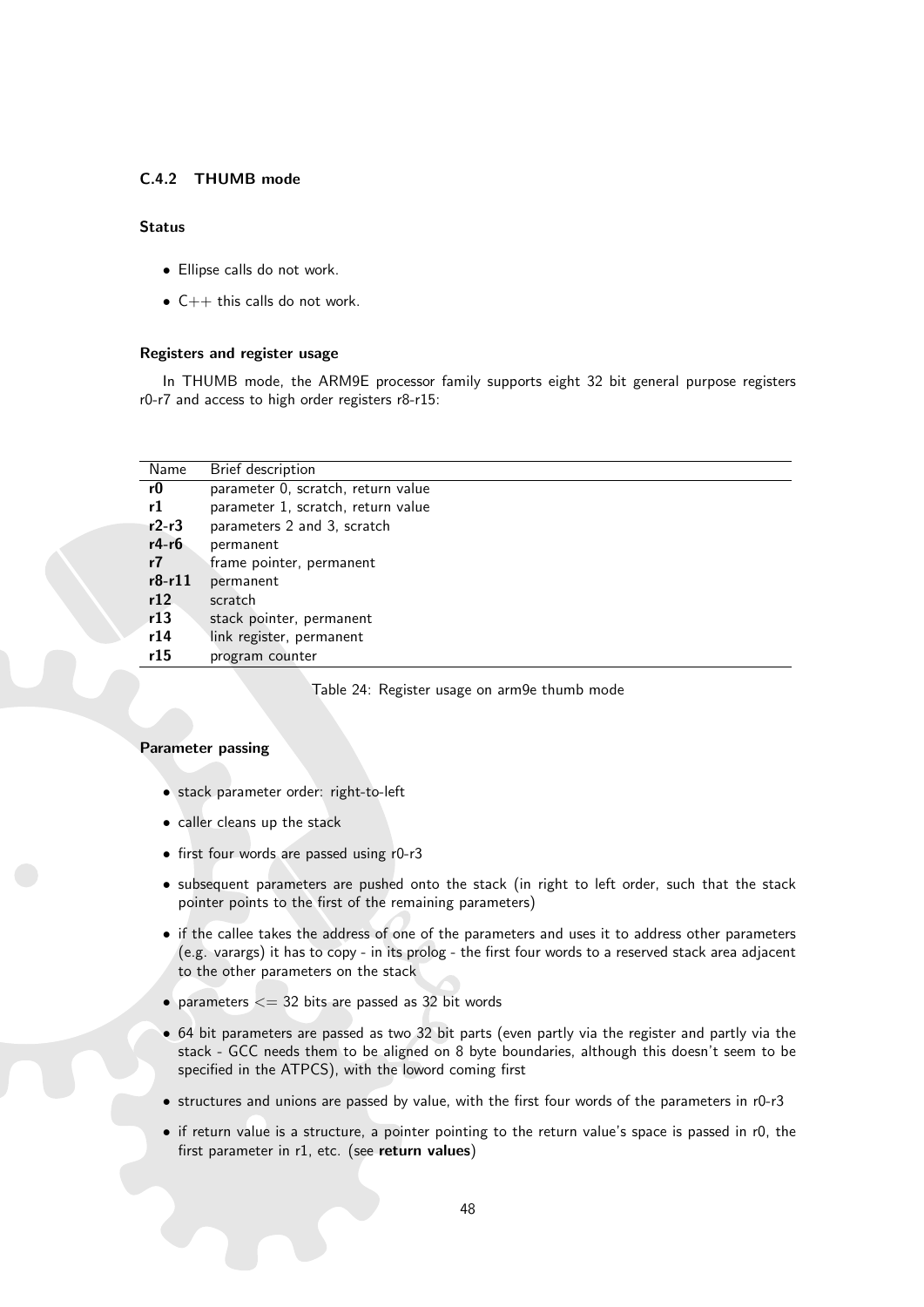• keeping the stack eight-byte aligned can improve memory access performance and is required by LDRD and STRD on ARMv5TE processors which are part of the ARM9E family, so, in order to avoid problems one should always align the stack (tests have shown, that GCC does care about the alignment when using the ellipsis)

#### Return values

- return values  $<= 32$  bits use r0
- 64 bit return values use r0 and r1
- if return value is a structure, the caller allocates space for the return value on the stack in its frame and passes a pointer to it in r0

#### Stack layout

Stack directly after function prolog:



<span id="page-49-0"></span>Figure 15: Stack layout on arm9e thumb mode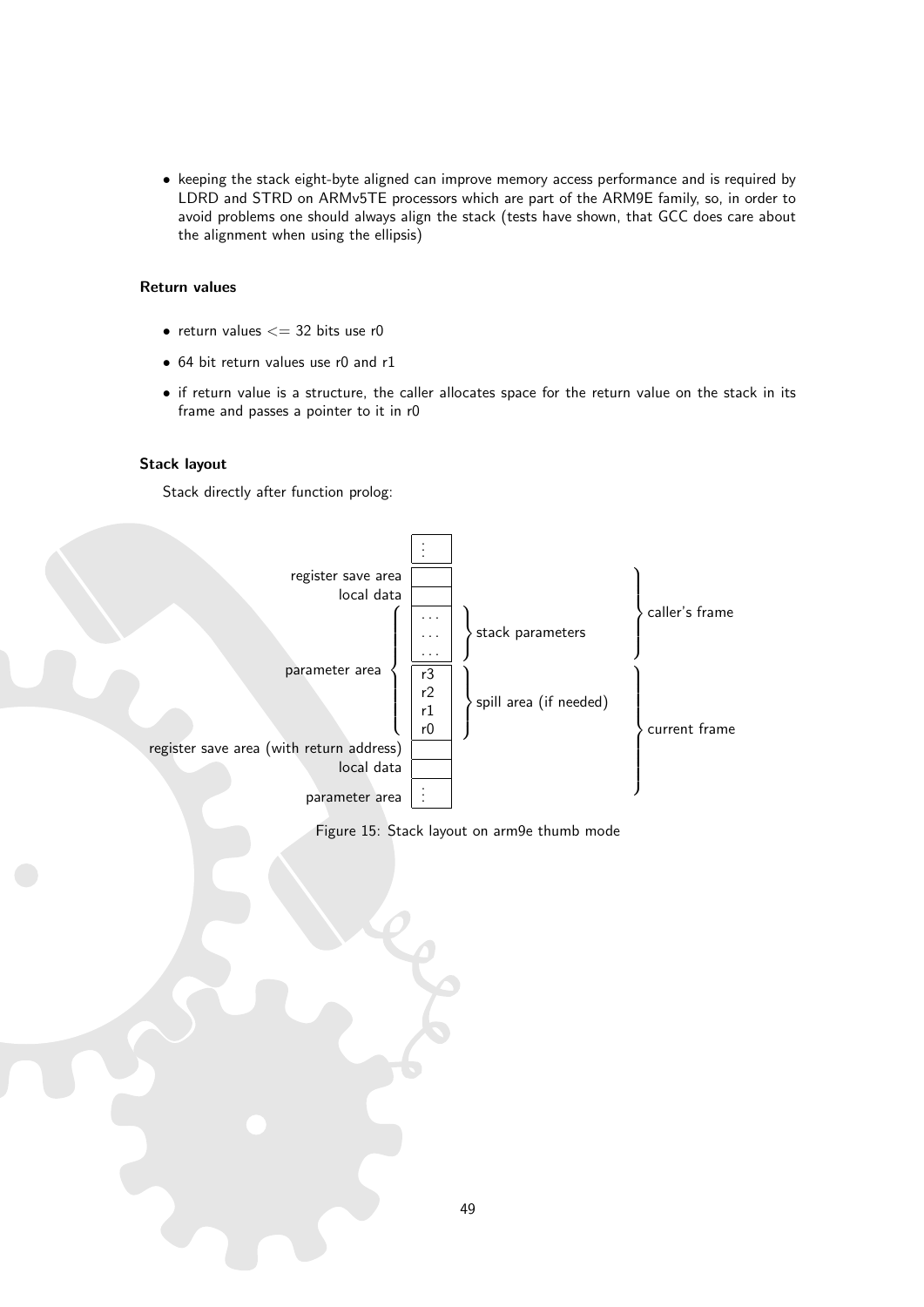# <span id="page-50-0"></span>C.5 MIPS Calling Convention

#### **Overview**

The MIPS family of processors is based on the MIPS processor architecture. Multiple revisions of the MIPS Instruction sets, namely MIPS I, MIPS II, MIPS III, MIPS IV, MIPS32 and MIPS64. Today, MIPS32 and MIPS64 for 32-bit and 64-bit respectively. Several add-on extensions exist for the MIPS family:

MIPS-3D simple floating-point SIMD instructions dedicated to common 3D tasks.

MDMX (MaDMaX) more extensive integer SIMD instruction set using 64 bit floating-point registers.

MIPS16e adds compression to the instruction stream to make programs take up less room (allegedly a response to the THUMB instruction set of the ARM architecture).

MIPS MT multithreading additions to the system similar to HyperThreading.

Unfortunately, there is actually no such thing as "The MIPS Calling Convention". Many possible conventions are used by many different environments such as 32, O64, N32, 64 and EABI.

#### dyncall support

Currently, dyncall supports the EABI calling convention which is used on the Homebrew SDK for the Playstation Portable. As documentation for this EABI is unofficial, this port is currently experimental.

#### <span id="page-50-1"></span>C.5.1 MIPS EABI 32-bit Calling Convention

#### Register usage

| Name                             | Alias             | Brief description                 |
|----------------------------------|-------------------|-----------------------------------|
| \$0                              | Szero             | Hardware zero                     |
| \$1                              | <b>Sat</b>        | Assembler temporary               |
| $$2-$3$                          | $$v0-$v1$         | Integer results                   |
| $$4-$11$                         | $$a0-§a7$         | Integer arguments                 |
| \$12-\$15,\$24,\$25              | $$t4-$t7, $8, $9$ | Integer temporaries               |
| $$16 - $23$                      | $$s0-$ \$s7       | Preserved                         |
| $$26-$27$                        | \$kt0-\$kt1       | Reserved for kernel               |
| \$28                             | \$gp              | Global pointer                    |
| \$29                             | \$sp              | Stack pointer                     |
| \$30                             | \$s8              | Frame pointer                     |
| \$31                             | <b>Sra</b>        | Return address                    |
| hi, lo                           |                   | Multiply/divide special registers |
| $$f0.$ $$f2$                     |                   | Float results                     |
| \$f1,\$f3,\$f4-\$f11,\$f20-\$f23 |                   | Float temporaries                 |
| \$f12-\$f19                      |                   | Float arguments                   |
|                                  |                   |                                   |

<span id="page-50-2"></span>Table 25: Register usage on mips32 eabi calling convention

#### Parameter passing

- Stack parameter order: right-to-left
- Caller cleans up the stack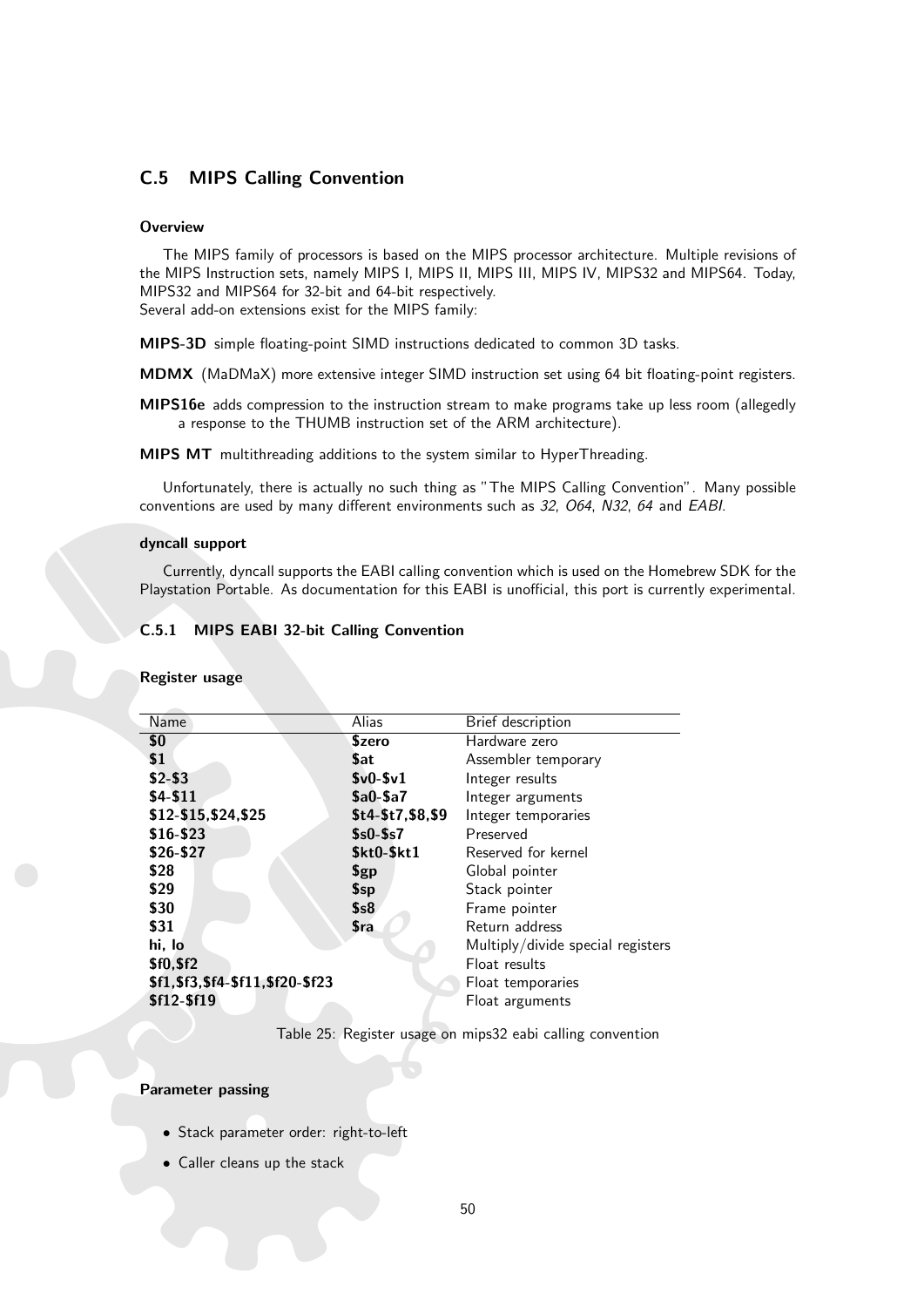- Stack always aligned to 8 bytes.
- first 8 integers and floats are passed independently in registers using \$a0-\$a7 and \$f12-\$f19, respectively.
- if either integer or float registers are consumed up, the stack is used.
- 64-bit floats and integers are passed on two integer registers starting at an even register number, probably skipping one odd register.
- \$a0-\$a7 and \$f12-\$f19 are not required to be preserved.
- results are returned in \$v0 (32-bit integer), \$v0 and \$v1 (64-bit integer/float), \$f0 (32 bit float) and \$f0 and \$f2 ( $2 \times 32$  bit float e.g. complex).

#### Stack layout



<span id="page-51-0"></span>Figure 16: Stack layout on mips32 eabi calling convention